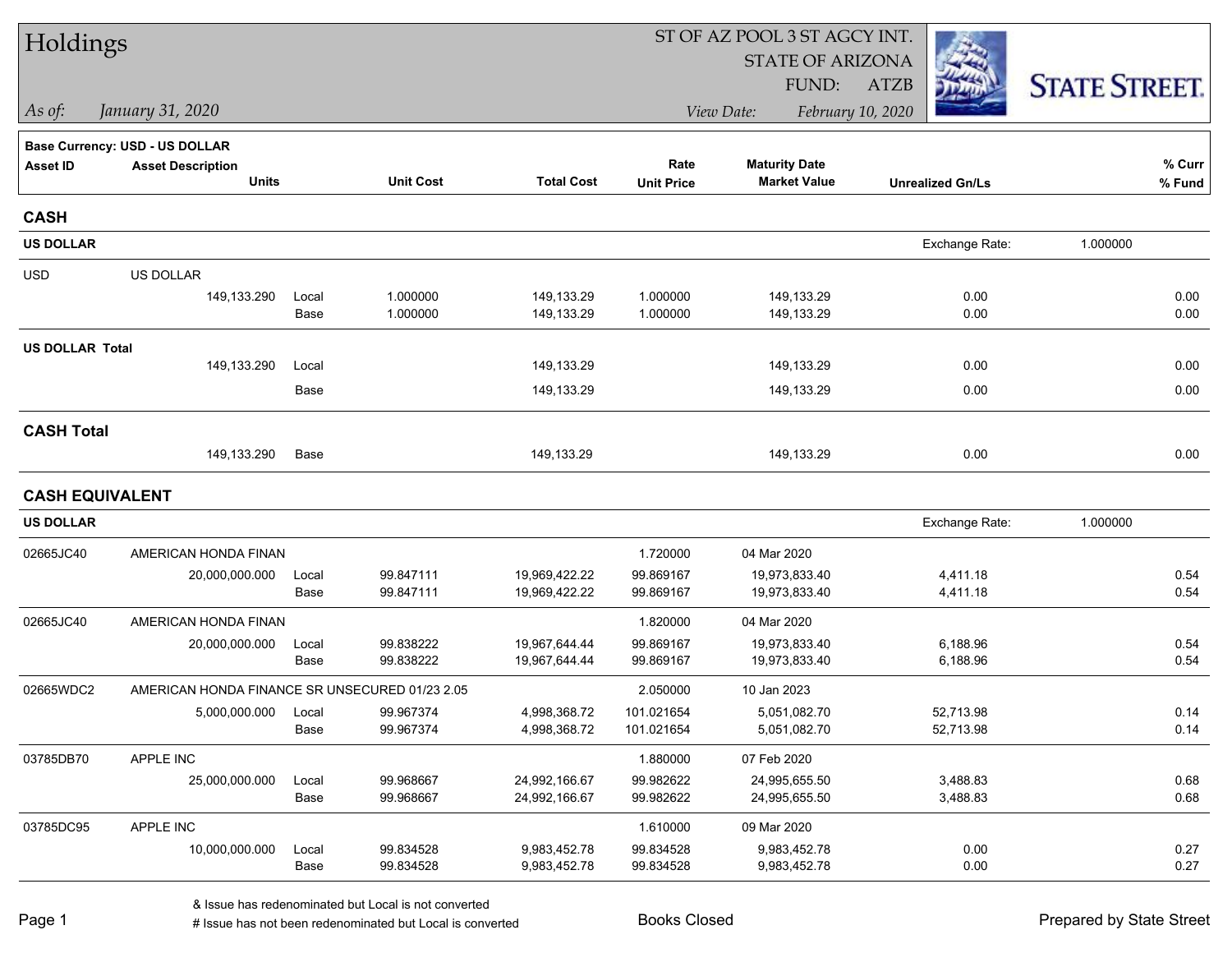|  | <b>Holdings</b> |
|--|-----------------|
|--|-----------------|

STATE OF ARIZONA FUND:

ATZB



*As of: View Date: February 10, 2020*

| As of: | January 31, 2020 |  |
|--------|------------------|--|
|        |                  |  |

|                 | <b>Base Currency: USD - US DOLLAR</b>    |               |                          |                                |                           |                                             |                         |                  |
|-----------------|------------------------------------------|---------------|--------------------------|--------------------------------|---------------------------|---------------------------------------------|-------------------------|------------------|
| <b>Asset ID</b> | <b>Asset Description</b><br><b>Units</b> |               | <b>Unit Cost</b>         | <b>Total Cost</b>              | Rate<br><b>Unit Price</b> | <b>Maturity Date</b><br><b>Market Value</b> | <b>Unrealized Gn/Ls</b> | % Curr<br>% Fund |
| 04821TBJ3       | <b>ATLANTIC ASSET SECUR</b>              |               |                          |                                | 1.650000                  | 18 Feb 2020                                 |                         |                  |
|                 | 10,000,000.000                           | Local<br>Base | 99.922083<br>99.922083   | 9,992,208.33<br>9,992,208.33   | 99.922083<br>99.922083    | 9,992,208.33<br>9,992,208.33                | 0.00<br>0.00            | 0.27<br>0.27     |
| 06370RZL6       | <b>BANK OF MONTREAL-</b>                 |               |                          |                                | 1.960880                  | 01 May 2020                                 |                         |                  |
|                 | 10,000,000.000                           | Local<br>Base | 100.000000<br>100.000000 | 10,000,000.00<br>10,000,000.00 | 100.021000<br>100.021000  | 10,002,100.00<br>10,002,100.00              | 2,100.00<br>2,100.00    | 0.27<br>0.27     |
| 06370RZZ5       | <b>BANK OF MONTREAL-</b>                 |               |                          |                                | 1.810000                  | 08 May 2020                                 |                         |                  |
|                 | 15,000,000.000                           | Local<br>Base | 100.000000<br>100.000000 | 15,000,000.00<br>15,000,000.00 | 100.045000<br>100.045000  | 15,006,750.00<br>15,006,750.00              | 6,750.00<br>6,750.00    | 0.41<br>0.41     |
| 07010JB75       | <b>BASIN ELEC PWR COOP</b>               |               |                          |                                | 1.950000                  | 07 Feb 2020                                 |                         |                  |
|                 | 3,000,000.000                            | Local<br>Base | 99.967500<br>99.967500   | 2,999,025.00<br>2,999,025.00   | 99.982944<br>99.982944    | 2,999,488.32<br>2,999,488.32                | 463.32<br>463.32        | 0.08<br>0.08     |
| 07010JBQ3       | <b>BASIN ELEC PWR COOP</b>               |               |                          |                                | 1.670000                  | 24 Feb 2020                                 |                         |                  |
|                 | 15,000,000.000                           | Local         | 99.893306                | 14,983,995.84                  | 99.893306                 | 14,983,995.84                               | 0.00                    | 0.41             |
|                 |                                          | Base          | 99.893306                | 14,983,995.84                  | 99.893306                 | 14,983,995.84                               | 0.00                    | 0.41             |
| 07644CFT2       | BEDFORD ROW FDG CORP                     |               |                          |                                | 1.912500                  | 03 Feb 2020                                 |                         |                  |
|                 | 15,000,000.000                           | Local<br>Base | 100.000000<br>100.000000 | 15,000,000.00<br>15,000,000.00 | 100.000000<br>100.000000  | 15,000,000.00<br>15,000,000.00              | 0.00<br>0.00            | 0.41<br>0.41     |
| 09702LBK0       | <b>BOEING COMPANY</b>                    |               |                          |                                | 1.760000                  | 19 Feb 2020                                 |                         |                  |
|                 | 15,000,000.000                           | Local<br>Base | 99.912000<br>99.912000   | 14,986,800.00<br>14,986,800.00 | 99.912000<br>99.912000    | 14,986,800.00<br>14,986,800.00              | 0.00<br>0.00            | 0.41<br>0.41     |
| 09702LBK0       | <b>BOEING COMPANY</b>                    |               |                          |                                | 1.800000                  | 19 Feb 2020                                 |                         |                  |
|                 | 15,000,000.000                           | Local<br>Base | 99.910000<br>99.910000   | 14,986,500.00<br>14,986,500.00 | 99.910000<br>99.910000    | 14,986,500.00<br>14,986,500.00              | 0.00<br>0.00            | 0.41<br>0.41     |
| 13606BWJ1       | <b>CANADIAN IMPERIAL BK</b>              |               |                          |                                | 2.204250                  | 08 May 2020                                 |                         |                  |
|                 | 20,000,000.000                           | Local<br>Base | 100.000000<br>100.000000 | 20,000,000.00<br>20,000,000.00 | 100.000000<br>100.000000  | 20,000,000.00<br>20,000,000.00              | 0.00<br>0.00            | 0.54<br>0.54     |
| 13738JC99       | CAN AST + CAN LTD JT                     |               |                          |                                | 1.950000                  | 09 Mar 2020                                 |                         |                  |
|                 | 2,300,000.000                            | Local<br>Base | 99.799583<br>99.799583   | 2,295,390.41<br>2,295,390.41   | 99.842208<br>99.842208    | 2,296,370.78<br>2,296,370.78                | 980.37<br>980.37        | 0.06<br>0.06     |
|                 |                                          |               |                          |                                |                           |                                             |                         |                  |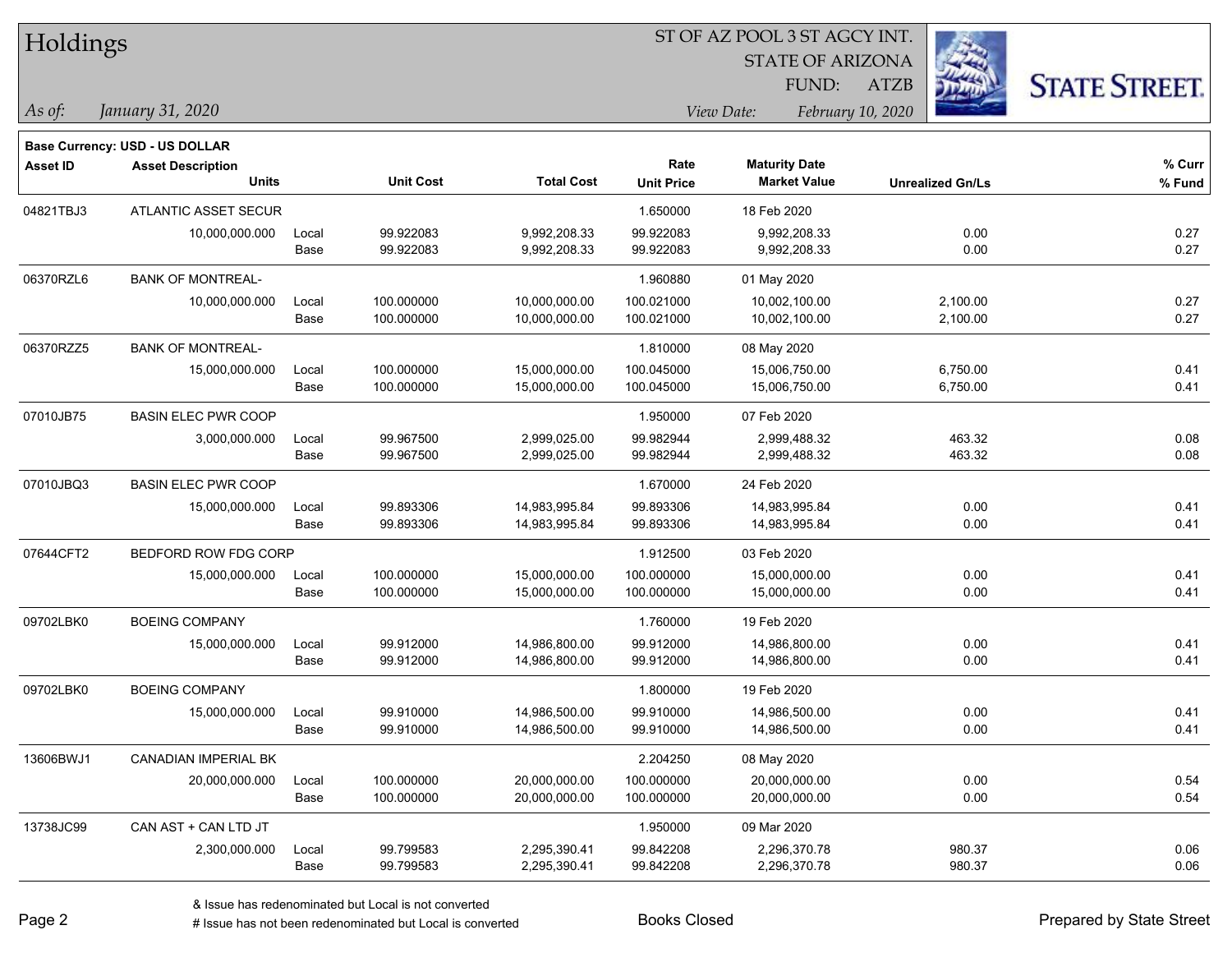|  | <b>Holdings</b> |
|--|-----------------|
|  |                 |

STATE OF ARIZONA

ATZB



**Base Currency: USD - US DOLLAR**

| <b>Asset ID</b> | <b>Asset Description</b><br><b>Units</b> |               | <b>Unit Cost</b>         | <b>Total Cost</b>                | Rate<br><b>Unit Price</b> | <b>Maturity Date</b><br><b>Market Value</b> | <b>Unrealized Gn/Ls</b> | % Curr<br>% Fund |
|-----------------|------------------------------------------|---------------|--------------------------|----------------------------------|---------------------------|---------------------------------------------|-------------------------|------------------|
| 138994009       | CANTOR FITZGERALD REPO REPO              |               |                          |                                  | 1.590000                  | 03 Feb 2020                                 |                         |                  |
|                 | 400,000,000.000                          | Local<br>Base | 100.000000<br>100.000000 | 400,000,000.00<br>400,000,000.00 | 100.000000<br>100.000000  | 400,000,000.00<br>400,000,000.00            | 0.00<br>0.00            | 10.83<br>10.83   |
| 138994009       | CANTOR FITZGERALD REPO REPO              |               |                          |                                  | 1.840000                  | 03 Feb 2020                                 |                         |                  |
|                 | 20,000,000.000                           | Local<br>Base | 100.000000<br>100.000000 | 20,000,000.00<br>20,000,000.00   | 100.000000<br>100.000000  | 20,000,000.00<br>20,000,000.00              | 0.00<br>0.00            | 0.54<br>0.54     |
| 138994009       | CANTOR FITZGERALD REPO REPO              |               |                          |                                  | 1.780000                  | 10 Feb 2020                                 |                         |                  |
|                 | 30,000,000.000                           | Local<br>Base | 100.000000<br>100.000000 | 30,000,000.00<br>30,000,000.00   | 100.000000<br>100.000000  | 30,000,000.00<br>30,000,000.00              | 0.00<br>0.00            | 0.81<br>0.81     |
| 138994009       | CANTOR FITZGERALD REPO REPO              |               |                          |                                  | 1.750000                  | 18 Feb 2020                                 |                         |                  |
|                 | 30,000,000.000                           | Local<br>Base | 100.000000<br>100.000000 | 30,000,000.00<br>30,000,000.00   | 100.000000<br>100.000000  | 30,000,000.00<br>30,000,000.00              | 0.00<br>0.00            | 0.81<br>0.81     |
| 14178LBS8       | <b>CARGILL INC</b>                       |               |                          |                                  | 1.570000                  | 26 Feb 2020                                 |                         |                  |
|                 | 25,000,000.000                           | Local<br>Base | 99.890972<br>99.890972   | 24,972,743.05<br>24,972,743.05   | 99.890972<br>99.890972    | 24,972,743.05<br>24,972,743.05              | 0.00<br>0.00            | 0.68<br>0.68     |
| 15963TC56       | CHARIOT FNDG LLC                         |               |                          |                                  | 1.740000                  | 05 Mar 2020                                 |                         |                  |
|                 | 15,000,000.000                           | Local<br>Base | 99.840500<br>99.840500   | 14,976,075.00<br>14,976,075.00   | 99.840500<br>99.840500    | 14,976,075.00<br>14,976,075.00              | 0.00<br>0.00            | 0.41<br>0.41     |
| 15963TD89       | <b>CHARIOT FNDG LLC</b>                  |               |                          |                                  | 1.750000                  | 08 Apr 2020                                 |                         |                  |
|                 | 25,000,000.000                           | Local<br>Base | 99.674306<br>99.674306   | 24,918,576.39<br>24,918,576.39   | 99.674306<br>99.674306    | 24,918,576.39<br>24,918,576.39              | 0.00<br>0.00            | 0.67<br>0.67     |
| 16677JG26       | CHEVRON CORP                             |               |                          |                                  | 1.620000                  | 02 Jul 2020                                 |                         |                  |
|                 | 25,000,000.000                           | Local<br>Base | 99.316000<br>99.316000   | 24,829,000.00<br>24,829,000.00   | 99.316000<br>99.316000    | 24,829,000.00<br>24,829,000.00              | 0.00<br>0.00            | 0.67<br>0.67     |
| 19121ACR0       | COCA-COLA COMPANY                        |               |                          |                                  | 1.800000                  | 25 Mar 2020                                 |                         |                  |
|                 | 4,000,000.000                            | Local<br>Base | 99.735000<br>99.735000   | 3,989,400.00<br>3,989,400.00     | 99.784667<br>99.784667    | 3,991,386.68<br>3,991,386.68                | 1,986.68<br>1,986.68    | 0.11<br>0.11     |
| 19121AGL9       | COCA-COLA COMPANY                        |               |                          |                                  | 1.740000                  | 20 Jul 2020                                 |                         |                  |
|                 | 20,000,000.000                           | Local<br>Base | 99.178333<br>99.178333   | 19,835,666.67<br>19,835,666.67   | 99.249600<br>99.249600    | 19,849,920.00<br>19,849,920.00              | 14,253.33<br>14,253.33  | 0.54<br>0.54     |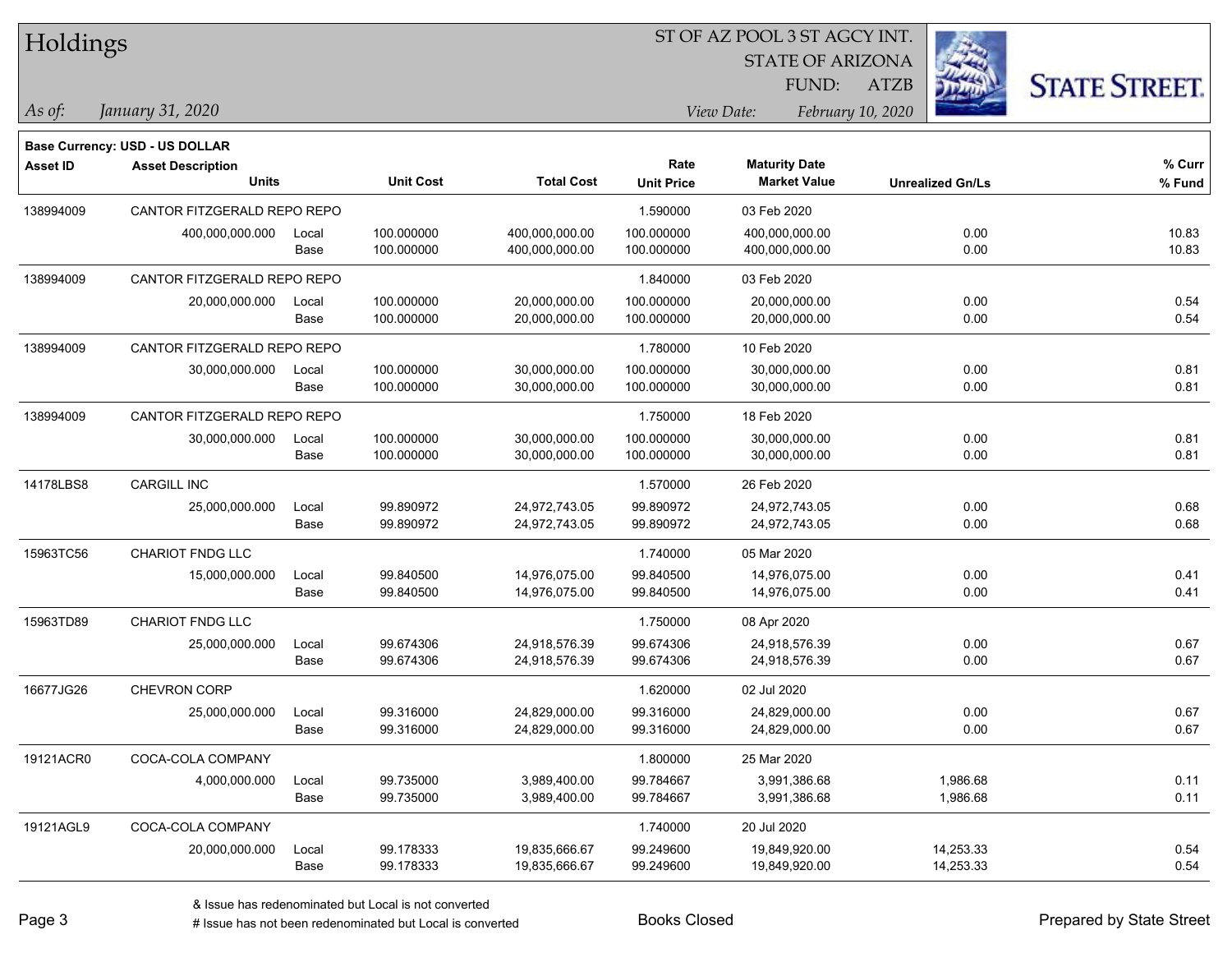| Holdings        |                                                    |       | ST OF AZ POOL 3 ST AGCY INT. |                   |                   |                         |                   |                         |                      |
|-----------------|----------------------------------------------------|-------|------------------------------|-------------------|-------------------|-------------------------|-------------------|-------------------------|----------------------|
|                 |                                                    |       |                              |                   |                   | <b>STATE OF ARIZONA</b> |                   |                         |                      |
|                 |                                                    |       |                              |                   |                   | FUND:                   | ATZB              |                         | <b>STATE STREET.</b> |
| As of:          | January 31, 2020                                   |       |                              |                   |                   | View Date:              | February 10, 2020 |                         |                      |
|                 | <b>Base Currency: USD - US DOLLAR</b>              |       |                              |                   |                   |                         |                   |                         |                      |
| <b>Asset ID</b> | <b>Asset Description</b>                           |       |                              |                   | Rate              | <b>Maturity Date</b>    |                   |                         | % Curr               |
|                 | <b>Units</b>                                       |       | <b>Unit Cost</b>             | <b>Total Cost</b> | <b>Unit Price</b> | <b>Market Value</b>     |                   | <b>Unrealized Gn/Ls</b> | % Fund               |
| 19121AJF9       | COCA-COLA COMPANY                                  |       |                              |                   | 1.650000          | 15 Sep 2020             |                   |                         |                      |
|                 | 15,000,000.000                                     | Local | 98.959583                    | 14,843,937.50     | 98.959583         | 14,843,937.50           |                   | 0.00                    | 0.40                 |
|                 |                                                    | Base  | 98.959583                    | 14,843,937.50     | 98.959583         | 14,843,937.50           |                   | 0.00                    | 0.40                 |
| 2063C0C91       | CONCORD MIN CPTL CO                                |       |                              |                   | 1.900000          | 09 Mar 2020             |                   |                         |                      |
|                 | 25,000,000.000                                     | Local | 99.804722                    | 24,951,180.56     | 99.837347         | 24,959,336.75           |                   | 8,156.19                | 0.68                 |
|                 |                                                    | Base  | 99.804722                    | 24,951,180.56     | 99.837347         | 24,959,336.75           |                   | 8,156.19                | 0.68                 |
| 22599G006       | CREDIT AGRICOLE REPO REPO                          |       |                              |                   | 1.550000          | 03 Feb 2020             |                   |                         |                      |
|                 | 54,463,044.920                                     | Local | 100.000000                   | 54,463,044.92     | 100.000000        | 54,463,044.92           |                   | 0.00                    | 1.47                 |
|                 |                                                    | Base  | 100.000000                   | 54,463,044.92     | 100.000000        | 54,463,044.92           |                   | 0.00                    | 1.47                 |
| 22845ALH1       | CROWN POINT CAP CO.                                |       |                              |                   | 1.864380          | 06 Apr 2020             |                   |                         |                      |
|                 | 25,000,000.000                                     | Local | 100.000000                   | 25,000,000.00     | 100.000000        | 25,000,000.00           |                   | 0.00                    | 0.68                 |
|                 |                                                    | Base  | 100.000000                   | 25,000,000.00     | 100.000000        | 25,000,000.00           |                   | 0.00                    | 0.68                 |
| 23102UBK7       | <b>CUMMINS INC</b>                                 |       |                              |                   | 1.600000          | 19 Feb 2020             |                   |                         |                      |
|                 | 22,500,000.000                                     | Local | 99.920000                    | 22,482,000.00     | 99.920000         | 22,482,000.00           |                   | 0.00                    | 0.61                 |
|                 |                                                    | Base  | 99.920000                    | 22,482,000.00     | 99.920000         | 22,482,000.00           |                   | 0.00                    | 0.61                 |
| 233851CX0       | DAIMLER FINANCE NA LLC COMPANY GUAR 144A 05/20 VAR |       |                              |                   | 2.420500          | 05 May 2020             |                   |                         |                      |
|                 | 7,000,000.000                                      | Local | 100.000000                   | 7,000,000.00      | 100.108363        | 7,007,585.41            |                   | 7,585.41                | 0.19                 |
|                 |                                                    | Base  | 100.000000                   | 7,000,000.00      | 100.108363        | 7,007,585.41            |                   | 7,585.41                | 0.19                 |
| 2546R2B54       | WALT DISNEY CO                                     |       |                              |                   | 1.890000          | 05 Feb 2020             |                   |                         |                      |
|                 | 15,000,000.000                                     | Local | 99.979000                    | 14,996,850.00     | 99.991289         | 14,998,693.35           |                   | 1,843.35                | 0.41                 |
|                 |                                                    | Base  | 99.979000                    | 14,996,850.00     | 99.991289         | 14,998,693.35           |                   | 1,843.35                | 0.41                 |
| 2546R2DH6       | WALT DISNEY CO                                     |       |                              |                   | 1.870000          | 17 Apr 2020             |                   |                         |                      |
|                 | 10,000,000.000                                     | Local | 99.605222                    | 9,960,522.22      | 99.673372         | 9,967,337.20            |                   | 6,814.98                | 0.27                 |
|                 |                                                    | Base  | 99.605222                    | 9,960,522.22      | 99.673372         | 9,967,337.20            |                   | 6,814.98                | 0.27                 |
| 2546R2FW1       | WALT DISNEY CO                                     |       |                              |                   | 1.630000          | 30 Jun 2020             |                   |                         |                      |
|                 | 25,000,000.000                                     | Local | 99.320833                    | 24,830,208.33     | 99.320833         | 24,830,208.33           |                   | 0.00                    | 0.67                 |
|                 |                                                    | Base  | 99.320833                    | 24,830,208.33     | 99.320833         | 24,830,208.33           |                   | 0.00                    | 0.67                 |
| 30229ACC1       | <b>EXXON MOBIL CORP</b>                            |       |                              |                   | 1.700000          | 12 Mar 2020             |                   |                         |                      |
|                 | 25,000,000.000                                     | Local | 99.811111                    | 24,952,777.78     | 99.838606         | 24,959,651.50           |                   | 6,873.72                | 0.68                 |
|                 |                                                    | Base  | 99.811111                    | 24,952,777.78     | 99.838606         | 24,959,651.50           |                   | 6,873.72                | 0.68                 |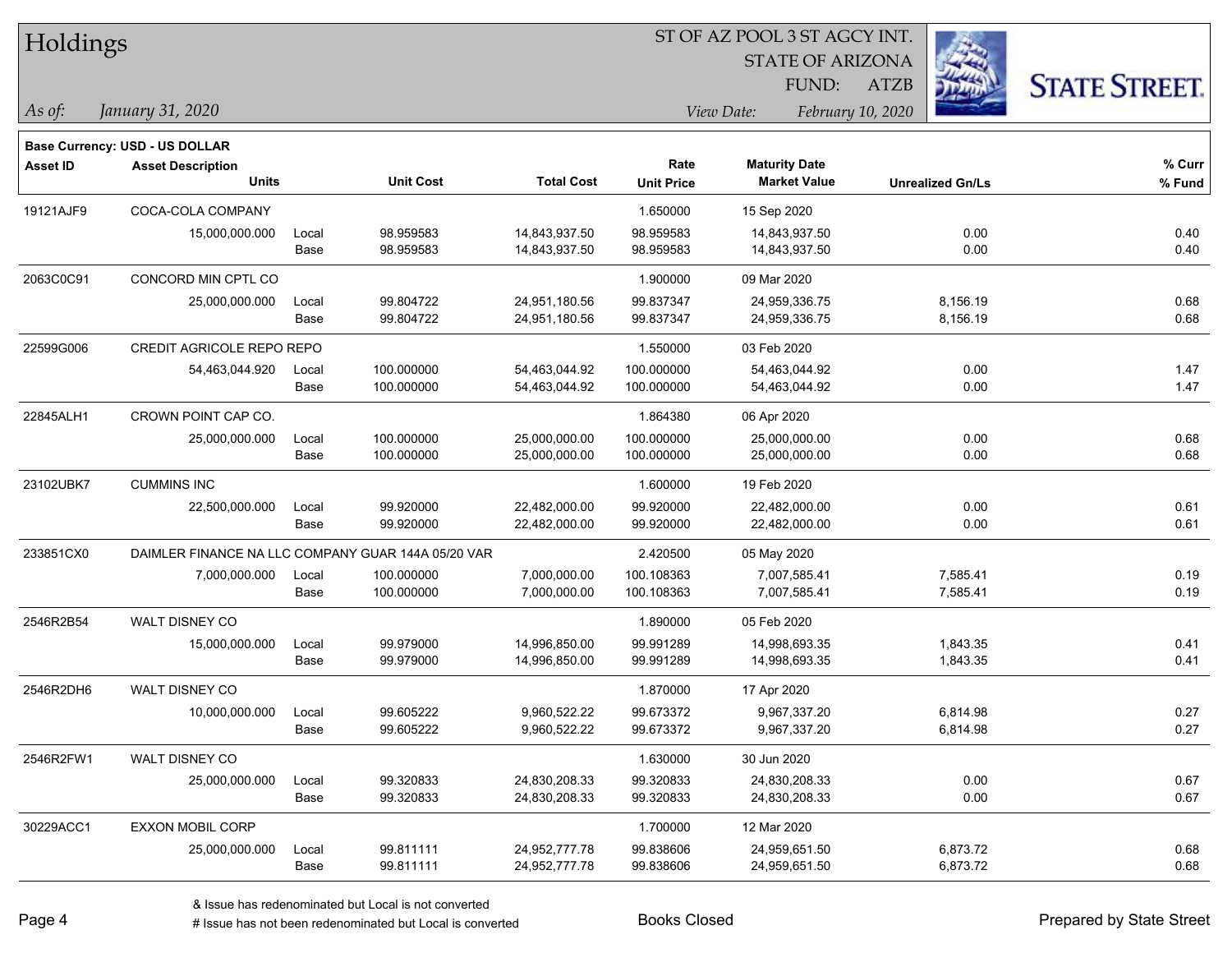| Holdings        |                                       |       |                  |                   |                   | ST OF AZ POOL 3 ST AGCY INT. |                         |                      |
|-----------------|---------------------------------------|-------|------------------|-------------------|-------------------|------------------------------|-------------------------|----------------------|
|                 |                                       |       |                  |                   |                   | <b>STATE OF ARIZONA</b>      |                         |                      |
|                 |                                       |       |                  |                   |                   | FUND:                        | <b>ATZB</b>             | <b>STATE STREET.</b> |
| $\vert$ As of:  | January 31, 2020                      |       |                  |                   |                   | View Date:                   | February 10, 2020       |                      |
|                 | <b>Base Currency: USD - US DOLLAR</b> |       |                  |                   |                   |                              |                         |                      |
| <b>Asset ID</b> | <b>Asset Description</b>              |       |                  |                   | Rate              | <b>Maturity Date</b>         |                         | % Curr               |
|                 | <b>Units</b>                          |       | <b>Unit Cost</b> | <b>Total Cost</b> | <b>Unit Price</b> | <b>Market Value</b>          | <b>Unrealized Gn/Ls</b> | % Fund               |
| 30229ACH0       | <b>EXXON MOBIL CORP</b>               |       |                  |                   | 1.590000          | 17 Mar 2020                  |                         |                      |
|                 | 25,000,000.000                        | Local | 99.801250        | 24,950,312.50     | 99.801250         | 24,950,312.50                | 0.00                    | 0.68                 |
|                 |                                       | Base  | 99.801250        | 24,950,312.50     | 99.801250         | 24,950,312.50                | 0.00                    | 0.68                 |
| 3773E2C64       | <b>GLAXOSMITHKLINE FIN PLC</b>        |       |                  |                   | 1.700000          | 06 Mar 2020                  |                         |                      |
|                 | 2,000,000.000                         | Local | 99.839445        | 1,996,788.89      | 99.839445         | 1,996,788.89                 | 0.00                    | 0.05                 |
|                 |                                       | Base  | 99.839445        | 1,996,788.89      | 99.839445         | 1,996,788.89                 | 0.00                    | 0.05                 |
| 37829ABD9       | GLENCOVE FDG DAC/LLC                  |       |                  |                   | 1.660880          | 03 Apr 2020                  |                         |                      |
|                 | 25,000,000.000                        | Local | 100.000000       | 25,000,000.00     | 100.000000        | 25,000,000.00                | 0.00                    | 0.68                 |
|                 |                                       | Base  | 100.000000       | 25,000,000.00     | 100.000000        | 25,000,000.00                | 0.00                    | 0.68                 |
| 38346LC38       | <b>GOTHAM FDG CORP</b>                |       |                  |                   | 1.630000          | 03 Mar 2020                  |                         |                      |
|                 | 25,000,000.000                        | Local | 99.859639        | 24,964,909.72     | 99.859639         | 24,964,909.72                | 0.00                    | 0.68                 |
|                 |                                       | Base  | 99.859639        | 24,964,909.72     | 99.859639         | 24,964,909.72                | 0.00                    | 0.68                 |
| 40588LCH0       | HALKIN FINANCE LLC USC                |       |                  |                   | 1.750000          | 17 Mar 2020                  |                         |                      |
|                 | 25,000,000.000                        | Local | 99.781250        | 24,945,312.50     | 99.781250         | 24,945,312.50                | 0.00                    | 0.68                 |
|                 |                                       | Base  | 99.781250        | 24,945,312.50     | 99.781250         | 24,945,312.50                | 0.00                    | 0.68                 |
| 40588LD97       | HALKIN FINANCE LLC USC                |       |                  |                   | 1.810000          | 09 Apr 2020                  |                         |                      |
|                 | 10,000,000.000                        | Local | 99.658111        | 9,965,811.11      | 99.658111         | 9,965,811.11                 | 0.00                    | 0.27                 |
|                 |                                       | Base  | 99.658111        | 9,965,811.11      | 99.658111         | 9,965,811.11                 | 0.00                    | 0.27                 |
| 45113UBJ0       | <b>IBM CREDIT LLC</b>                 |       |                  |                   | 1.570000          | 18 Feb 2020                  |                         |                      |
|                 | 25,000,000.000                        | Local | 99.925861        | 24,981,465.28     | 99.925861         | 24,981,465.28                | 0.00                    | 0.68                 |
|                 |                                       | Base  | 99.925861        | 24,981,465.28     | 99.925861         | 24,981,465.28                | 0.00                    | 0.68                 |
| 48803MPZ6       | KELLS FDG LLC                         |       |                  |                   | 1.850000          | 12 Feb 2020                  |                         |                      |
|                 | 25,000,000.000                        | Local | 99.943472        | 24,985,868.05     | 99.961075         | 24,990,268.75                | 4,400.70                | 0.68                 |
|                 |                                       | Base  | 99.943472        | 24,985,868.05     | 99.961075         | 24,990,268.75                | 4,400.70                | 0.68                 |
| 48803MQN2       | KELLS FDG LLC                         |       |                  |                   | 1.700000          | 05 May 2020                  |                         |                      |
|                 | 15,000,000.000                        | Local | 99.556111        | 14,933,416.67     | 99.556111         | 14,933,416.67                | 0.00                    | 0.40                 |
|                 |                                       | Base  | 99.556111        | 14,933,416.67     | 99.556111         | 14,933,416.67                | 0.00                    | 0.40                 |
| 52952LBJ0       | LEXINGTN PKR CAP CO LL                |       |                  |                   | 1.640000          | 18 Feb 2020                  |                         |                      |
|                 | 25,000,000.000                        | Local | 99.922556        | 24,980,638.89     | 99.922556         | 24,980,638.89                | 0.00                    | 0.68                 |
|                 |                                       | Base  | 99.922556        | 24,980,638.89     | 99.922556         | 24,980,638.89                | 0.00                    | 0.68                 |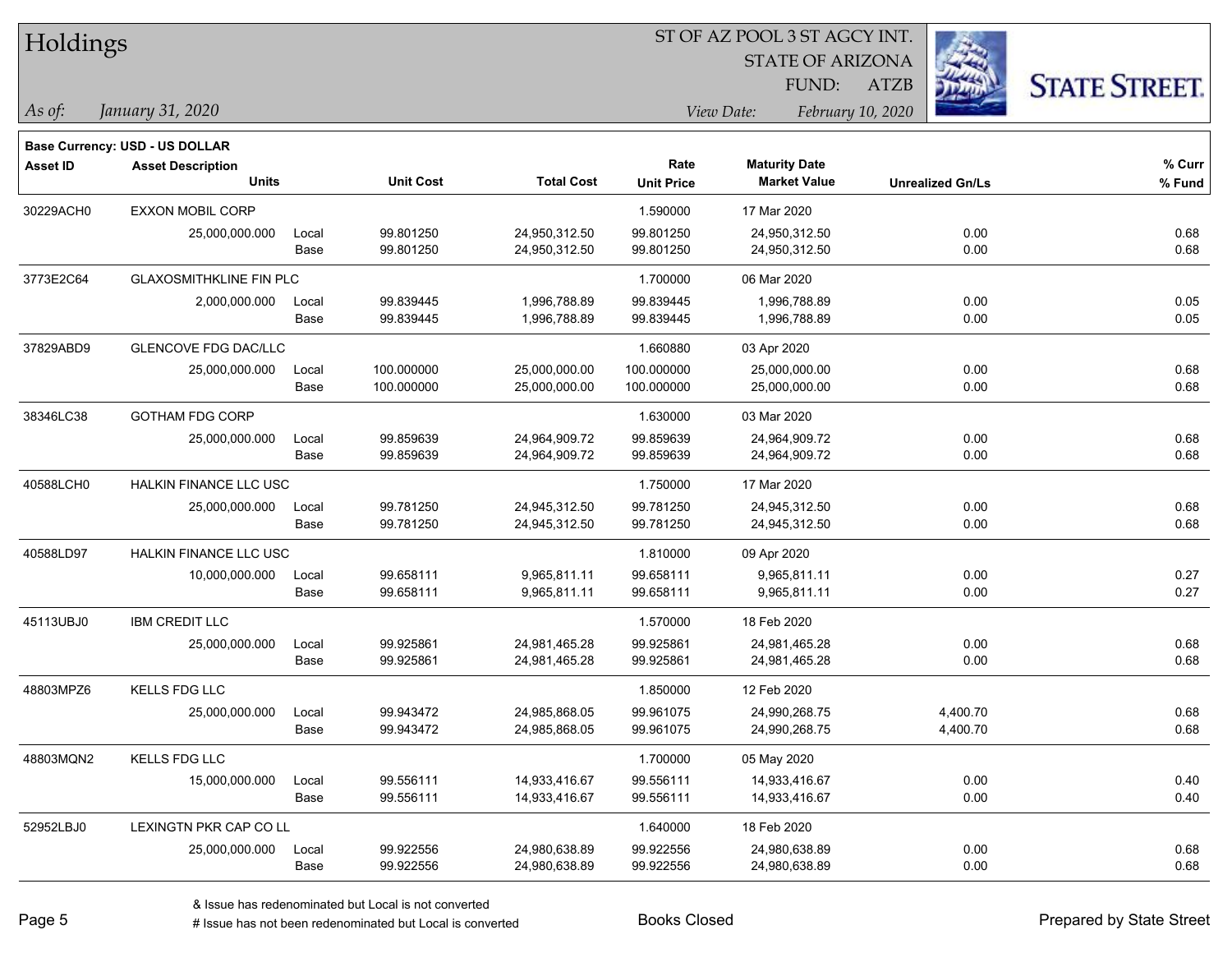|  | <b>Holdings</b> |
|--|-----------------|
|  |                 |

STATE OF ARIZONA

ATZB



**Base Currency: USD - US DOLLAR**

| <b>Asset ID</b> | <b>Asset Description</b><br><b>Units</b> |       | <b>Unit Cost</b> | <b>Total Cost</b> | Rate<br><b>Unit Price</b> | <b>Maturity Date</b><br><b>Market Value</b> | <b>Unrealized Gn/Ls</b> | % Curr<br>% Fund |
|-----------------|------------------------------------------|-------|------------------|-------------------|---------------------------|---------------------------------------------|-------------------------|------------------|
| 62455AB30       | <b>MOUNTCLIFF</b>                        |       |                  |                   | 1.940000                  | 03 Feb 2020                                 |                         |                  |
|                 | 20,000,000.000                           | Local | 99.989222        | 19,997,844.44     | 100.000000                | 20,000,000.00                               | 2,155.56                | 0.54             |
|                 |                                          | Base  | 99.989222        | 19,997,844.44     | 100.000000                | 20,000,000.00                               | 2,155.56                | 0.54             |
| 62455AC21       | <b>MOUNTCLIFF</b>                        |       |                  |                   | 1.950000                  | 02 Mar 2020                                 |                         |                  |
|                 | 25,000,000.000                           | Local | 99.837500        | 24,959,375.00     | 99.870422                 | 24,967,605.50                               | 8,230.50                | 0.68             |
|                 |                                          | Base  | 99.837500        | 24,959,375.00     | 99.870422                 | 24,967,605.50                               | 8,230.50                | 0.68             |
| 63763PC23       | NATIONAL SECS CLEARING                   |       |                  |                   | 1.750000                  | 02 Mar 2020                                 |                         |                  |
|                 | 20,000,000.000                           | Local | 99.854167        | 19,970,833.33     | 99.877500                 | 19,975,500.00                               | 4,666.67                | 0.54             |
|                 |                                          | Base  | 99.854167        | 19,970,833.33     | 99.877500                 | 19,975,500.00                               | 4,666.67                | 0.54             |
| 63763PC56       | NATIONAL SECS CLEARING                   |       |                  |                   | 1.770000                  | 05 Mar 2020                                 |                         |                  |
|                 | 25,000,000.000                           | Local | 99.837750        | 24,959,437.50     | 99.863944                 | 24,965,986.00                               | 6,548.50                | 0.68             |
|                 |                                          | Base  | 99.837750        | 24,959,437.50     | 99.863944                 | 24,965,986.00                               | 6,548.50                | 0.68             |
| 64105GB60       | NESTLE CAP CORP                          |       |                  |                   | 1.590000                  | 06 Feb 2020                                 |                         |                  |
|                 | 25,000,000.000                           | Local | 99.977917        | 24,994,479.17     | 99.977917                 | 24,994,479.17                               | 0.00                    | 0.68             |
|                 |                                          | Base  | 99.977917        | 24,994,479.17     | 99.977917                 | 24,994,479.17                               | 0.00                    | 0.68             |
| 64105RBK5       | NESTLE FIN FRANCE S.                     |       |                  |                   | 1.690000                  | 19 Feb 2020                                 |                         |                  |
|                 | 25,000,000.000                           | Local | 99.915500        | 24,978,875.00     | 99.933778                 | 24,983,444.50                               | 4,569.50                | 0.68             |
|                 |                                          | Base  | 99.915500        | 24,978,875.00     | 99.933778                 | 24,983,444.50                               | 4,569.50                | 0.68             |
| 66844CBA1       | NORTHWESTERN UNIVERS                     |       |                  |                   | 1.700000                  | 10 Feb 2020                                 |                         |                  |
|                 | 12,000,000.000                           | Local | 99.957500        | 11,994,900.00     | 99.745000                 | 11,969,400.00                               | $-25,500.00$            | 0.32             |
|                 |                                          | Base  | 99.957500        | 11,994,900.00     | 99.745000                 | 11,969,400.00                               | $-25,500.00$            | 0.32             |
| 66844CBR4       | NORTHWESTERN UNIVERS                     |       |                  |                   | 1.710000                  | 25 Feb 2020                                 |                         |                  |
|                 | 15,500,000.000                           | Local | 99.886000        | 15,482,330.00     | 99.677000                 | 15,449,935.00                               | $-32,395.00$            | 0.42             |
|                 |                                          | Base  | 99.886000        | 15,482,330.00     | 99.677000                 | 15,449,935.00                               | $-32,395.00$            | 0.42             |
| 66844CC36       | NORTHWESTERN UNIVERS                     |       |                  |                   | 1.630000                  | 03 Mar 2020                                 |                         |                  |
|                 | 1,880,000.000                            | Local | 99.859639        | 1,877,361.21      | 99.859639                 | 1,877,361.21                                | 0.00                    | 0.05             |
|                 |                                          | Base  | 99.859639        | 1,877,361.21      | 99.859639                 | 1,877,361.21                                | 0.00                    | 0.05             |
| 66844CCH5       | NORTHWESTERN UNIVERS                     |       |                  |                   | 1.600000                  | 17 Mar 2020                                 |                         |                  |
|                 | 3,000,000.000                            | Local | 99.800000        | 2,994,000.00      | 99.800000                 | 2,994,000.00                                | 0.00                    | 0.08             |
|                 |                                          | Base  | 99.800000        | 2,994,000.00      | 99.800000                 | 2,994,000.00                                | 0.00                    | 0.08             |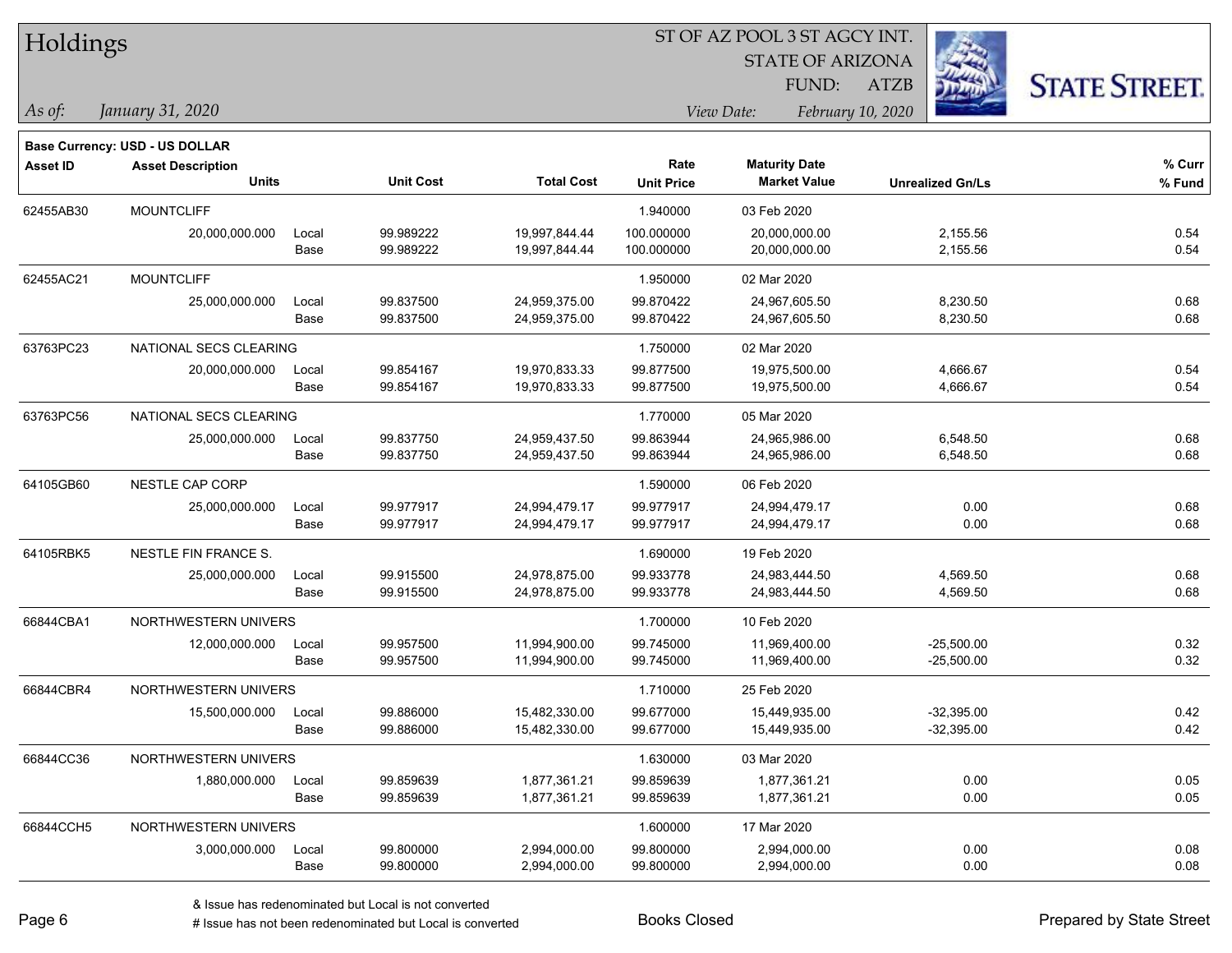|  | <b>Holdings</b> |
|--|-----------------|
|  |                 |

STATE OF ARIZONA FUND:

ATZB



*As of: View Date: February 10, 2020*

| As of: | January 31, 2020 |  |
|--------|------------------|--|
|        |                  |  |

|                 | <b>Base Currency: USD - US DOLLAR</b>    |       |                  |                   |                           |                                             |                         |                  |
|-----------------|------------------------------------------|-------|------------------|-------------------|---------------------------|---------------------------------------------|-------------------------|------------------|
| <b>Asset ID</b> | <b>Asset Description</b><br><b>Units</b> |       | <b>Unit Cost</b> | <b>Total Cost</b> | Rate<br><b>Unit Price</b> | <b>Maturity Date</b><br><b>Market Value</b> | <b>Unrealized Gn/Ls</b> | % Curr<br>% Fund |
| 67983TC95       | OLD LINE FUNDING LLC                     |       |                  |                   | 1.870000                  | 09 Mar 2020                                 |                         |                  |
|                 | 20,000,000.000                           | Local | 99.807806        | 19,961,561.11     | 99.845125                 | 19,969,025.00                               | 7,463.89                | 0.54             |
|                 |                                          | Base  | 99.807806        | 19,961,561.11     | 99.845125                 | 19,969,025.00                               | 7,463.89                | 0.54             |
| 71708EBK0       | PFIZER INC                               |       |                  |                   | 1.900000                  | 19 Feb 2020                                 |                         |                  |
|                 | 20,000,000.000                           | Local | 99.905000        | 19,981,000.00     | 99.931111                 | 19,986,222.20                               | 5,222.20                | 0.54             |
|                 |                                          | Base  | 99.905000        | 19,981,000.00     | 99.931111                 | 19,986,222.20                               | 5,222.20                | 0.54             |
| 71708EDM4       | PFIZER INC                               |       |                  |                   | 1.610000                  | 21 Apr 2020                                 |                         |                  |
|                 | 25.000.000.000                           | Local | 99.642222        | 24,910,555.56     | 99.642222                 | 24,910,555.56                               | 0.00                    | 0.67             |
|                 |                                          | Base  | 99.642222        | 24,910,555.56     | 99.642222                 | 24,910,555.56                               | 0.00                    | 0.67             |
| 71708EET8       | PFIZER INC                               |       |                  |                   | 1.830000                  | 27 May 2020                                 |                         |                  |
|                 | 5,000,000.000                            | Local | 99.410333        | 4,970,516.67      | 99.500933                 | 4,975,046.65                                | 4,529.98                | 0.13             |
|                 |                                          | Base  | 99.410333        | 4,970,516.67      | 99.500933                 | 4,975,046.65                                | 4,529.98                | 0.13             |
| 7426M4G27       | PRIVATE EXP. FUNDING                     |       |                  |                   | 1.600000                  | 02 Jul 2020                                 |                         |                  |
|                 | 20,000,000.000                           | Local | 99.324444        | 19,864,888.89     | 99.324444                 | 19,864,888.89                               | 0.00                    | 0.54             |
|                 |                                          | Base  | 99.324444        | 19,864,888.89     | 99.324444                 | 19,864,888.89                               | 0.00                    | 0.54             |
| 82124LC91       | SHEFFIELD RECEIVABLE                     |       |                  |                   | 1.950000                  | 09 Mar 2020                                 |                         |                  |
|                 | 25,000,000.000                           | Local | 99.799583        | 24,949,895.83     | 99.839583                 | 24,959,895.75                               | 9,999.92                | 0.68             |
|                 |                                          | Base  | 99.799583        | 24,949,895.83     | 99.839583                 | 24,959,895.75                               | 9,999.92                | 0.68             |
| 82124LDD1       | SHEFFIELD RECEIVABLE                     |       |                  |                   | 1.750000                  | 13 Apr 2020                                 |                         |                  |
|                 | 20,000,000.000                           | Local | 99.650000        | 19,930,000.00     | 99.650000                 | 19,930,000.00                               | 0.00                    | 0.54             |
|                 |                                          | Base  | 99.650000        | 19,930,000.00     | 99.650000                 | 19,930,000.00                               | 0.00                    | 0.54             |
| 85520LCH6       | STARBIRD FDG. CORP                       |       |                  |                   | 1.720000                  | 17 Mar 2020                                 |                         |                  |
|                 | 3,975,000.000                            | Local | 99.785000        | 3,966,453.75      | 99.785000                 | 3,966,453.75                                | 0.00                    | 0.11             |
|                 |                                          | Base  | 99.785000        | 3,966,453.75      | 99.785000                 | 3,966,453.75                                | 0.00                    | 0.11             |
| 86562KDL5       | SUMITOMO MTSU BKG CORP                   |       |                  |                   | 1.700000                  | 20 Apr 2020                                 |                         |                  |
|                 | 20,000,000.000                           | Local | 99.626944        | 19,925,388.89     | 99.626944                 | 19,925,388.89                               | 0.00                    | 0.54             |
|                 |                                          | Base  | 99.626944        | 19,925,388.89     | 99.626944                 | 19,925,388.89                               | 0.00                    | 0.54             |
| 89119ACH9       | <b>TORONTO DOMINION BANK</b>             |       |                  |                   | 1.950000                  | 17 Mar 2020                                 |                         |                  |
|                 | 25,000,000.000                           | Local | 99.756250        | 24,939,062.50     | 99.806619                 | 24,951,654.75                               | 12,592.25               | 0.68             |
|                 |                                          | Base  | 99.756250        | 24,939,062.50     | 99.806619                 | 24,951,654.75                               | 12,592.25               | 0.68             |
|                 |                                          |       |                  |                   |                           |                                             |                         |                  |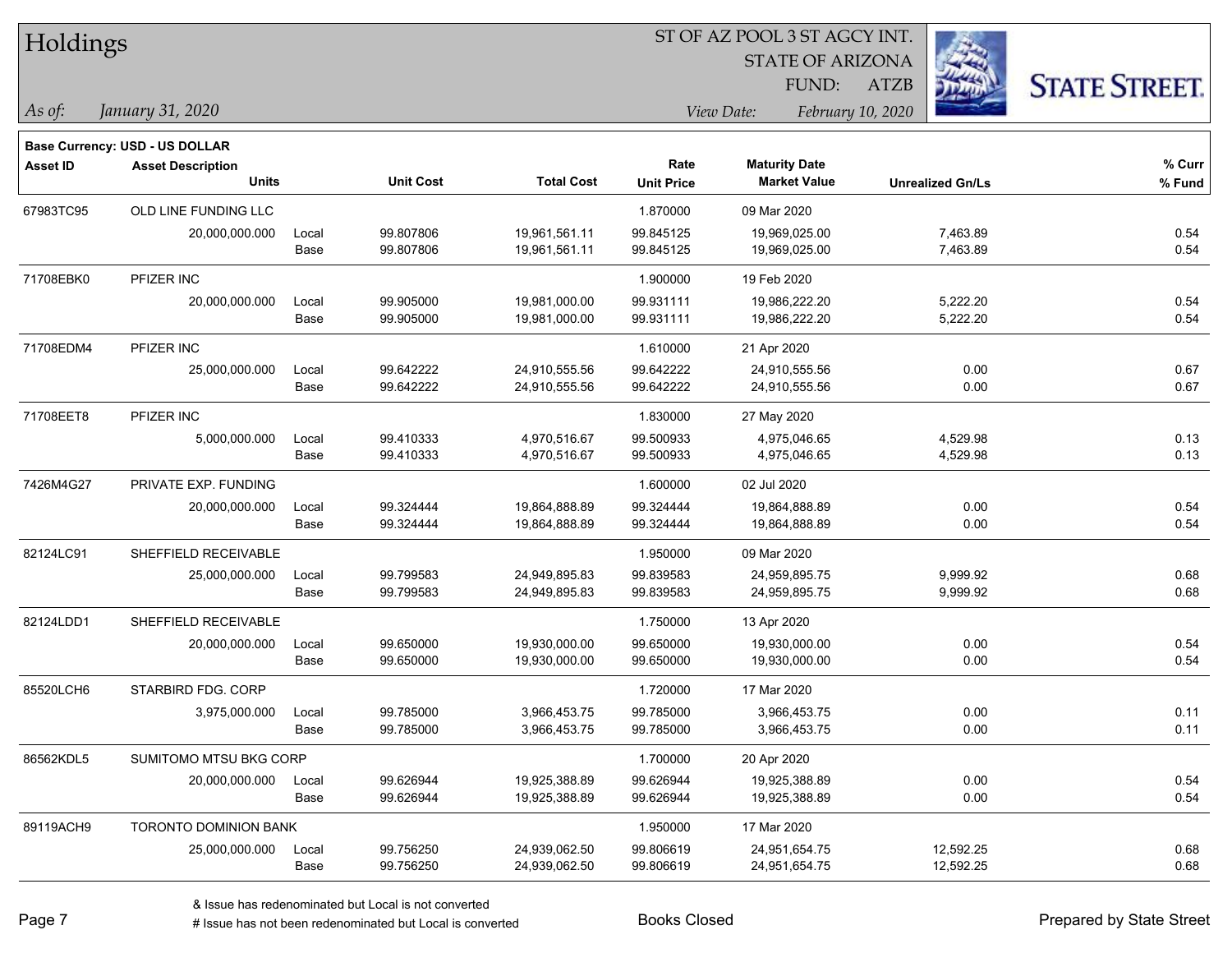| Holdings               |                                       |       |                  |                   |                   | ST OF AZ POOL 3 ST AGCY INT. |                         |                      |
|------------------------|---------------------------------------|-------|------------------|-------------------|-------------------|------------------------------|-------------------------|----------------------|
|                        |                                       |       |                  |                   |                   | <b>STATE OF ARIZONA</b>      |                         |                      |
|                        |                                       |       |                  |                   |                   | FUND:                        | ATZB                    | <b>STATE STREET.</b> |
| As of:                 | January 31, 2020                      |       |                  |                   |                   | View Date:                   | February 10, 2020       |                      |
|                        | <b>Base Currency: USD - US DOLLAR</b> |       |                  |                   |                   |                              |                         |                      |
| <b>Asset ID</b>        | <b>Asset Description</b>              |       |                  |                   | Rate              | <b>Maturity Date</b>         |                         | % Curr               |
|                        | <b>Units</b>                          |       | <b>Unit Cost</b> | <b>Total Cost</b> | <b>Unit Price</b> | <b>Market Value</b>          | <b>Unrealized Gn/Ls</b> | % Fund               |
| 912796UA5              | TREASURY BILL 06/20 0.00000           |       |                  |                   | 1.485000          | 25 Jun 2020                  |                         |                      |
|                        | 40,000,000.000                        | Local | 99.401875        | 39,760,750.00     | 99.401875         | 39,760,750.00                | 0.00                    | 1.08                 |
|                        |                                       | Base  | 99.401875        | 39,760,750.00     | 99.401875         | 39,760,750.00                | 0.00                    | 1.08                 |
| 912796UB3              | TREASURY BILL 07/20 0.00000           |       |                  |                   | 1.485000          | 02 Jul 2020                  |                         |                      |
|                        | 120,000,000.000                       | Local | 99.368496        | 119,242,195.56    | 99.368496         | 119,242,195.56               | 0.00                    | 3.23                 |
|                        |                                       | Base  | 99.368496        | 119,242,195.56    | 99.368496         | 119,242,195.56               | 0.00                    | 3.23                 |
| 91411SBD1              | RGTS OF UNIV OF CA                    |       |                  |                   | 1.750000          | 13 Feb 2020                  |                         |                      |
|                        | 450,000.000                           | Local | 99.941667        | 449,737.50        | 99.953000         | 449,788.50                   | 51.00                   | 0.01                 |
|                        |                                       | Base  | 99.941667        | 449,737.50        | 99.953000         | 449,788.50                   | 51.00                   | 0.01                 |
| 926NKW009              | AMHERST PIERPONT 04/15 VAR            |       |                  |                   | 1.570000          | 03 Feb 2020                  |                         |                      |
|                        | 300,000,000.000                       | Local | 100.000000       | 300,000,000.00    | 100.000000        | 300,000,000.00               | 0.00                    | 8.12                 |
|                        |                                       | Base  | 100.000000       | 300,000,000.00    | 100.000000        | 300,000,000.00               | 0.00                    | 8.12                 |
| 95001KFY5              | WELLS FARGO BANK NA                   |       |                  |                   | 1.887750          | 14 Oct 2020                  |                         |                      |
|                        | 25,000,000.000                        | Local | 100.000000       | 25,000,000.00     | 100.000000        | 25,000,000.00                | 0.00                    | 0.68                 |
|                        |                                       | Base  | 100.000000       | 25,000,000.00     | 100.000000        | 25,000,000.00                | 0.00                    | 0.68                 |
| 96327RBC7              | <b>WHEELS INC</b>                     |       |                  |                   | 1.920000          | 12 Feb 2020                  |                         |                      |
|                        | 15,000,000.000                        | Local | 99.941333        | 14,991,200.00     | 99.941333         | 14,991,200.00                | 0.00                    | 0.41                 |
|                        |                                       | Base  | 99.941333        | 14,991,200.00     | 99.941333         | 14,991,200.00                | 0.00                    | 0.41                 |
| 979QHR003              | SOUTH STREET REPO                     |       |                  |                   | 1.640000          | 03 Feb 2020                  |                         |                      |
|                        | 339,590,037.900                       | Local | 100.000000       | 339,590,037.90    | 100.000000        | 339,590,037.90               | 0.00                    | 9.19                 |
|                        |                                       | Base  | 100.000000       | 339,590,037.90    | 100.000000        | 339,590,037.90               | 0.00                    | 9.19                 |
| 979QHT009              | <b>WELLS FARGO REPO</b>               |       |                  |                   | 1.510000          | 04 Feb 2020                  |                         |                      |
|                        | 30,000,000.000                        | Local | 100.000000       | 30,000,000.00     | 100.000000        | 30,000,000.00                | 0.00                    | 0.81                 |
|                        |                                       | Base  | 100.000000       | 30,000,000.00     | 100.000000        | 30,000,000.00                | 0.00                    | 0.81                 |
| 979TUW001              | GUGGENHEIM SECURITIES REPO 08/14 VAR  |       |                  |                   | 1.550000          | 03 Feb 2020                  |                         |                      |
|                        | 23,317,731.680                        | Local | 100.000000       | 23,317,731.68     | 100.000000        | 23,317,731.68                | 0.00                    | 0.63                 |
|                        |                                       | Base  | 100.000000       | 23,317,731.68     | 100.000000        | 23,317,731.68                | 0.00                    | 0.63                 |
| <b>US DOLLAR Total</b> |                                       |       |                  |                   |                   |                              |                         |                      |
|                        | 2,469,975,814.500                     | Local |                  | 2,466,821,891.93  |                   | 2,466,959,037.90             | 137,145.97              | 66.78                |
|                        |                                       | Base  |                  | 2,466,821,891.93  |                   | 2,466,959,037.90             | 137,145.97              | 66.78                |
|                        |                                       |       |                  |                   |                   |                              |                         |                      |

-

 $\overline{\phantom{0}}$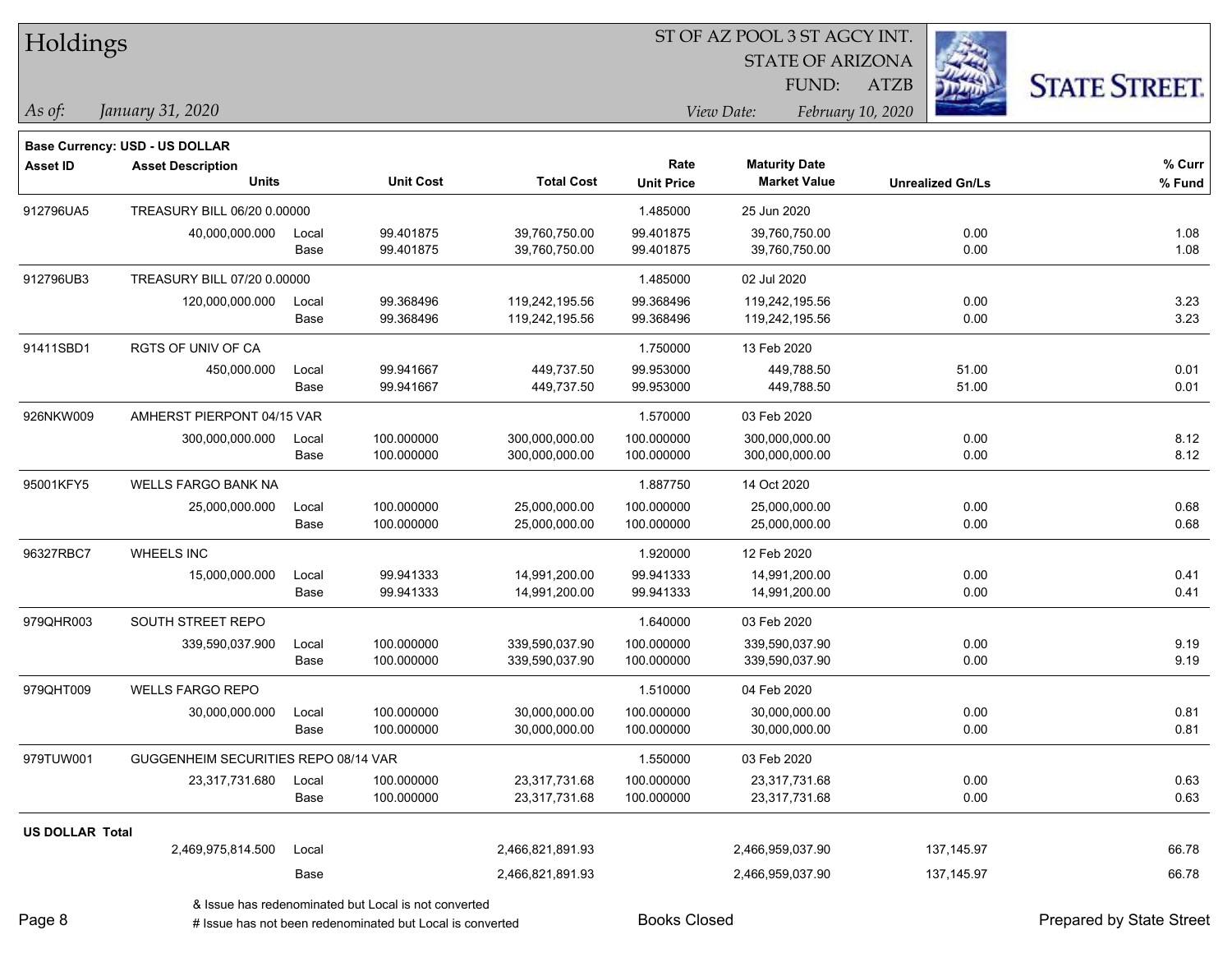| Holdings            |                                                            |       |                  |                   |                   | ST OF AZ POOL 3 ST AGCY INT. |                         |                      |  |
|---------------------|------------------------------------------------------------|-------|------------------|-------------------|-------------------|------------------------------|-------------------------|----------------------|--|
|                     |                                                            |       |                  |                   |                   | <b>STATE OF ARIZONA</b>      |                         |                      |  |
|                     |                                                            |       |                  |                   |                   | <b>FUND:</b>                 | <b>ATZB</b>             | <b>STATE STREET.</b> |  |
| As of:              | January 31, 2020                                           |       |                  |                   |                   | View Date:                   | February 10, 2020       |                      |  |
|                     |                                                            |       |                  |                   |                   |                              |                         |                      |  |
| <b>Asset ID</b>     | Base Currency: USD - US DOLLAR<br><b>Asset Description</b> |       |                  |                   | Rate              | <b>Maturity Date</b>         |                         | % Curr               |  |
|                     | <b>Units</b>                                               |       | <b>Unit Cost</b> | <b>Total Cost</b> | <b>Unit Price</b> | <b>Market Value</b>          | <b>Unrealized Gn/Ls</b> | % Fund               |  |
|                     |                                                            |       |                  |                   |                   |                              |                         |                      |  |
|                     | <b>CASH EQUIVALENT Total</b>                               |       |                  |                   |                   |                              |                         |                      |  |
|                     | 2,469,975,814.500                                          | Base  |                  | 2,466,821,891.93  |                   | 2,466,959,037.90             | 137, 145.97             | 66.78                |  |
| <b>FIXED INCOME</b> |                                                            |       |                  |                   |                   |                              |                         |                      |  |
| <b>US DOLLAR</b>    |                                                            |       |                  |                   |                   |                              | Exchange Rate:          | 1.000000             |  |
| 00287YBG3           | ABBVIE INC SR UNSECURED 144A 11/21 2.15                    |       |                  |                   | 2.150000          | 19 Nov 2021                  |                         |                      |  |
|                     | 7,000,000.000                                              | Local | 99.986481        | 6,999,053.70      | 100.637961        | 7,044,657.27                 | 45,603.57               | 0.19                 |  |
|                     |                                                            | Base  | 99.986481        | 6,999,053.70      | 100.637961        | 7,044,657.27                 | 45,603.57               | 0.19                 |  |
| 023135AW6           | AMAZON.COM INC SR UNSECURED 02/23 2.4                      |       |                  |                   | 2.400000          | 22 Feb 2023                  |                         |                      |  |
|                     | 5,000,000.000                                              | Local | 98.991045        | 4,949,552.27      | 102.353422        | 5,117,671.10                 | 168,118.83              | 0.14                 |  |
|                     |                                                            | Base  | 98.991045        | 4,949,552.27      | 102.353422        | 5,117,671.10                 | 168,118.83              | 0.14                 |  |
| 025816BY4           | AMERICAN EXPRESS CO SR UNSECURED 11/21 3.7                 |       |                  |                   | 3.700000          | 05 Nov 2021                  |                         |                      |  |
|                     | 5,000,000.000                                              | Local | 99.987081        | 4,999,354.06      | 103.309359        | 5,165,467.95                 | 166,113.89              | 0.14                 |  |
|                     |                                                            | Base  | 99.987081        | 4,999,354.06      | 103.309359        | 5,165,467.95                 | 166,113.89              | 0.14                 |  |
| 025816BZ1           | AMERICAN EXPRESS CO SR UNSECURED 11/21 VAR                 |       |                  |                   | 2.490500          | 05 Nov 2021                  |                         |                      |  |
|                     | 2,000,000.000                                              | Local | 100.000000       | 2,000,000.00      | 100.667001        | 2,013,340.02                 | 13,340.02               | 0.05                 |  |
|                     |                                                            | Base  | 100.000000       | 2,000,000.00      | 100.667001        | 2,013,340.02                 | 13,340.02               | 0.05                 |  |
| 025816CD9           | AMERICAN EXPRESS CO SR UNSECURED 05/22 2.75                |       |                  |                   | 2.750000          | 20 May 2022                  |                         |                      |  |
|                     | 8,000,000.000                                              | Local | 99.908139        | 7,992,651.09      | 102.166815        | 8,173,345.20                 | 180,694.11              | 0.22                 |  |
|                     |                                                            | Base  | 99.908139        | 7,992,651.09      | 102.166815        | 8,173,345.20                 | 180,694.11              | 0.22                 |  |
| 025816CG2           | AMERICAN EXPRESS CO SR UNSECURED 07/24 2.5                 |       |                  |                   | 2.500000          | 30 Jul 2024                  |                         |                      |  |
|                     | 10,000,000.000                                             | Local | 99.710782        | 9,971,078.16      | 102.618637        | 10,261,863.70                | 290,785.54              | 0.28                 |  |
|                     |                                                            | Base  | 99.710782        | 9,971,078.16      | 102.618637        | 10,261,863.70                | 290,785.54              | 0.28                 |  |
| 02587AAN4           | AMERICAN EXPRESS CREDIT ACCOUN AMXCA 2019 2 A              |       |                  |                   | 2.670000          | 15 Nov 2024                  |                         |                      |  |
|                     | 4,500,000.000                                              | Local | 99.994944        | 4,499,772.47      | 102.524820        | 4,613,616.90                 | 113,844.43              | 0.12                 |  |
| Original Face:      | 4,500,000.000                                              | Base  | 99.994944        | 4,499,772.47      | 102.524820        | 4,613,616.90                 | 113,844.43              | 0.12                 |  |
| 02588QAB4           | AMERICAN EXPRESS CREDIT ACCOUN AMXCA 2019 1 A              |       |                  |                   | 2.870000          | 15 Oct 2024                  |                         |                      |  |
|                     | 3,000,000.000                                              | Local | 99.985999        | 2,999,579.96      | 102.915670        | 3,087,470.10                 | 87,890.14               | 0.08                 |  |
| Original Face:      | 3,000,000.000                                              | Base  | 99.985999        | 2,999,579.96      | 102.915670        | 3,087,470.10                 | 87,890.14               | 0.08                 |  |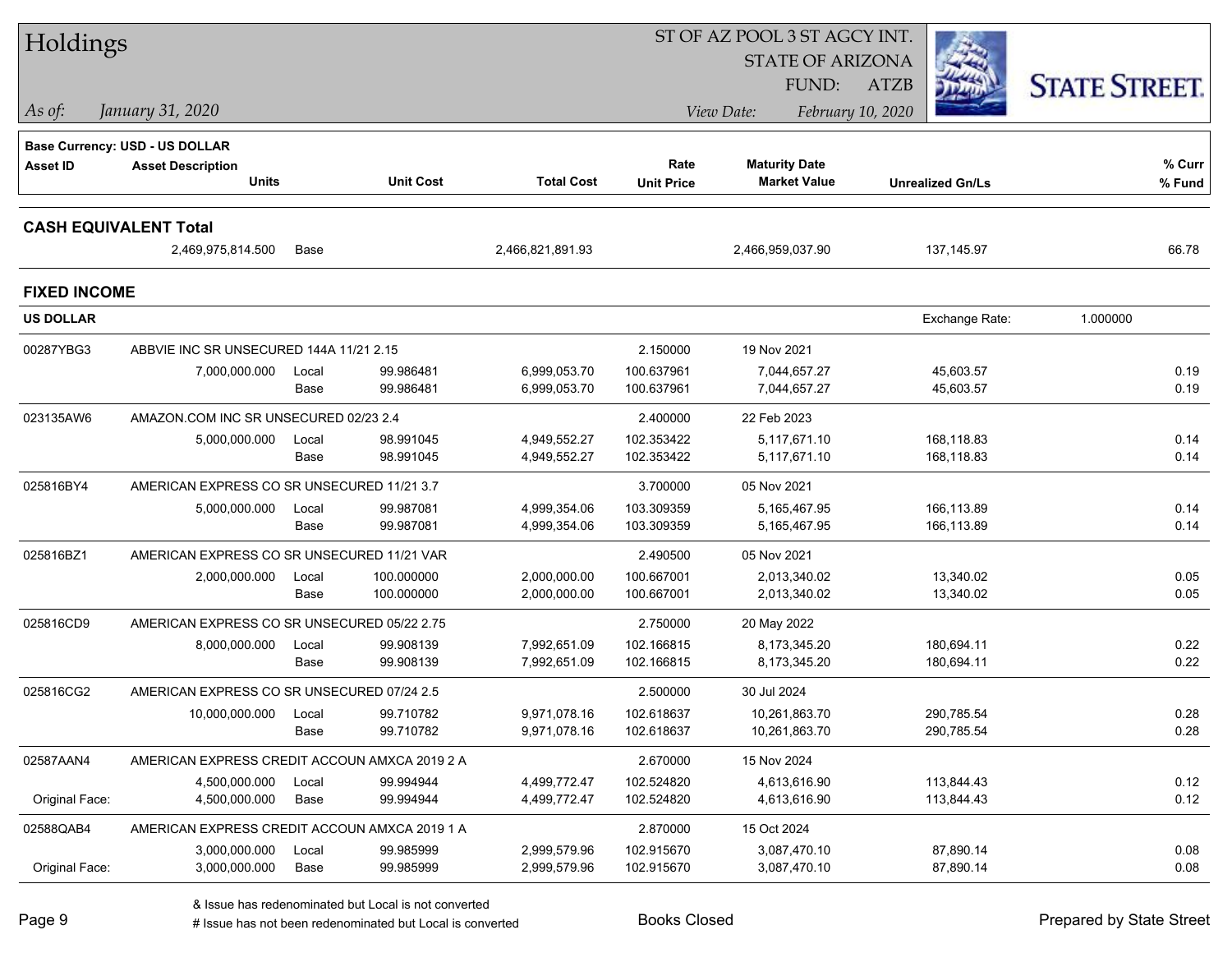| Holdings        |                                                |       |                  | ST OF AZ POOL 3 ST AGCY INT. |                   |                         |                         |                      |  |  |
|-----------------|------------------------------------------------|-------|------------------|------------------------------|-------------------|-------------------------|-------------------------|----------------------|--|--|
|                 |                                                |       |                  |                              |                   | <b>STATE OF ARIZONA</b> |                         |                      |  |  |
|                 |                                                |       |                  |                              |                   | FUND:                   | <b>ATZB</b>             | <b>STATE STREET.</b> |  |  |
| As of:          | January 31, 2020                               |       |                  |                              |                   | View Date:              | February 10, 2020       |                      |  |  |
|                 | Base Currency: USD - US DOLLAR                 |       |                  |                              |                   |                         |                         |                      |  |  |
| <b>Asset ID</b> | <b>Asset Description</b>                       |       |                  |                              | Rate              | <b>Maturity Date</b>    |                         | $%$ Curr             |  |  |
|                 | <b>Units</b>                                   |       | <b>Unit Cost</b> | <b>Total Cost</b>            | <b>Unit Price</b> | <b>Market Value</b>     | <b>Unrealized Gn/Ls</b> | % Fund               |  |  |
| 0258M0EF2       | AMERICAN EXPRESS CREDIT SR UNSECURED 03/20 VAR |       |                  |                              | 2.335500          | 03 Mar 2020             |                         |                      |  |  |
|                 | 5,000,000.000                                  | Local | 100.000000       | 5,000,000.00                 | 100.000000        | 5,000,000.00            | 0.00                    | 0.14                 |  |  |
|                 |                                                | Base  | 100.000000       | 5,000,000.00                 | 100.000000        | 5,000,000.00            | 0.00                    | 0.14                 |  |  |
| 02665WCS8       | AMERICAN HONDA FINANCE SR UNSECURED 01/21 3.15 |       |                  |                              | 3.150000          | 08 Jan 2021             |                         |                      |  |  |
|                 | 5,000,000.000                                  | Local | 99.972130        | 4,998,606.49                 | 101.321977        | 5,066,098.85            | 67,492.36               | 0.14                 |  |  |
|                 |                                                | Base  | 99.972130        | 4,998,606.49                 | 101.321977        | 5,066,098.85            | 67,492.36               | 0.14                 |  |  |
| 037833CC2       | APPLE INC SR UNSECURED 08/21 1.55              |       |                  |                              | 1.550000          | 04 Aug 2021             |                         |                      |  |  |
|                 | 10,000,000.000                                 | Local | 99.636851        | 9,963,685.05                 | 99.965364         | 9,996,536.40            | 32,851.35               | 0.27                 |  |  |
|                 |                                                | Base  | 99.636851        | 9,963,685.05                 | 99.965364         | 9,996,536.40            | 32,851.35               | 0.27                 |  |  |
| 037833DC1       | APPLE INC SR UNSECURED 09/22 2.1               |       |                  |                              | 2.100000          | 12 Sep 2022             |                         |                      |  |  |
|                 | 10,000,000.000                                 | Local | 100.839091       | 10,083,909.09                | 101.321679        | 10,132,167.90           | 48,258.81               | 0.27                 |  |  |
|                 |                                                | Base  | 100.839091       | 10,083,909.09                | 101.321679        | 10,132,167.90           | 48,258.81               | 0.27                 |  |  |
| 05531FBJ1       | TRUIST FIN CORP SR UNSECURED 03/23 2.2         |       |                  |                              | 2.200000          | 16 Mar 2023             |                         |                      |  |  |
|                 | 10,000,000.000                                 | Local | 99.934196        | 9,993,419.58                 | 101.226356        | 10,122,635.60           | 129,216.02              | 0.27                 |  |  |
|                 |                                                | Base  | 99.934196        | 9,993,419.58                 | 101.226356        | 10,122,635.60           | 129,216.02              | 0.27                 |  |  |
| 05588CAA0       | BMW VEHICLE OWNER TRUST BMWOT 2019 A A1        |       |                  |                              | 2.111240          | 25 Sep 2020             |                         |                      |  |  |
|                 | 2,321,452.890                                  | Local | 100.000000       | 2,321,452.89                 | 100.021290        | 2,321,947.13            | 494.24                  | 0.06                 |  |  |
| Original Face:  | 10,000,000.000                                 | Base  | 100.000000       | 2,321,452.89                 | 100.021290        | 2,321,947.13            | 494.24                  | 0.06                 |  |  |
| 06048WB82       | BANK OF AMERICA CORP SR UNSECURED 08/24 VAR    |       |                  |                              | 2.400000          | 23 Aug 2024             |                         |                      |  |  |
|                 | 10,000,000.000                                 | Local | 100.000000       | 10,000,000.00                | 100.044552        | 10,004,455.20           | 4,455.20                | 0.27                 |  |  |
|                 |                                                | Base  | 100.000000       | 10,000,000.00                | 100.044552        | 10,004,455.20           | 4,455.20                | 0.27                 |  |  |
| 06048WG79       | BANK OF AMERICA CORP SR UNSECURED 01/25 VAR    |       |                  |                              | 2.250000          | 23 Jan 2025             |                         |                      |  |  |
|                 | 10,000,000.000                                 | Local | 100.000000       | 10,000,000.00                | 100.155146        | 10,015,514.60           | 15,514.60               | 0.27                 |  |  |
|                 |                                                | Base  | 100.000000       | 10,000,000.00                | 100.155146        | 10,015,514.60           | 15,514.60               | 0.27                 |  |  |
| 06048WXT2       | BANK OF AMERICA CORP SR UNSECURED 09/21 VAR    |       |                  |                              | 2.000000          | 26 Sep 2021             |                         |                      |  |  |
|                 | 10,000,000.000                                 | Local | 100.000000       | 10,000,000.00                | 99.117000         | 9,911,700.00            | $-88,300.00$            | 0.27                 |  |  |
|                 |                                                | Base  | 100.000000       | 10,000,000.00                | 99.117000         | 9,911,700.00            | $-88,300.00$            | 0.27                 |  |  |
| 06048WZJ2       | BANK OF AMERICA CORP SR UNSECURED 03/24 VAR    |       |                  |                              | 3.250000          | 19 Mar 2024             |                         |                      |  |  |
|                 | 8,000,000.000                                  | Local | 100.000000       | 8,000,000.00                 | 100.192650        | 8,015,412.00            | 15,412.00               | 0.22                 |  |  |
|                 |                                                | Base  | 100.000000       | 8,000,000.00                 | 100.192650        | 8,015,412.00            | 15,412.00               | 0.22                 |  |  |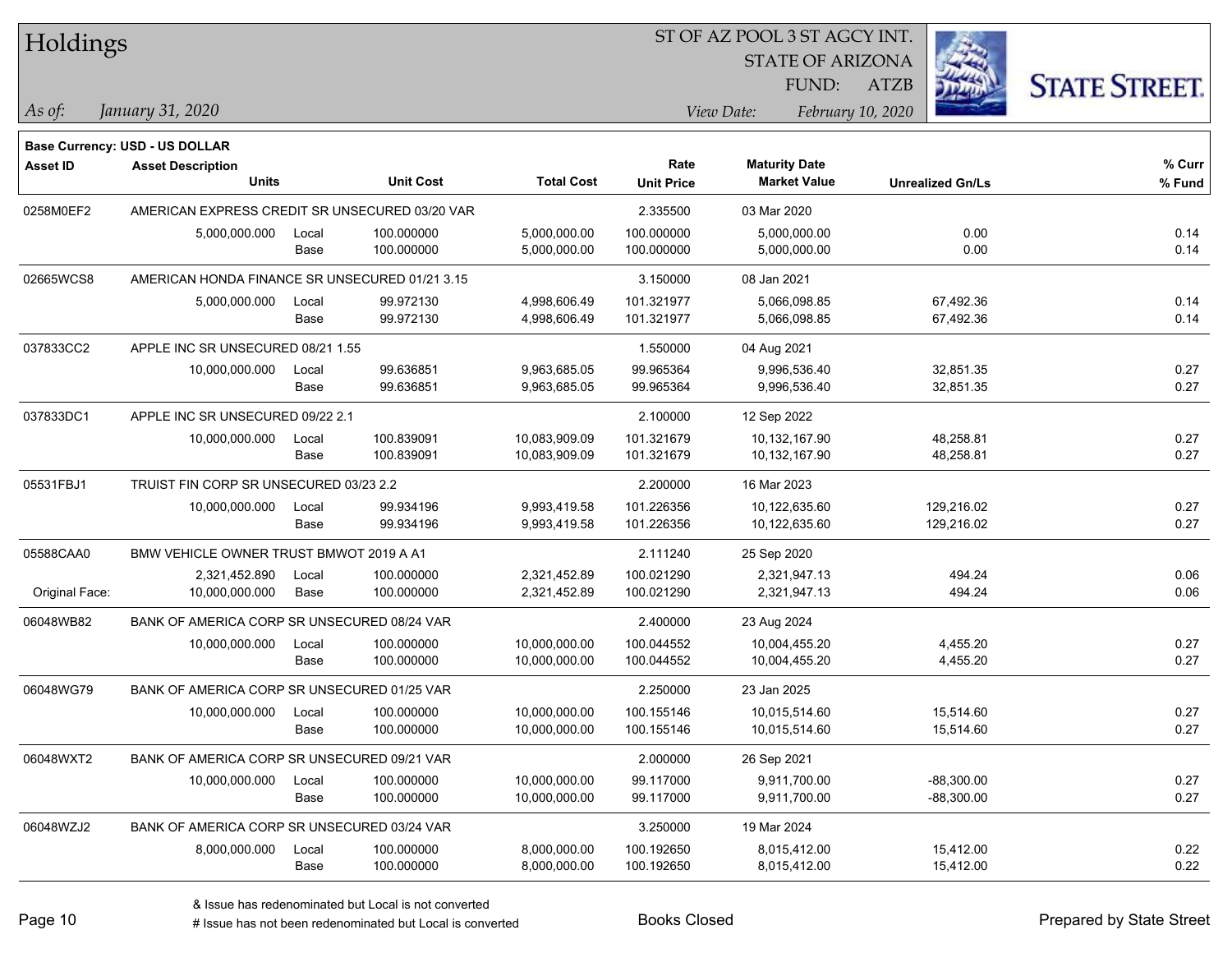| Holdings        |                                                |               |                          |                                |                           |                                             |                             |                              |                      |
|-----------------|------------------------------------------------|---------------|--------------------------|--------------------------------|---------------------------|---------------------------------------------|-----------------------------|------------------------------|----------------------|
|                 |                                                |               |                          |                                |                           |                                             | <b>STATE OF ARIZONA</b>     |                              |                      |
|                 |                                                |               |                          |                                |                           |                                             | <b>FUND:</b><br><b>ATZB</b> |                              | <b>STATE STREET.</b> |
| $\vert$ As of:  | January 31, 2020                               |               |                          |                                |                           | View Date:                                  | February 10, 2020           |                              |                      |
|                 |                                                |               |                          |                                |                           |                                             |                             |                              |                      |
|                 | <b>Base Currency: USD - US DOLLAR</b>          |               |                          |                                |                           |                                             |                             |                              |                      |
| <b>Asset ID</b> | <b>Asset Description</b><br><b>Units</b>       |               | <b>Unit Cost</b>         | <b>Total Cost</b>              | Rate<br><b>Unit Price</b> | <b>Maturity Date</b><br><b>Market Value</b> |                             | <b>Unrealized Gn/Ls</b>      | % Curr<br>% Fund     |
|                 |                                                |               |                          |                                |                           |                                             |                             |                              |                      |
| 06048WZZ6       | BANK OF AMERICA CORP SR UNSECURED 06/24 VAR    |               |                          |                                | 3.000000                  | 17 Jun 2024                                 |                             |                              |                      |
|                 | 10,000,000.000                                 | Local<br>Base | 100.000000<br>100.000000 | 10,000,000.00<br>10,000,000.00 | 100.462830<br>100.462830  | 10,046,283.00<br>10,046,283.00              |                             | 46,283.00<br>46,283.00       | 0.27<br>0.27         |
|                 |                                                |               |                          |                                |                           |                                             |                             |                              |                      |
| 06367TRS1       | BANK OF MONTREAL SR UNSECURED 02/22 VAR        |               |                          |                                | 2.250000                  | 10 Feb 2022                                 |                             |                              |                      |
|                 | 10,000,000.000                                 | Local<br>Base | 100.000000<br>100.000000 | 10,000,000.00<br>10,000,000.00 | 99.870698<br>99.870698    | 9,987,069.80<br>9,987,069.80                |                             | $-12,930.20$<br>$-12,930.20$ | 0.27<br>0.27         |
|                 |                                                |               |                          |                                |                           |                                             |                             |                              |                      |
| 06367TYL8       | BANK OF MONTREAL SR UNSECURED 06/20 2.1        |               |                          |                                | 2.100000                  | 15 Jun 2020                                 |                             |                              |                      |
|                 | 10,000,000.000                                 | Local<br>Base | 99.644430<br>99.644430   | 9,964,442.99<br>9,964,442.99   | 100.133752<br>100.133752  | 10,013,375.20<br>10,013,375.20              |                             | 48,932.21<br>48,932.21       | 0.27<br>0.27         |
|                 |                                                |               |                          |                                |                           |                                             |                             |                              |                      |
| 06367WUK7       | BANK OF MONTREAL SR UNSECURED 01/23 2          |               |                          |                                | 2.000000                  | 24 Jan 2023                                 |                             |                              |                      |
|                 | 5,000,000.000                                  | Local<br>Base | 100.000000<br>100.000000 | 5,000,000.00<br>5,000,000.00   | 100.012313<br>100.012313  | 5,000,615.65<br>5,000,615.65                |                             | 615.65<br>615.65             | 0.14<br>0.14         |
|                 |                                                |               |                          |                                |                           |                                             |                             |                              |                      |
| 06367WVM2       | BANK OF MONTREAL SR UNSECURED 02/24 2.07       |               |                          |                                | 2.070000                  | 12 Feb 2024                                 |                             |                              |                      |
|                 | 10,000,000.000                                 | Local         | 100.000000               | 10,000,000.00                  | 99.936164                 | 9,993,616.40                                |                             | $-6,383.60$                  | 0.27                 |
|                 |                                                | Base          | 100.000000               | 10,000,000.00                  | 99.936164                 | 9,993,616.40                                |                             | $-6,383.60$                  | 0.27                 |
| 06406RAG2       | BANK OF NY MELLON CORP SR UNSECURED 04/23 3.5  |               |                          |                                | 3.500000                  | 28 Apr 2023                                 |                             |                              |                      |
|                 | 7,000,000.000                                  | Local         | 99.929365                | 6,995,055.56                   | 105.625309                | 7,393,771.63                                |                             | 398,716.07                   | 0.20                 |
|                 |                                                | Base          | 99.929365                | 6,995,055.56                   | 105.625309                | 7,393,771.63                                |                             | 398,716.07                   | 0.20                 |
| 06406RAL1       | BANK OF NY MELLON CORP SR UNSECURED 10/24 2.1  |               |                          |                                | 2.100000                  | 24 Oct 2024                                 |                             |                              |                      |
|                 | 7,000,000.000                                  | Local         | 99.834579                | 6,988,420.50                   | 101.247047                | 7,087,293.29                                |                             | 98,872.79                    | 0.19                 |
|                 |                                                | Base          | 99.834579                | 6,988,420.50                   | 101.247047                | 7,087,293.29                                |                             | 98,872.79                    | 0.19                 |
| 06406RAM9       | BANK OF NY MELLON CORP SR UNSECURED 01/23 1.85 |               |                          |                                | 1.850000                  | 27 Jan 2023                                 |                             |                              |                      |
|                 | 5,000,000.000                                  | Local         | 99.930262                | 4,996,513.08                   | 100.653841                | 5,032,692.05                                |                             | 36,178.97                    | 0.14                 |
|                 |                                                | Base          | 99.930262                | 4,996,513.08                   | 100.653841                | 5,032,692.05                                |                             | 36,178.97                    | 0.14                 |
| 064159KD7       | BANK OF NOVA SCOTIA SR UNSECURED 09/22 2.45    |               |                          |                                | 2.450000                  | 19 Sep 2022                                 |                             |                              |                      |
|                 | 17,000,000.000                                 | Local         | 101.682643               | 17,286,049.33                  | 102.083213                | 17,354,146.21                               |                             | 68,096.88                    | 0.47                 |
|                 |                                                | Base          | 101.682643               | 17,286,049.33                  | 102.083213                | 17,354,146.21                               |                             | 68,096.88                    | 0.47                 |
| 064159SH0       | BANK OF NOVA SCOTIA SR UNSECURED 11/22 2       |               |                          |                                | 2.000000                  | 15 Nov 2022                                 |                             |                              |                      |
|                 | 15,000,000.000                                 | Local         | 99.971998                | 14,995,799.73                  | 100.741116                | 15,111,167.40                               |                             | 115,367.67                   | 0.41                 |
|                 |                                                | Base          | 99.971998                | 14,995,799.73                  | 100.741116                | 15,111,167.40                               |                             | 115,367.67                   | 0.41                 |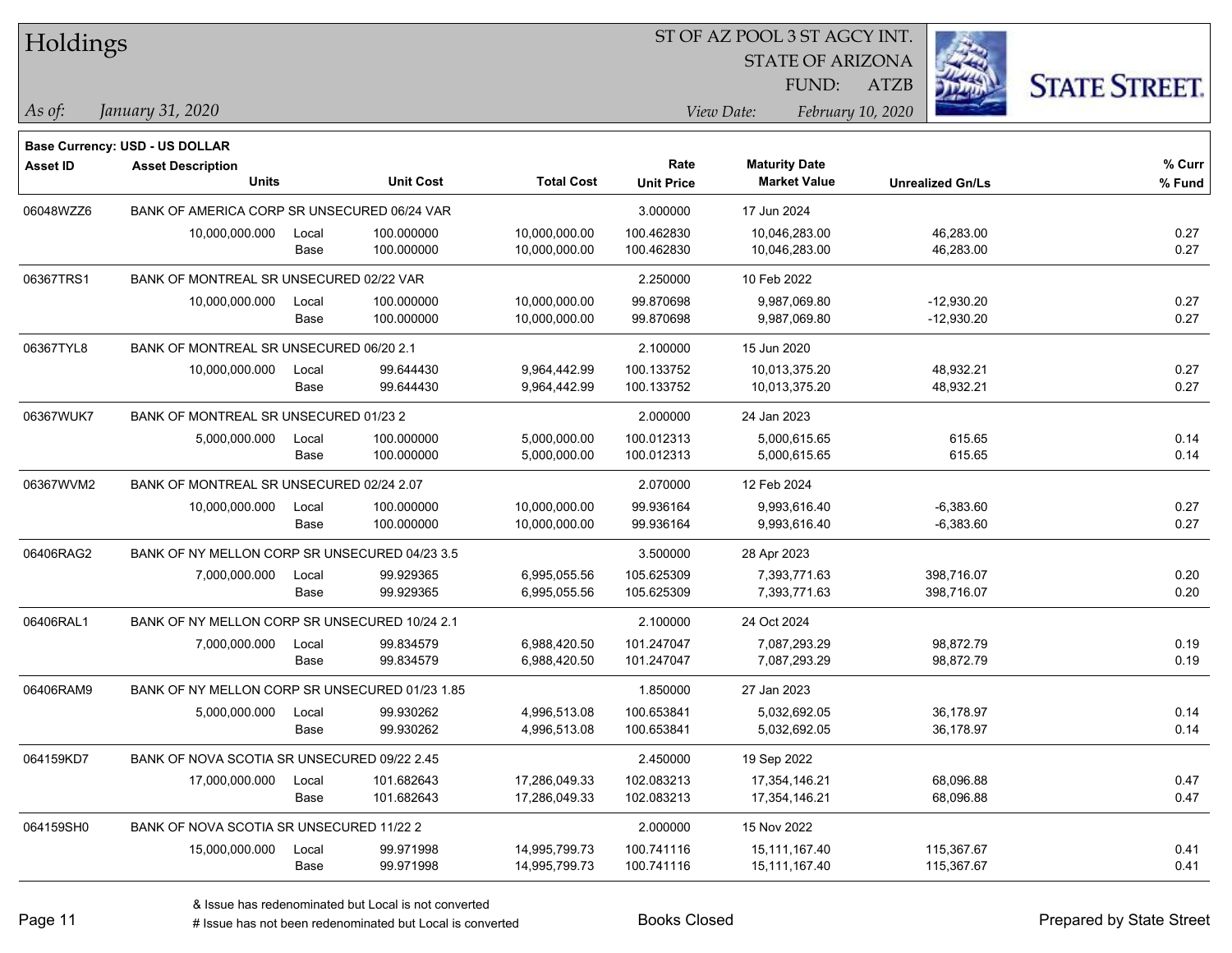| <b>Holdings</b> |  |
|-----------------|--|
|-----------------|--|

STATE OF ARIZONA

ATZB



**Base Currency: USD - US DOLLAR**

| <b>Asset ID</b> | <b>Asset Description</b><br><b>Units</b>            |       | <b>Unit Cost</b> | <b>Total Cost</b> | Rate<br><b>Unit Price</b> | <b>Maturity Date</b><br><b>Market Value</b> | <b>Unrealized Gn/Ls</b> | % Curr<br>% Fund |
|-----------------|-----------------------------------------------------|-------|------------------|-------------------|---------------------------|---------------------------------------------|-------------------------|------------------|
|                 |                                                     |       |                  |                   |                           |                                             |                         |                  |
| 07330NAT2       | TRUIST BANK SR UNSECURED 12/24 2.15                 |       |                  |                   | 2.150000                  | 06 Dec 2024                                 |                         |                  |
|                 | 2,000,000.000                                       | Local | 99.835396        | 1,996,707.91      | 101.241855                | 2,024,837.10                                | 28,129.19               | 0.05             |
|                 |                                                     | Base  | 99.835396        | 1,996,707.91      | 101.241855                | 2,024,837.10                                | 28,129.19               | 0.05             |
| 097023CG8       | BOEING CO SR UNSECURED 05/22 2.7                    |       |                  |                   | 2.700000                  | 01 May 2022                                 |                         |                  |
|                 | 5,000,000.000                                       | Local | 99.867452        | 4,993,372.60      | 101.675981                | 5,083,799.05                                | 90,426.45               | 0.14             |
|                 |                                                     | Base  | 99.867452        | 4,993,372.60      | 101.675981                | 5,083,799.05                                | 90,426.45               | 0.14             |
| 110122BY3       | BRISTOL MYERS SQUIBB CO SR UNSECURED 144A 05/22 2.6 |       |                  |                   | 2.600000                  | 16 May 2022                                 |                         |                  |
|                 | 5,000,000.000                                       | Local | 99.795059        | 4,989,752.96      | 102.285713                | 5,114,285.65                                | 124,532.69              | 0.14             |
|                 |                                                     | Base  | 99.795059        | 4,989,752.96      | 102.285713                | 5,114,285.65                                | 124,532.69              | 0.14             |
| 126650DE7       | CVS HEALTH CORP SR UNSECURED 08/24 2.625            |       |                  |                   | 2.625000                  | 15 Aug 2024                                 |                         |                  |
|                 | 2,000,000.000                                       | Local | 99.533747        | 1,990,674.94      | 102.443918                | 2,048,878.36                                | 58,203.42               | 0.06             |
|                 |                                                     | Base  | 99.533747        | 1,990,674.94      | 102.443918                | 2,048,878.36                                | 58,203.42               | 0.06             |
| 126802CL9       | CABELA S MASTER CREDIT CARD TR CABMT 2013 1A A 144A |       |                  | 2.710000          | 17 Feb 2026               |                                             |                         |                  |
|                 | 10,000,000.000                                      | Local | 102.404451       | 10,240,445.14     | 102.839940                | 10.283.994.00                               | 43,548.86               | 0.28             |
| Original Face:  | 10,000,000.000                                      | Base  | 102.404451       | 10,240,445.14     | 102.839940                | 10,283,994.00                               | 43,548.86               | 0.28             |
| 14040HBR5       | CAPITAL ONE FINANCIAL CO SR UNSECURED 10/20 2.4     |       |                  |                   | 2.400000                  | 30 Oct 2020                                 |                         |                  |
|                 | 13,226,000.000                                      | Local | 99.490187        | 13,158,572.09     | 100.402365                | 13,279,216.79                               | 120,644.70              | 0.36             |
|                 |                                                     | Base  | 99.490187        | 13,158,572.09     | 100.402365                | 13,279,216.79                               | 120,644.70              | 0.36             |
| 14040HBY0       | CAPITAL ONE FINANCIAL CO SR UNSECURED 04/21 3.45    |       |                  |                   | 3.450000                  | 30 Apr 2021                                 |                         |                  |
|                 | 15,000,000.000                                      | Local | 99.965551        | 14,994,832.60     | 101.954022                | 15,293,103.30                               | 298,270.70              | 0.41             |
|                 |                                                     | Base  | 99.965551        | 14,994,832.60     | 101.954022                | 15,293,103.30                               | 298,270.70              | 0.41             |
| 14042RHB0       | CAPITAL ONE NA SR UNSECURED 08/22 VAR               |       |                  |                   | 2.724250                  | 08 Aug 2022                                 |                         |                  |
|                 | 10,000,000.000                                      | Local | 100.000000       | 10,000,000.00     | 100.968515                | 10,096,851.50                               | 96,851.50               | 0.27             |
|                 |                                                     | Base  | 100.000000       | 10,000,000.00     | 100.968515                | 10,096,851.50                               | 96,851.50               | 0.27             |
| 14315EAB6       | CARMAX AUTO OWNER TRUST CARMX 2018 4 A2A            |       |                  |                   | 3.110000                  | 15 Feb 2022                                 |                         |                  |
|                 | 3,110,512.440                                       | Local | 99.999465        | 3,110,495.80      | 100.452350                | 3,124,582.84                                | 14,087.04               | 0.08             |
| Original Face:  | 6,500,000.000                                       | Base  | 99.999465        | 3,110,495.80      | 100.452350                | 3,124,582.84                                | 14,087.04               | 0.08             |
| 14315WAA8       | CARMAX AUTO OWNER TRUST CARMX 2019 4 A1             |       |                  |                   | 1.967950                  | 16 Nov 2020                                 |                         |                  |
|                 | 4,841,485.160                                       | Local | 100.000000       | 4,841,485.16      | 100.033160                | 4,843,090.60                                | 1,605.44                | 0.13             |
| Original Face:  | 8,500,000.000                                       | Base  | 100.000000       | 4,841,485.16      | 100.033160                | 4,843,090.60                                | 1,605.44                | 0.13             |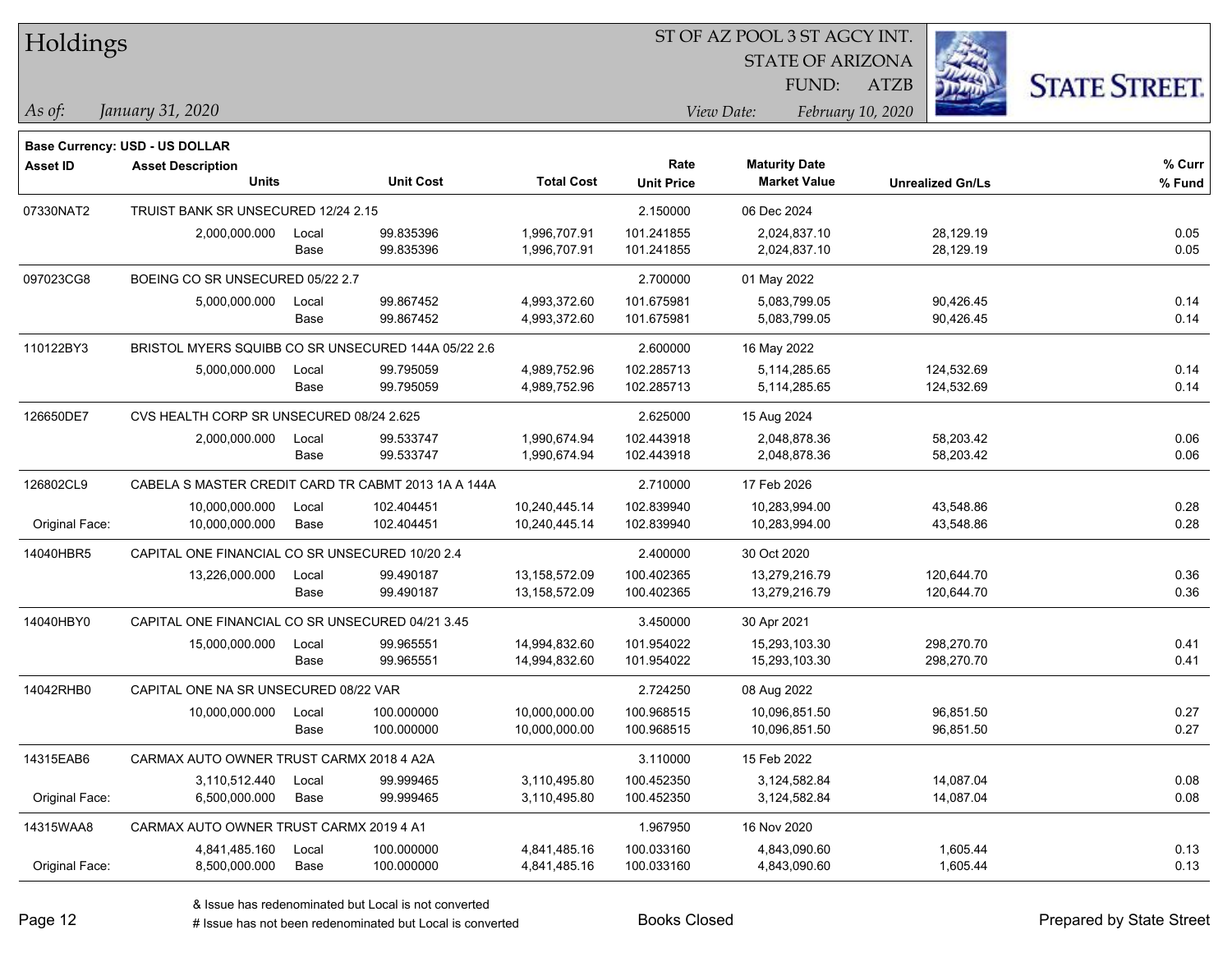| Holdings |
|----------|
|          |

STATE OF ARIZONA

ATZB



**Base Currency: USD - US DOLLAR**

| Asset ID       | <b>Asset Description</b><br><b>Units</b>        |               | <b>Unit Cost</b>         | <b>Total Cost</b>              | Rate<br><b>Unit Price</b> | <b>Maturity Date</b><br><b>Market Value</b> | <b>Unrealized Gn/Ls</b>      | % Curr<br>% Fund |
|----------------|-------------------------------------------------|---------------|--------------------------|--------------------------------|---------------------------|---------------------------------------------|------------------------------|------------------|
| 14315XAA6      | CARMAX AUTO OWNER TRUST CARMX 2020 1 A1         |               |                          |                                | 1.776130                  | 15 Jan 2021                                 |                              |                  |
| Original Face: | 5,000,000.000<br>5,000,000.000                  | Local<br>Base | 100.000000<br>100.000000 | 5,000,000.00<br>5,000,000.00   | 100.014780<br>100.014780  | 5,000,739.00<br>5,000,739.00                | 739.00<br>739.00             | 0.14<br>0.14     |
| 161571HN7      | CHASE ISSUANCE TRUST CHAIT 2018 A1 A1           |               |                          |                                | 1.876250                  | 17 Apr 2023                                 |                              |                  |
| Original Face: | 10,000,000.000<br>10,000,000.000                | Local<br>Base | 100.000000<br>100.000000 | 10,000,000.00<br>10,000,000.00 | 100.098030<br>100.098030  | 10,009,803.00<br>10,009,803.00              | 9,803.00<br>9,803.00         | 0.27<br>0.27     |
| 17298CGH5      | CITIGROUP INC SR UNSECURED 11/21 VAR            |               |                          |                                | 3.200000                  | 15 Nov 2021                                 |                              |                  |
|                | 10,000,000.000                                  | Local<br>Base | 100.000000<br>100.000000 | 10,000,000.00<br>10,000,000.00 | 101.456251<br>101.456251  | 10,145,625.10<br>10,145,625.10              | 145,625.10<br>145,625.10     | 0.27<br>0.27     |
| 17298CHQ4      | CITIGROUP INC SR UNSECURED 12/24 VAR            |               |                          |                                | 2.350000                  | 30 Dec 2024                                 |                              |                  |
|                | 10,000,000.000                                  | Local<br>Base | 100.000000<br>100.000000 | 10,000,000.00<br>10,000,000.00 | 100.606038<br>100.606038  | 10,060,603.80<br>10,060,603.80              | 60,603.80<br>60,603.80       | 0.27<br>0.27     |
| 17327TGZ3      | CITIGROUP GLOBAL MARKETS COMPANY GUAR 11/22 VAR |               |                          | 2.000000                       | 25 Nov 2022               |                                             |                              |                  |
|                | 15,000,000.000                                  | Local<br>Base | 100.000000<br>100.000000 | 15,000,000.00<br>15,000,000.00 | 99.841602<br>99.841602    | 14,976,240.30<br>14,976,240.30              | $-23,759.70$<br>$-23,759.70$ | 0.41<br>0.41     |
| 17327TSA5      | CITIGROUP GLOBAL MARKETS SR UNSECURED 07/24 VAR |               |                          |                                | 2.500000                  | 31 Jul 2024                                 |                              |                  |
|                | 15,000,000.000                                  | Local<br>Base | 100.000000<br>100.000000 | 15,000,000.00<br>15,000,000.00 | 100.374920<br>100.374920  | 15,056,238.00<br>15,056,238.00              | 56,238.00<br>56,238.00       | 0.41<br>0.41     |
| 191216AR1      | COCA COLA CO/THE SR UNSECURED 11/20 3.15        |               |                          |                                | 3.150000                  | 15 Nov 2020                                 |                              |                  |
|                | 2,000,000.000                                   | Local<br>Base | 100.177257<br>100.177257 | 2,003,545.14<br>2,003,545.14   | 101.140416<br>101.140416  | 2,022,808.32<br>2,022,808.32                | 19,263.18<br>19,263.18       | 0.05<br>0.05     |
| 191216CL2      | COCA COLA CO/THE SR UNSECURED 09/24 1.75        |               |                          |                                | 1.750000                  | 06 Sep 2024                                 |                              |                  |
|                | 5,000,000.000                                   | Local<br>Base | 99.833662<br>99.833662   | 4,991,683.11<br>4,991,683.11   | 100.693722<br>100.693722  | 5,034,686.10<br>5,034,686.10                | 43,002.99<br>43,002.99       | 0.14<br>0.14     |
| 254683CG8      | DISCOVER CARD EXECUTION NOTE T DCENT 2018 A4 A4 |               |                          |                                | 3.110000                  | 16 Jan 2024                                 |                              |                  |
| Original Face: | 18,000,000.000<br>18,000,000.000                | Local<br>Base | 99.980328<br>99.980328   | 17,996,458.99<br>17,996,458.99 | 102.218270<br>102.218270  | 18,399,288.60<br>18,399,288.60              | 402,829.61<br>402,829.61     | 0.50<br>0.50     |
| 254683CK9      | DISCOVER CARD EXECUTION NOTE T DCENT 2019 A1 A1 |               |                          |                                | 3.040000                  | 15 Jul 2024                                 |                              |                  |
| Original Face: | 4,000,000.000<br>4,000,000.000                  | Local<br>Base | 99.998269<br>99.998269   | 3,999,930.75<br>3,999,930.75   | 102.973980<br>102.973980  | 4,118,959.20<br>4,118,959.20                | 119,028.45<br>119,028.45     | 0.11<br>0.11     |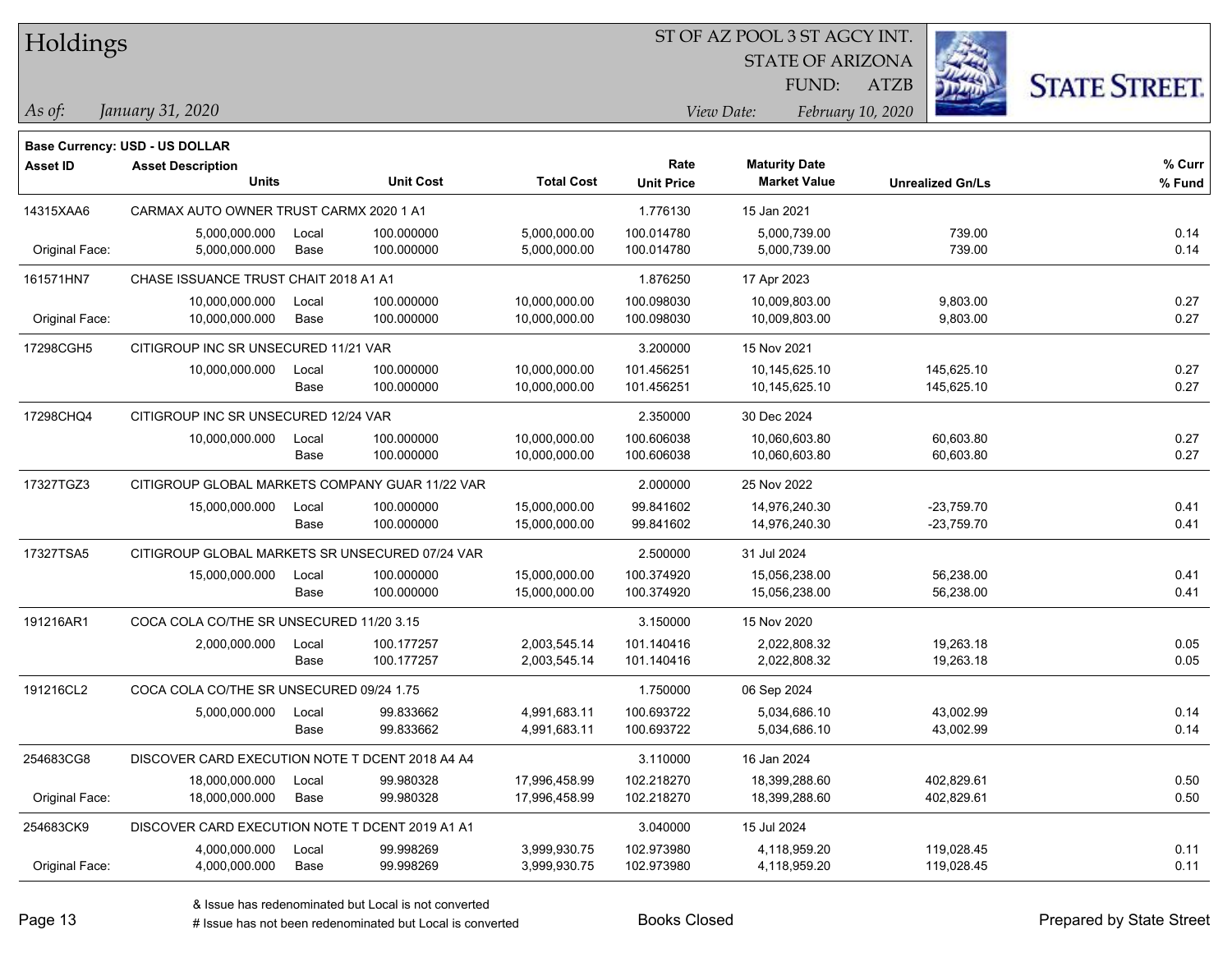| Holdings        |                                                                   |       |                  |                   |                   | ST OF AZ POOL 3 ST AGCY INT. |                         |              |                      |
|-----------------|-------------------------------------------------------------------|-------|------------------|-------------------|-------------------|------------------------------|-------------------------|--------------|----------------------|
|                 |                                                                   |       |                  |                   |                   | <b>STATE OF ARIZONA</b>      |                         |              |                      |
|                 |                                                                   |       |                  |                   |                   | FUND:                        | <b>ATZB</b>             |              | <b>STATE STREET.</b> |
| $ $ As of:      | January 31, 2020                                                  |       |                  |                   |                   | View Date:                   | February 10, 2020       |              |                      |
|                 |                                                                   |       |                  |                   |                   |                              |                         |              |                      |
| <b>Asset ID</b> | <b>Base Currency: USD - US DOLLAR</b><br><b>Asset Description</b> |       |                  |                   | Rate              | <b>Maturity Date</b>         |                         |              | $%$ Curr             |
|                 | <b>Units</b>                                                      |       | <b>Unit Cost</b> | <b>Total Cost</b> | <b>Unit Price</b> | <b>Market Value</b>          | <b>Unrealized Gn/Ls</b> |              | % Fund               |
| 29736RAL4       | ESTEE LAUDER CO INC SR UNSECURED 02/20 1.8                        |       |                  |                   | 1.800000          | 07 Feb 2020                  |                         |              |                      |
|                 | 6,100,000.000                                                     | Local | 99.996228        | 6,099,769.93      | 99.998492         | 6,099,908.01                 |                         | 138.08       | 0.17                 |
|                 |                                                                   | Base  | 99.996228        | 6,099,769.93      | 99.998492         | 6,099,908.01                 |                         | 138.08       | 0.17                 |
| 30231GAV4       | EXXON MOBIL CORPORATION SR UNSECURED 03/21 2.222                  |       |                  |                   | 2.222000          | 01 Mar 2021                  |                         |              |                      |
|                 | 5,250,000.000                                                     | Local | 100.645940       | 5,283,911.83      | 100.668318        | 5,285,086.70                 |                         | 1,174.87     | 0.14                 |
|                 |                                                                   | Base  | 100.645940       | 5,283,911.83      | 100.668318        | 5,285,086.70                 |                         | 1,174.87     | 0.14                 |
| 3130AGKE4       | FEDERAL HOME LOAN BANK BONDS 08/20 VAR                            |       |                  |                   | 1.620000          | 25 Aug 2020                  |                         |              |                      |
|                 | 3,000,000.000                                                     | Local | 100.000000       | 3,000,000.00      | 100.011493        | 3,000,344.79                 |                         | 344.79       | 0.08                 |
|                 |                                                                   | Base  | 100.000000       | 3,000,000.00      | 100.011493        | 3,000,344.79                 |                         | 344.79       | 0.08                 |
| 3130AGYJ8       | FEDERAL HOME LOAN BANK BONDS 08/22 2                              |       |                  |                   | 2.000000          | 26 Aug 2022                  |                         |              |                      |
|                 | 10,000,000.000                                                    | Local | 100.000000       | 10,000,000.00     | 100.031016        | 10,003,101.60                |                         | 3,101.60     | 0.27                 |
|                 |                                                                   | Base  | 100.000000       | 10,000,000.00     | 100.031016        | 10,003,101.60                |                         | 3,101.60     | 0.27                 |
| 3130AHXE8       | FEDERAL HOME LOAN BANK BONDS 01/25 1.95                           |       |                  |                   | 1.950000          | 23 Jan 2025                  |                         |              |                      |
|                 | 8,800,000.000                                                     | Local | 99.986498        | 8,798,811.81      | 100.043787        | 8,803,853.26                 |                         | 5,041.45     | 0.24                 |
|                 |                                                                   | Base  | 99.986498        | 8,798,811.81      | 100.043787        | 8,803,853.26                 |                         | 5,041.45     | 0.24                 |
| 3132GSCE7       | FED HM LN PC POOL Q06969 FG 03/42 FIXED 3.5                       |       |                  |                   | 3.500000          | 01 Mar 2042                  |                         |              |                      |
|                 | 4,376,688.410                                                     | Local | 104.736492       | 4,583,989.92      | 106.702434        | 4,670,033.06                 |                         | 86,043.14    | 0.13                 |
| Original Face:  | 11,354,753.000                                                    | Base  | 104.736492       | 4,583,989.92      | 106.702434        | 4,670,033.06                 |                         | 86,043.14    | 0.13                 |
| 3132GUNB6       | FED HM LN PC POOL Q09086 FG 06/42 FIXED 3.5                       |       |                  |                   | 3.500000          | 01 Jun 2042                  |                         |              |                      |
|                 | 1,804,884.210                                                     | Local | 104.645127       | 1,888,723.37      | 105.826534        | 1,910,046.40                 |                         | 21,323.03    | 0.05                 |
| Original Face:  | 5,677,376.000                                                     | Base  | 104.645127       | 1,888,723.37      | 105.826534        | 1,910,046.40                 |                         | 21,323.03    | 0.05                 |
| 3132X0EY3       | FARMER MAC UNSECURED 02/20 VAR                                    |       |                  |                   | 2.102630          | 19 Feb 2020                  |                         |              |                      |
|                 | 10,000,000.000                                                    | Local | 100.000000       | 10,000,000.00     | 100.015102        | 10,001,510.20                |                         | 1,510.20     | 0.27                 |
|                 |                                                                   | Base  | 100.000000       | 10,000,000.00     | 100.015102        | 10,001,510.20                |                         | 1,510.20     | 0.27                 |
| 3133EFWB9       | FEDERAL FARM CREDIT BANK BONDS 01/21 VAR                          |       |                  |                   | 1.993380          | 22 Jan 2021                  |                         |              |                      |
|                 | 20,000,000.000                                                    | Local | 99.996103        | 19,999,220.58     | 100.330000        | 20,066,000.00                |                         | 66,779.42    | 0.54                 |
|                 |                                                                   | Base  | 99.996103        | 19,999,220.58     | 100.330000        | 20,066,000.00                |                         | 66,779.42    | 0.54                 |
| 3133EJDG1       | FEDERAL FARM CREDIT BANK BONDS 02/23 VAR                          |       |                  |                   | 1.724380          | 21 Feb 2023                  |                         |              |                      |
|                 | 10,000,000.000                                                    | Local | 100.000000       | 10,000,000.00     | 99.550330         | 9,955,033.00                 |                         | $-44,967.00$ | 0.27                 |
|                 |                                                                   | Base  | 100.000000       | 10,000,000.00     | 99.550330         | 9,955,033.00                 |                         | -44,967.00   | 0.27                 |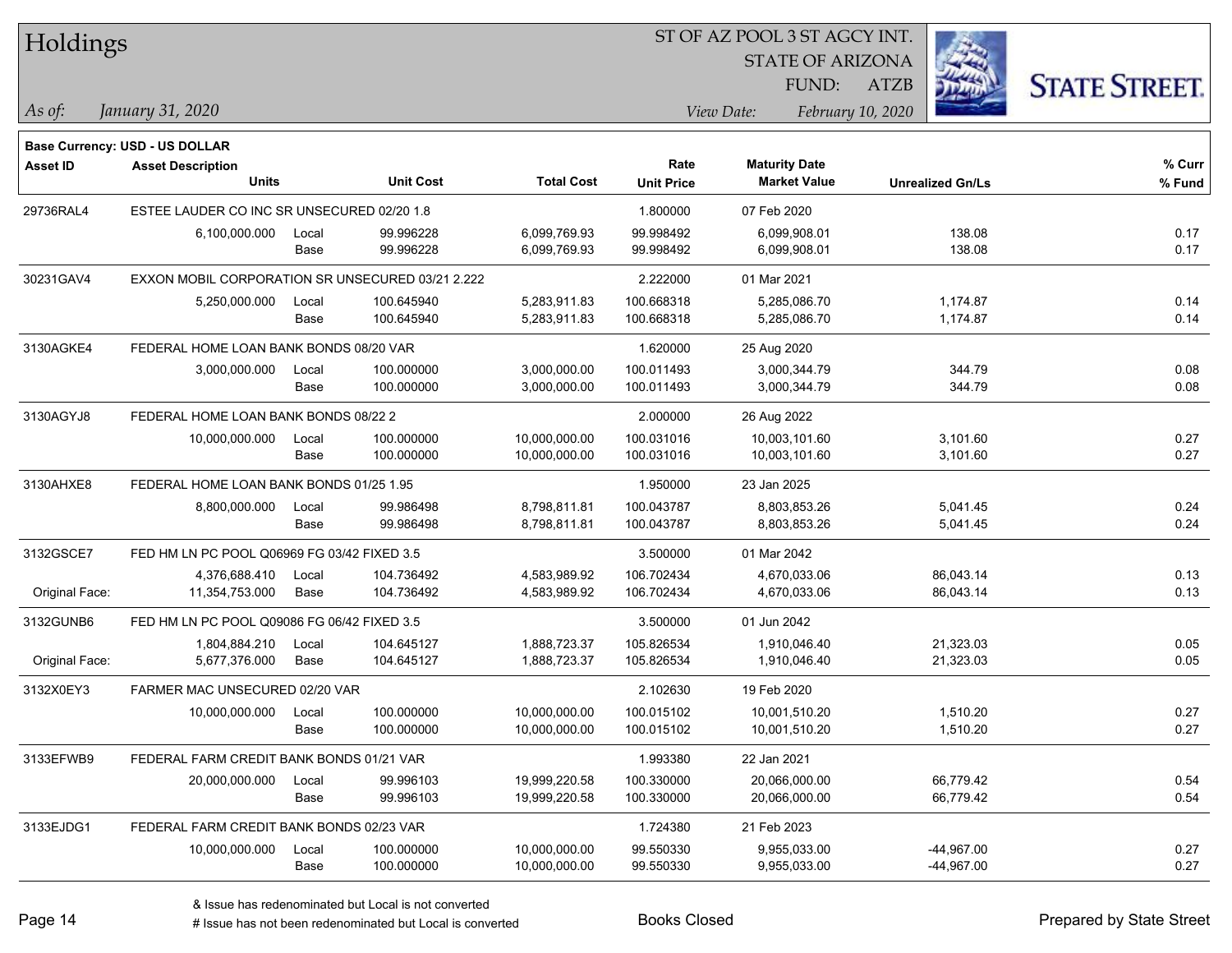| Holdings        |                                                            |       |                  | ST OF AZ POOL 3 ST AGCY INT. |                   |                         |                         |                      |  |
|-----------------|------------------------------------------------------------|-------|------------------|------------------------------|-------------------|-------------------------|-------------------------|----------------------|--|
|                 |                                                            |       |                  |                              |                   | <b>STATE OF ARIZONA</b> |                         |                      |  |
|                 |                                                            |       |                  |                              |                   | FUND:                   | <b>ATZB</b>             | <b>STATE STREET.</b> |  |
| As of:          | January 31, 2020                                           |       |                  |                              |                   | View Date:              | February 10, 2020       |                      |  |
|                 |                                                            |       |                  |                              |                   |                         |                         |                      |  |
| <b>Asset ID</b> | Base Currency: USD - US DOLLAR<br><b>Asset Description</b> |       |                  |                              | Rate              | <b>Maturity Date</b>    |                         | % Curr               |  |
|                 | <b>Units</b>                                               |       | <b>Unit Cost</b> | <b>Total Cost</b>            | <b>Unit Price</b> | <b>Market Value</b>     | <b>Unrealized Gn/Ls</b> | $%$ Fund             |  |
| 3133EKTT3       | FEDERAL FARM CREDIT BANK BONDS 07/24 2.23                  |       |                  |                              | 2.230000          | 08 Jul 2024             |                         |                      |  |
|                 | 10,000,000.000                                             | Local | 100.000000       | 10,000,000.00                | 100.208559        | 10,020,855.90           | 20,855.90               | 0.27                 |  |
|                 |                                                            | Base  | 100.000000       | 10,000,000.00                | 100.208559        | 10,020,855.90           | 20,855.90               | 0.27                 |  |
| 3133EKWZ5       | FEDERAL FARM CREDIT BANK BONDS 07/23 2.2                   |       |                  |                              | 2.200000          | 24 Jul 2023             |                         |                      |  |
|                 | 10,000,000.000                                             | Local | 100.000000       | 10,000,000.00                | 100.338553        | 10,033,855.30           | 33,855.30               | 0.27                 |  |
|                 |                                                            | Base  | 100.000000       | 10,000,000.00                | 100.338553        | 10,033,855.30           | 33,855.30               | 0.27                 |  |
| 3133ELAU8       | FEDERAL FARM CREDIT BANK BONDS 11/22 1.71                  |       |                  |                              | 1.710000          | 25 Nov 2022             |                         |                      |  |
|                 | 10,000,000.000                                             | Local | 99.918356        | 9,991,835.62                 | 100.077526        | 10,007,752.60           | 15,916.98               | 0.27                 |  |
|                 |                                                            | Base  | 99.918356        | 9,991,835.62                 | 100.077526        | 10,007,752.60           | 15,916.98               | 0.27                 |  |
| 3133ELEU4       | FEDERAL FARM CREDIT BANK BONDS 03/23 1.83                  |       |                  |                              | 1.830000          | 20 Mar 2023             |                         |                      |  |
|                 | 5,000,000.000                                              | Local | 99.940000        | 4,997,000.00                 | 100.035089        | 5.001.754.45            | 4,754.45                | 0.14                 |  |
|                 |                                                            | Base  | 99.940000        | 4,997,000.00                 | 100.035089        | 5,001,754.45            | 4,754.45                | 0.14                 |  |
| 3134GT2P7       | FREDDIE MAC NOTES 08/22 1.98                               |       |                  |                              | 1.980000          | 19 Aug 2022             |                         |                      |  |
|                 | 15,000,000.000                                             | Local | 100.000000       | 15,000,000.00                | 100.013342        | 15,002,001.30           | 2,001.30                | 0.41                 |  |
|                 |                                                            | Base  | 100.000000       | 15,000,000.00                | 100.013342        | 15,002,001.30           | 2,001.30                | 0.41                 |  |
| 3134GU6G0       | FREDDIE MAC NOTES 08/24 1.7                                |       |                  |                              | 1.700000          | 05 Aug 2024             |                         |                      |  |
|                 | 5,000,000.000                                              | Local | 100.000000       | 5,000,000.00                 | 100.184067        | 5,009,203.35            | 9,203.35                | 0.14                 |  |
|                 |                                                            | Base  | 100.000000       | 5,000,000.00                 | 100.184067        | 5,009,203.35            | 9,203.35                | 0.14                 |  |
| 3134GUGT1       | FREDDIE MAC NOTES 10/22 1.8                                |       |                  |                              | 1.800000          | 17 Oct 2022             |                         |                      |  |
|                 | 10,000,000.000                                             | Local | 100.000000       | 10,000,000.00                | 100.037580        | 10,003,758.00           | 3,758.00                | 0.27                 |  |
|                 |                                                            | Base  | 100.000000       | 10,000,000.00                | 100.037580        | 10,003,758.00           | 3,758.00                | 0.27                 |  |
| 3135G0T45       | <b>FANNIE MAE NOTES 04/22 1.875</b>                        |       |                  |                              | 1.875000          | 05 Apr 2022             |                         |                      |  |
|                 | 15,243,000.000                                             | Local | 100.580833       | 15,331,536.30                | 101.083623        | 15,408,176.65           | 76,640.35               | 0.42                 |  |
|                 |                                                            | Base  | 100.580833       | 15,331,536.30                | 101.083623        | 15,408,176.65           | 76,640.35               | 0.42                 |  |
| 3135G0V26       | FANNIE MAE NOTES 07/20 VAR                                 |       |                  |                              | 1.640000          | 30 Jul 2020             |                         |                      |  |
|                 | 5,000,000.000                                              | Local | 100.000000       | 5,000,000.00                 | 100.017563        | 5,000,878.15            | 878.15                  | 0.14                 |  |
|                 |                                                            | Base  | 100.000000       | 5,000,000.00                 | 100.017563        | 5,000,878.15            | 878.15                  | 0.14                 |  |
| 3135G0V67       | FANNIE MAE NOTES 10/20 VAR                                 |       |                  |                              | 1.655000          | 30 Oct 2020             |                         |                      |  |
|                 | 10,000,000.000                                             | Local | 100.000000       | 10,000,000.00                | 100.036300        | 10,003,630.00           | 3,630.00                | 0.27                 |  |
|                 |                                                            | Base  | 100.000000       | 10,000,000.00                | 100.036300        | 10,003,630.00           | 3,630.00                | 0.27                 |  |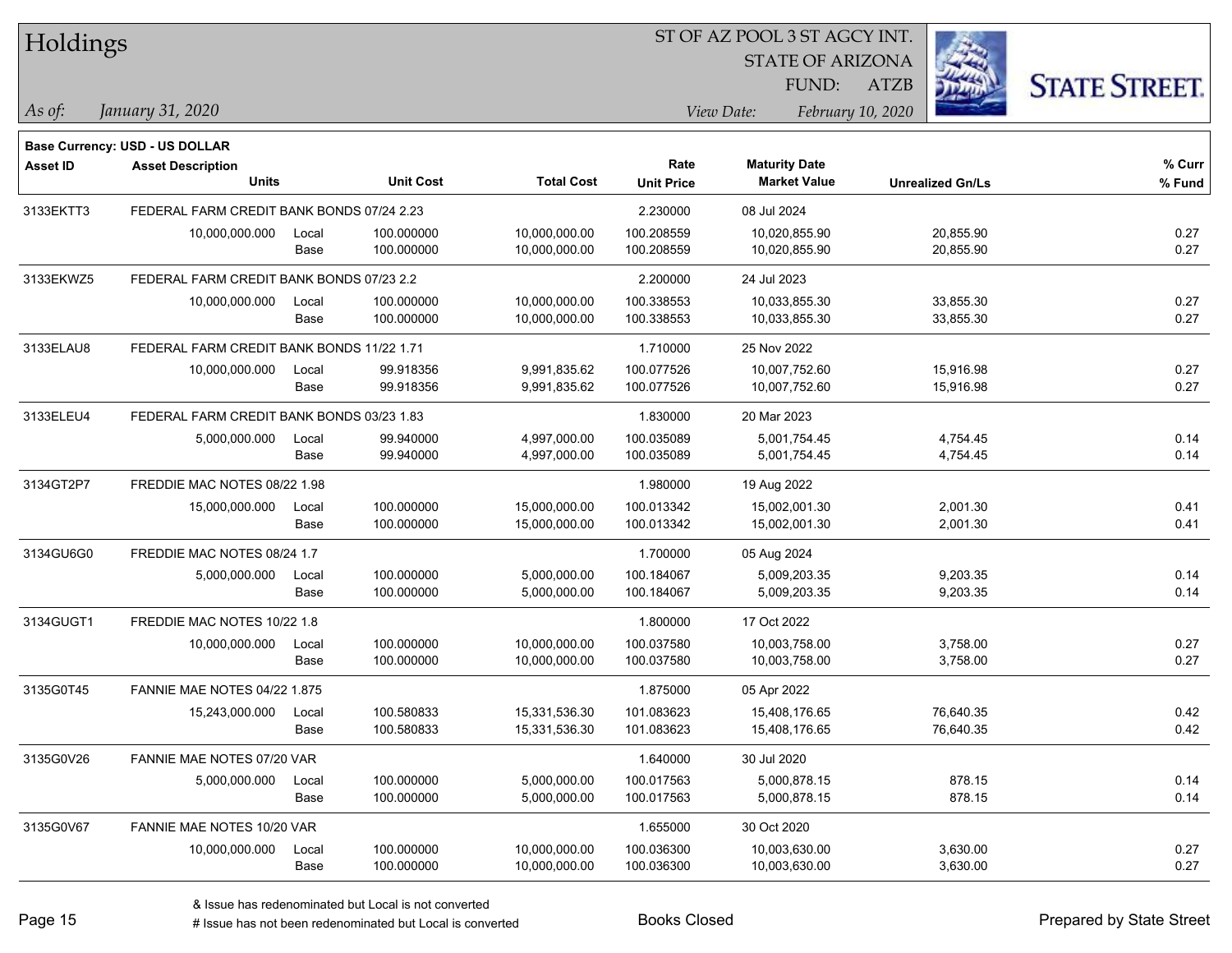| Holdings |
|----------|
|          |

STATE OF ARIZONA FUND:

ATZB



*As of: View Date: February 10, 2020*

| As of: | January 31, 2020 |  |
|--------|------------------|--|
|        |                  |  |

|                 | <b>Base Currency: USD - US DOLLAR</b> |       |                  |                   |                   |                      |                         |        |
|-----------------|---------------------------------------|-------|------------------|-------------------|-------------------|----------------------|-------------------------|--------|
| <b>Asset ID</b> | <b>Asset Description</b>              |       |                  |                   | Rate              | <b>Maturity Date</b> |                         | % Curr |
|                 | <b>Units</b>                          |       | <b>Unit Cost</b> | <b>Total Cost</b> | <b>Unit Price</b> | <b>Market Value</b>  | <b>Unrealized Gn/Ls</b> | % Fund |
| 3136A0GS0       | FANNIE MAE FNR 2011 75 HP             |       |                  |                   | 2.500000          | 25 Jul 2040          |                         |        |
|                 | 172,506.930                           | Local | 102.828994       | 177,387.14        | 100.605440        | 173,551.36           | $-3,835.78$             | 0.00   |
| Original Face:  | 2,838,688.000                         | Base  | 102.828994       | 177,387.14        | 100.605440        | 173,551.36           | $-3,835.78$             | 0.00   |
| 3136A6JR6       | FANNIE MAE FNR 2012 58 PA             |       |                  |                   | 2.000000          | 25 Apr 2042          |                         |        |
|                 | 1,300,849.100                         | Local | 101.506278       | 1,320,443.51      | 99.707260         | 1,297,040.99         | $-23,402.52$            | 0.04   |
| Original Face:  | 5,677,376.000                         | Base  | 101.506278       | 1,320,443.51      | 99.707260         | 1,297,040.99         | $-23,402.52$            | 0.04   |
| 3136A76N7       | <b>FANNIE MAE FNR 2012 101 B</b>      |       |                  |                   | 2.000000          | 25 May 2039          |                         |        |
|                 | 1,960,184.540                         | Local | 101.562845       | 1,990,819.18      | 100.184110        | 1,963,793.44         | $-27,025.74$            | 0.05   |
| Original Face:  | 11,275,256.000                        | Base  | 101.562845       | 1,990,819.18      | 100.184110        | 1,963,793.44         | $-27,025.74$            | 0.05   |
| 3136AAEK7       | FANNIE MAE FNR 2012 129 TD            |       |                  |                   | 2.000000          | 25 May 2040          |                         |        |
|                 | 1,238,834.500                         | Local | 101.426412       | 1,256,505.38      | 100.317070        | 1,242,762.47         | $-13,742.91$            | 0.03   |
| Original Face:  | 5,677,376.000                         | Base  | 101.426412       | 1,256,505.38      | 100.317070        | 1,242,762.47         | $-13,742.91$            | 0.03   |
| 3136ABRK1       | FANNIE MAE FNR 2013 9 PH              |       |                  |                   | 1.750000          | 25 Jul 2041          |                         |        |
|                 | 2,497,521.580                         | Local | 100.808312       | 2,517,709.34      | 99.275730         | 2,479,432.78         | $-38,276.56$            | 0.07   |
| Original Face:  | 6,713,909.000                         | Base  | 100.808312       | 2,517,709.34      | 99.275730         | 2,479,432.78         | $-38,276.56$            | 0.07   |
| 3136ABUD3       | FANNIE MAE FNR 2013 7 AC              |       |                  |                   | 1.250000          | 25 Feb 2028          |                         |        |
|                 | 1,615,180.030                         | Local | 99.741303        | 1,611,001.61      | 98.487670         | 1,590,753.18         | $-20,248.43$            | 0.04   |
| Original Face:  | 5,677,376.000                         | Base  | 99.741303        | 1,611,001.61      | 98.487670         | 1,590,753.18         | $-20,248.43$            | 0.04   |
| 3136ABUY7       | FANNIE MAE FNR 2013 7 GB              |       |                  |                   | 2.000000          | 25 Mar 2042          |                         |        |
|                 | 2,482,463.270                         | Local | 101.532544       | 2,520,508.11      | 100.233460        | 2,488,258.83         | $-32,249.28$            | 0.07   |
| Original Face:  | 6,995,663.000                         | Base  | 101.532544       | 2,520,508.11      | 100.233460        | 2,488,258.83         | $-32,249.28$            | 0.07   |
| 3136ABUZ4       | FANNIE MAE FNR 2013 7 AD              |       |                  |                   | 1.500000          | 25 Feb 2028          |                         |        |
|                 | 1,615,180.030                         | Local | 100.250351       | 1,619,223.65      | 99.195680         | 1,602,188.81         | $-17,034.84$            | 0.04   |
| Original Face:  | 5,677,376.000                         | Base  | 100.250351       | 1,619,223.65      | 99.195680         | 1,602,188.81         | $-17,034.84$            | 0.04   |
| 3136ABW74       | FANNIE MAE FNR 2013 6 AB              |       |                  |                   | 2.000000          | 25 Dec 2042          |                         |        |
|                 | 3,145,205.030                         | Local | 100.694363       | 3,167,044.17      | 99.998850         | 3,145,168.86         | $-21,875.31$            | 0.09   |
| Original Face:  | 11,354,753.000                        | Base  | 100.694363       | 3,167,044.17      | 99.998850         | 3,145,168.86         | $-21,875.31$            | 0.09   |
| 3136ACJX0       | FANNIE MAE FNR 2013 17 PB             |       |                  |                   | 1.750000          | 25 Mar 2039          |                         |        |
|                 | 997,055.090                           | Local | 100.404204       | 1,001,085.23      | 100.673620        | 1,003,771.45         | 2,686.22                | 0.03   |
| Original Face:  | 5,677,376.000                         | Base  | 100.404204       | 1,001,085.23      | 100.673620        | 1,003,771.45         | 2,686.22                | 0.03   |
|                 |                                       |       |                  |                   |                   |                      |                         |        |

& Issue has redenominated but Local is not converted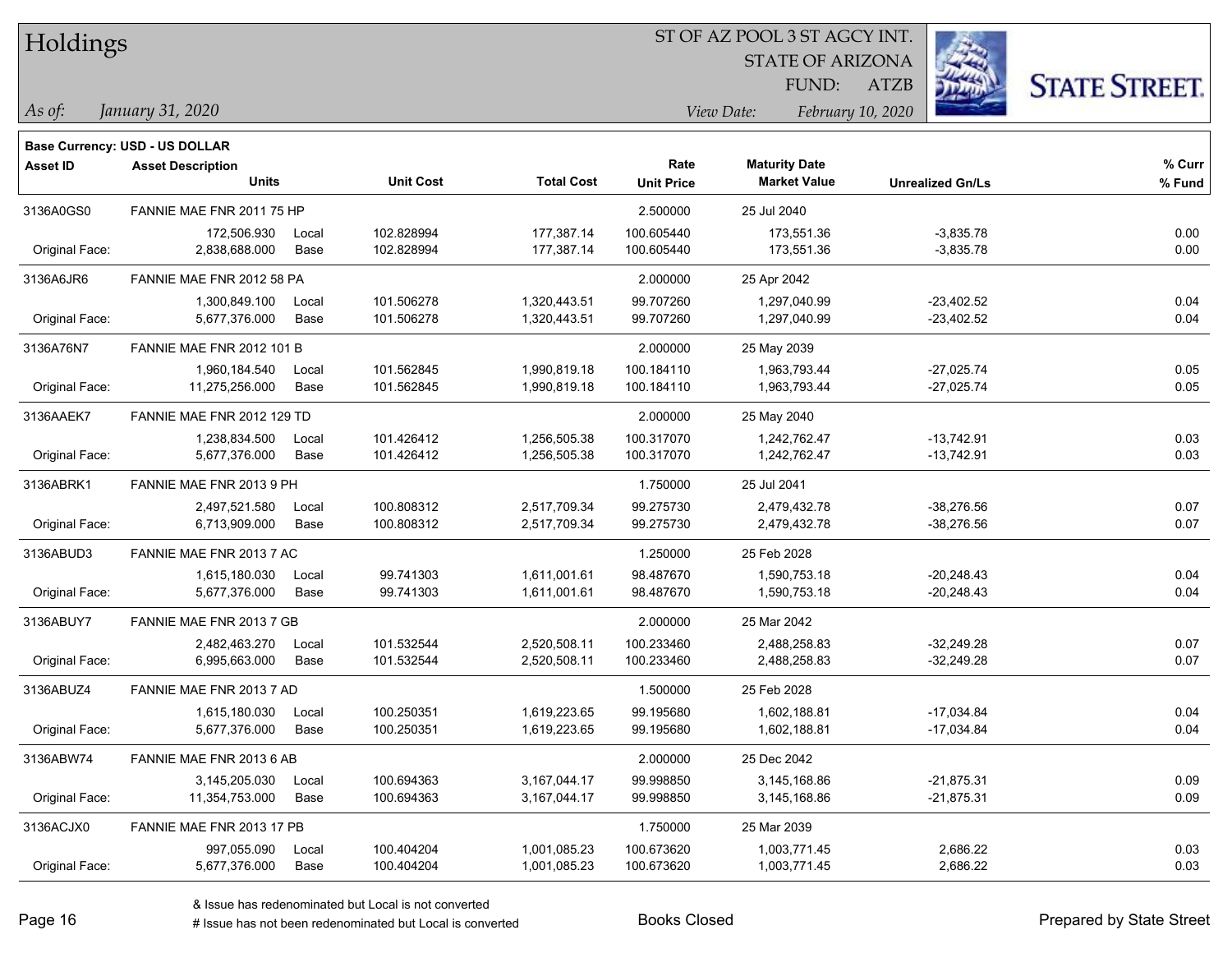| Holdings |
|----------|
|          |

STATE OF ARIZONA FUND:

ATZB



*As of: View Date: February 10, 2020*

| As of: | January 31, 2020 |  |
|--------|------------------|--|
|        |                  |  |

| <b>Asset ID</b> | <b>Asset Description</b>  |       |                  |                   | Rate              | <b>Maturity Date</b> |                         | % Curr |
|-----------------|---------------------------|-------|------------------|-------------------|-------------------|----------------------|-------------------------|--------|
|                 | <b>Units</b>              |       | <b>Unit Cost</b> | <b>Total Cost</b> | <b>Unit Price</b> | <b>Market Value</b>  | <b>Unrealized Gn/Ls</b> | % Fund |
| 3136AD2H1       | FANNIE MAE FNR 2013 43 XP |       |                  |                   | 1.500000          | 25 Aug 2041          |                         |        |
|                 | 746,144.080               | Local | 98.584375        | 735,581.48        | 98.922300         | 738,102.89           | 2,521.41                | 0.02   |
| Original Face:  | 2,000,000.000             | Base  | 98.584375        | 735,581.48        | 98.922300         | 738,102.89           | 2,521.41                | 0.02   |
| 3136AEBJ5       | FANNIE MAE FNR 2013 47 YA |       |                  |                   | 2.000000          | 25 May 2040          |                         |        |
|                 | 2,268,559.470             | Local | 101.618170       | 2,305,268.63      | 100.051630        | 2,269,730.73         | $-35,537.90$            | 0.06   |
| Original Face:  | 8,516,065.000             | Base  | 101.618170       | 2,305,268.63      | 100.051630        | 2,269,730.73         | $-35,537.90$            | 0.06   |
| 3136AELZ8       | FANNIE MAE FNR 2013 62 DB |       |                  |                   | 1.250000          | 25 Jun 2028          |                         |        |
|                 | 1,464,407.950             | Local | 99.878173        | 1,462,623.90      | 98.610720         | 1,444,063.22         | $-18,560.68$            | 0.04   |
| Original Face:  | 5,677,376.000             | Base  | 99.878173        | 1,462,623.90      | 98.610720         | 1,444,063.22         | $-18,560.68$            | 0.04   |
| 3136AJ2X3       | FANNIE MAE FNR 2014 25 WA |       |                  |                   | 1.500000          | 25 May 2029          |                         |        |
|                 | 2,431,136.660             | Local | 98.414370        | 2,392,587.82      | 98.503180         | 2,394,746.92         | 2,159.10                | 0.06   |
| Original Face:  | 6,060,416.000             | Base  | 98.414370        | 2,392,587.82      | 98.503180         | 2,394,746.92         | 2,159.10                | 0.06   |
| 3137A1UN1       | FREDDIE MAC FHR 3725 PC   |       |                  |                   | 2.250000          | 15 Jan 2040          |                         |        |
|                 | 373,880.850               | Local | 98.235804        | 367,284.86        | 101.003910        | 377,634.28           | 10,349.42               | 0.01   |
| Original Face:  | 2,838,688.000             | Base  | 98.235804        | 367,284.86        | 101.003910        | 377,634.28           | 10,349.42               | 0.01   |
| 3137A2PF2       | FREDDIE MAC FHR 3766 HE   |       |                  |                   | 3.000000          | 15 Nov 2020          |                         |        |
|                 | 6,909.960                 | Local | 100.437340       | 6,940.18          | 100.136940        | 6,919.42             | $-20.76$                | 0.00   |
| Original Face:  | 648,587.000               | Base  | 100.437340       | 6,940.18          | 100.136940        | 6,919.42             | $-20.76$                | 0.00   |
| 3137A62S0       | FREDDIE MAC FHR 3796 PE   |       |                  |                   | 2.000000          | 15 Feb 2040          |                         |        |
|                 | 689,583.050               | Local | 100.133067       | 690,500.66        | 99.793030         | 688,155.82           | $-2,344.84$             | 0.02   |
| Original Face:  | 5,946,910.000             | Base  | 100.133067       | 690,500.66        | 99.793030         | 688,155.82           | $-2,344.84$             | 0.02   |
| 3137A7HC7       | FREDDIE MAC FHR 3800 KE   |       |                  |                   | 3.500000          | 15 Feb 2026          |                         |        |
|                 | 116,977.920               | Local | 103.447334       | 121,010.54        | 105.006290        | 122,834.17           | 1,823.63                | 0.00   |
| Original Face:  | 500,000.000               | Base  | 103.447334       | 121,010.54        | 105.006290        | 122,834.17           | 1,823.63                | 0.00   |
| 3137ADHX8       | FREDDIE MAC FHR 3890 BA   |       |                  |                   | 2.500000          | 15 Nov 2040          |                         |        |
|                 | 904,274.250               | Local | 101.387812       | 916,823.88        | 101.071460        | 913,963.19           | $-2,860.69$             | 0.02   |
| Original Face:  | 11,354,753.000            | Base  | 101.387812       | 916,823.88        | 101.071460        | 913,963.19           | $-2,860.69$             | 0.02   |
| 3137AFPD8       | FREDDIE MAC FHR 3919 CD   |       |                  |                   | 2.500000          | 15 Oct 2040          |                         |        |
|                 | 474,499.420               | Local | 99.397999        | 471,642.93        | 101.521320        | 481,718.07           | 10,075.14               | 0.01   |
| Original Face:  | 2,838,688.000             | Base  | 99.397999        | 471,642.93        | 101.521320        | 481,718.07           | 10,075.14               | 0.01   |

A ISSUE ISSUE ISSUE ISSUE ISSUE ISSUE ISSUE ISSUE ISSUE ISSUE ISSUE ISSUE ISSUE ISSUE ISSUE ISSUE ISSUE ISSUE I<br>
# Issue has not been redenominated but Local is converted **BOOKS** Closed **Prepared by State Street**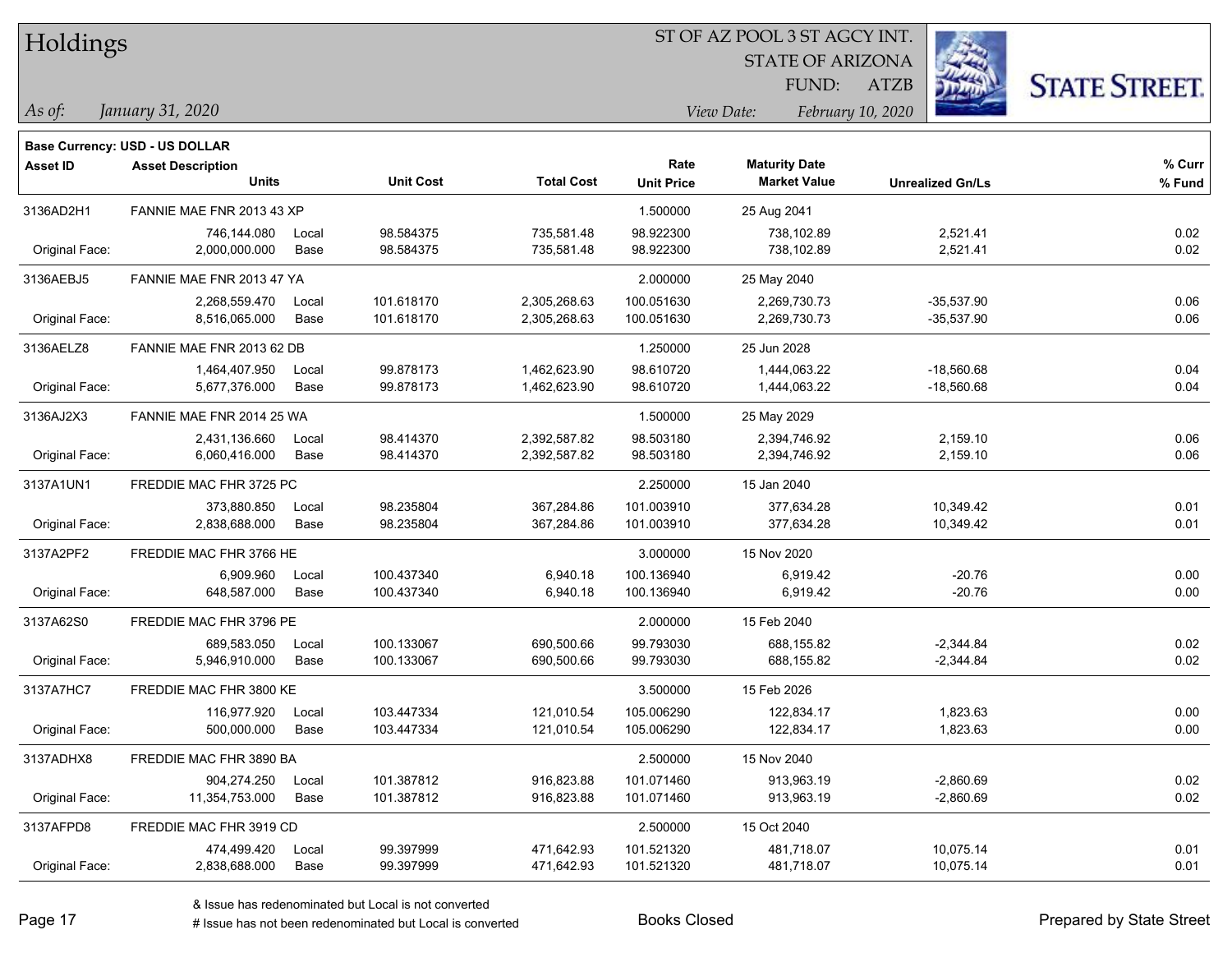| Holdings |
|----------|
|          |

STATE OF ARIZONA FUND:

ATZB



*As of: View Date: February 10, 2020*

| As of: | January 31, 2020 |  |
|--------|------------------|--|
|        |                  |  |

|                 | <b>Base Currency: USD - US DOLLAR</b>    |               |                          |                              |                           |                                             |                                |                  |
|-----------------|------------------------------------------|---------------|--------------------------|------------------------------|---------------------------|---------------------------------------------|--------------------------------|------------------|
| <b>Asset ID</b> | <b>Asset Description</b><br><b>Units</b> |               | <b>Unit Cost</b>         | <b>Total Cost</b>            | Rate<br><b>Unit Price</b> | <b>Maturity Date</b><br><b>Market Value</b> | <b>Unrealized Gn/Ls</b>        | % Curr<br>% Fund |
| 3137AGAB6       | FREDDIE MAC FHR 3934 PB                  |               |                          |                              | 2.000000                  | 15 Jul 2041                                 |                                |                  |
| Original Face:  | 625,951.280<br>2,838,688.000             | Local<br>Base | 99.977375<br>99.977375   | 625,809.66<br>625,809.66     | 100.294540<br>100.294540  | 627,794.96<br>627,794.96                    | 1,985.30<br>1,985.30           | 0.02<br>0.02     |
| 3137AGRX0       | FREDDIE MAC FHR 3935 JA                  |               |                          |                              | 2.000000                  | 15 May 2041                                 |                                |                  |
| Original Face:  | 486,111.230<br>3,247,459.000             | Local<br>Base | 99.954860<br>99.954860   | 485,891.80<br>485,891.80     | 100.342420<br>100.342420  | 487,775.77<br>487,775.77                    | 1,883.97<br>1,883.97           | 0.01<br>0.01     |
| 3137ANK95       | FREDDIE MAC FHR 4024 C                   |               |                          |                              | 3.000000                  | 15 Mar 2027                                 |                                |                  |
| Original Face:  | 1,430,542.510<br>5,677,376.000           | Local<br>Base | 100.208371<br>100.208371 | 1,433,523.34<br>1,433,523.34 | 103.404100<br>103.404100  | 1,479,239.61<br>1,479,239.61                | 45,716.27<br>45,716.27         | 0.04<br>0.04     |
| 3137AR5L6       | FREDDIE MAC FHR 4060 JC                  |               |                          |                              | 2.000000                  | 15 Feb 2041                                 |                                |                  |
| Original Face:  | 2,137,154.980<br>8,516,065.000           | Local<br>Base | 100.367775<br>100.367775 | 2,145,014.91<br>2,145,014.91 | 100.099430<br>100.099430  | 2,139,279.95<br>2,139,279.95                | $-5,734.96$<br>$-5,734.96$     | 0.06<br>0.06     |
| 3137AXMZ3       | FREDDIE MAC FHR 4152 AG                  |               |                          |                              | 1.500000                  | 15 Jan 2028                                 |                                |                  |
| Original Face:  | 2,002,859.590<br>7,380,589.000           | Local<br>Base | 100.067610<br>100.067610 | 2,004,213.72<br>2,004,213.72 | 99.236810<br>99.236810    | 1,987,573.97<br>1,987,573.97                | $-16,639.75$<br>$-16,639.75$   | 0.05<br>0.05     |
| 3137AYLB5       | FREDDIE MAC FHR 4161 CD                  |               |                          |                              | 2.000000                  | 15 Feb 2043                                 |                                |                  |
| Original Face:  | 2,432,101.070<br>5,677,376.000           | Local<br>Base | 101.280771<br>101.280771 | 2,463,250.72<br>2,463,250.72 | 98.601130<br>98.601130    | 2,398,079.14<br>2,398,079.14                | $-65, 171.58$<br>$-65, 171.58$ | 0.06<br>0.06     |
| 3137AYSG7       | FREDDIE MAC FHR 4165 TD                  |               |                          |                              | 1.500000                  | 15 Dec 2042                                 |                                |                  |
| Original Face:  | 1,855,538.980<br>5,677,376.000           | Local<br>Base | 100.024124<br>100.024124 | 1,855,986.61<br>1,855,986.61 | 99.332610<br>99.332610    | 1,843,155.30<br>1,843,155.30                | $-12,831.31$<br>$-12,831.31$   | 0.05<br>0.05     |
| 3137AYSH5       | FREDDIE MAC FHR 4165 TE                  |               |                          |                              | 1.750000                  | 15 Dec 2042                                 |                                |                  |
| Original Face:  | 4,638,847.830<br>14,193,441.000          | Local<br>Base | 100.747941<br>100.747941 | 4,673,543.66<br>4,673,543.66 | 100.032680<br>100.032680  | 4,640,363.81<br>4,640,363.81                | $-33,179.85$<br>$-33,179.85$   | 0.13<br>0.13     |
| 3137B0GK4       | FREDDIE MAC FHR 4173 AG                  |               |                          |                              | 2.000000                  | 15 Mar 2043                                 |                                |                  |
| Original Face:  | 3,164,660.290<br>14, 193, 441.000        | Local<br>Base | 100.476402<br>100.476402 | 3,179,736.81<br>3,179,736.81 | 100.920680<br>100.920680  | 3,193,796.68<br>3,193,796.68                | 14,059.87<br>14,059.87         | 0.09<br>0.09     |
| 3137B1EM0       | FREDDIE MAC FHR 4191 AP                  |               |                          |                              | 2.000000                  | 15 Mar 2043                                 |                                |                  |
| Original Face:  | 1,014,400.990<br>3,250,000.000           | Local<br>Base | 99.893049<br>99.893049   | 1,013,316.08<br>1,013,316.08 | 100.190570<br>100.190570  | 1,016,334.13<br>1,016,334.13                | 3,018.05<br>3,018.05           | 0.03<br>0.03     |
|                 |                                          |               |                          |                              |                           |                                             |                                |                  |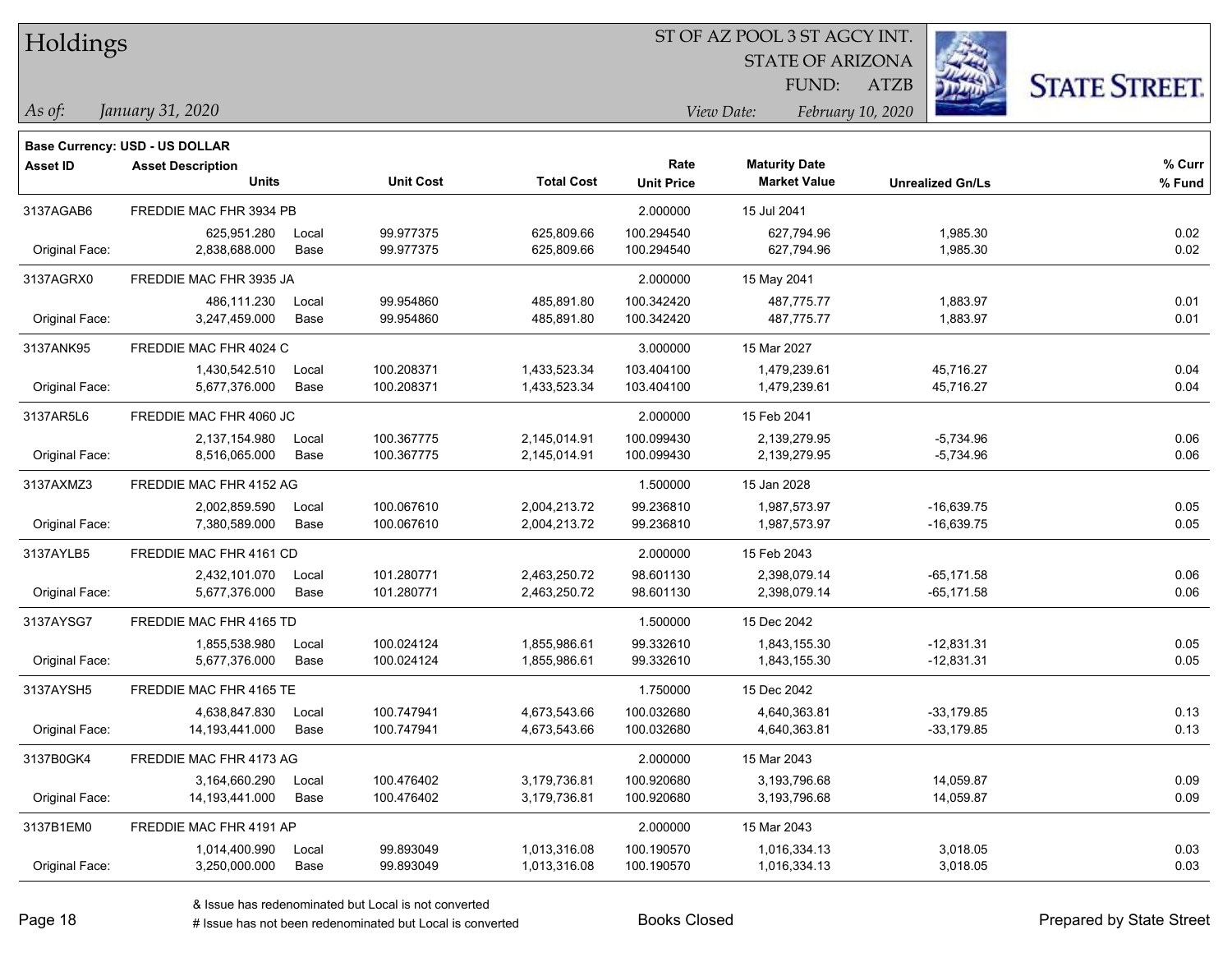| Holdings |
|----------|
|          |

STATE OF ARIZONA FUND:

ATZB



*As of: View Date: February 10, 2020*

| s of: | January 31, 2020 |
|-------|------------------|
|       |                  |

|                 | <b>Base Currency: USD - US DOLLAR</b> |       |                  |                   |                   |                      |                         |        |
|-----------------|---------------------------------------|-------|------------------|-------------------|-------------------|----------------------|-------------------------|--------|
| <b>Asset ID</b> | <b>Asset Description</b>              |       |                  |                   | Rate              | <b>Maturity Date</b> |                         | % Curr |
|                 | <b>Units</b>                          |       | <b>Unit Cost</b> | <b>Total Cost</b> | <b>Unit Price</b> | <b>Market Value</b>  | <b>Unrealized Gn/Ls</b> | % Fund |
| 3137B1VH2       | FREDDIE MAC FHR 4210 AC               |       |                  |                   | 2.000000          | 15 Mar 2040          |                         |        |
|                 | 1,835,080.820                         | Local | 100.527847       | 1,844,767.24      | 100.179850        | 1,838,381.21         | $-6,386.03$             | 0.05   |
| Original Face:  | 5,677,376.000                         | Base  | 100.527847       | 1,844,767.24      | 100.179850        | 1,838,381.21         | $-6,386.03$             | 0.05   |
| 3137B1ZD7       | FREDDIE MAC FHR 4204 QA               |       |                  |                   | 1.500000          | 15 Jul 2042          |                         |        |
|                 | 2,988,837.090                         | Local | 99.903666        | 2,985,957.82      | 99.430620         | 2,971,819.25         | $-14,138.57$            | 0.08   |
| Original Face:  | 8,516,065.000                         | Base  | 99.903666        | 2,985,957.82      | 99.430620         | 2,971,819.25         | $-14,138.57$            | 0.08   |
| 3137B2CF5       | FREDDIE MAC FHR 4203 DC               |       |                  |                   | 1.750000          | 15 Apr 2033          |                         |        |
|                 | 693,192.750                           | Local | 97.846159        | 678,262.48        | 99.680310         | 690,976.68           | 12,714.20               | 0.02   |
| Original Face:  | 2,500,000.000                         | Base  | 97.846159        | 678,262.48        | 99.680310         | 690,976.68           | 12,714.20               | 0.02   |
| 3137BUFZ6       | FREDDIE MAC FHR 4646 TB               |       |                  |                   | 3.500000          | 15 Apr 2028          |                         |        |
|                 | 3,290,729.700                         | Local | 102.814241       | 3,383,338.78      | 105.872350        | 3,483,972.87         | 100,634.09              | 0.09   |
| Original Face:  | 10,000,000.000                        | Base  | 102.814241       | 3,383,338.78      | 105.872350        | 3,483,972.87         | 100,634.09              | 0.09   |
| 3137BVEP7       | FREDDIE MAC FHR 4655 JA               |       |                  |                   | 3.000000          | 15 Oct 2040          |                         |        |
|                 | 3,200,296.650                         | Local | 101.779874       | 3,257,257.91      | 101.511080        | 3,248,655.69         | $-8,602.22$             | 0.09   |
| Original Face:  | 5,000,000.000                         | Base  | 101.779874       | 3,257,257.91      | 101.511080        | 3,248,655.69         | $-8,602.22$             | 0.09   |
| 3137F4VC3       | FREDDIE MAC FHR 4774 G                |       |                  |                   | 4.000000          | 15 Aug 2042          |                         |        |
|                 | 5,809,888.300                         | Local | 102.484089       | 5,954,211.10      | 100.968070        | 5,866,132.09         | $-88,079.01$            | 0.16   |
| Original Face:  | 10,000,000.000                        | Base  | 102.484089       | 5,954,211.10      | 100.968070        | 5,866,132.09         | $-88,079.01$            | 0.16   |
| 3137F4ZH8       | FREDDIE MAC FHR 4791 GA               |       |                  |                   | 3.500000          | 15 Sep 2040          |                         |        |
|                 | 2,323,192.140                         | Local | 101.065314       | 2,347,941.42      | 100.851000        | 2,342,962.51         | $-4,978.91$             | 0.06   |
| Original Face:  | 5,000,000.000                         | Base  | 101.065314       | 2,347,941.42      | 100.851000        | 2,342,962.51         | $-4,978.91$             | 0.06   |
| 3137FEVG2       | FREDDIE MAC FHR 4800 TA               |       |                  |                   | 4.000000          | 15 Apr 2042          |                         |        |
|                 | 2,584,148.550                         | Local | 101.801742       | 2,630,708.23      | 100.892570        | 2,607,213.88         | $-23,494.35$            | 0.07   |
| Original Face:  | 5,000,000.000                         | Base  | 101.801742       | 2,630,708.23      | 100.892570        | 2,607,213.88         | $-23,494.35$            | 0.07   |
| 3137FGYY5       | FREDDIE MAC FHR 4819 MA               |       |                  |                   | 4.000000          | 15 Apr 2040          |                         |        |
|                 | 2,606,248.260                         | Local | 101.948516       | 2,657,031.42      | 100.385080        | 2,616,284.40         | $-40,747.02$            | 0.07   |
| Original Face:  | 7,000,000.000                         | Base  | 101.948516       | 2,657,031.42      | 100.385080        | 2,616,284.40         | $-40,747.02$            | 0.07   |
| 3138L33G8       | FNMA POOL AM3498 FN 06/20 FIXED 2.01  |       |                  |                   | 2.010000          | 01 Jun 2020          |                         |        |
|                 | 1,000,000.000                         | Local | 100.222663       | 1,002,226.63      | 99.843377         | 998,433.77           | $-3,792.86$             | 0.03   |
| Original Face:  | 1,000,000.000                         | Base  | 100.222663       | 1,002,226.63      | 99.843377         | 998,433.77           | $-3,792.86$             | 0.03   |
|                 |                                       |       |                  |                   |                   |                      |                         |        |

& Issue has redenominated but Local is not converted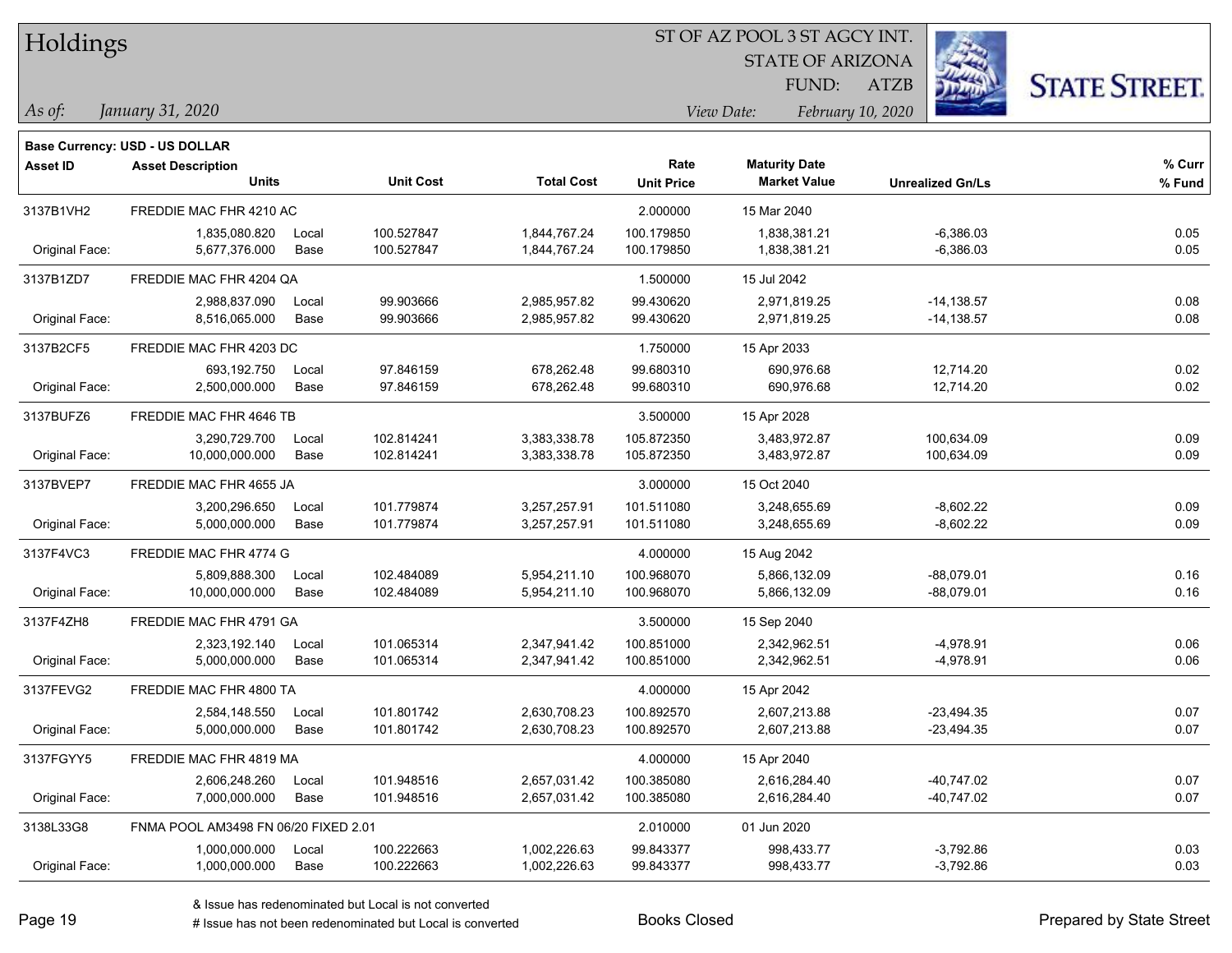| Holdings |
|----------|
|          |

STATE OF ARIZONA

ATZB



**Base Currency: USD - US DOLLAR**

| <b>Asset ID</b> | <b>Asset Description</b><br><b>Units</b>        |       | <b>Unit Cost</b> | <b>Total Cost</b> | Rate<br><b>Unit Price</b> | <b>Maturity Date</b><br><b>Market Value</b> | <b>Unrealized Gn/Ls</b> | % Curr<br>% Fund |
|-----------------|-------------------------------------------------|-------|------------------|-------------------|---------------------------|---------------------------------------------|-------------------------|------------------|
| 3138WND30       | FNMA POOL AT1021 FN 05/28 FIXED 2.5             |       |                  |                   | 2.500000                  | 01 May 2028                                 |                         |                  |
|                 | 2,987,045.820                                   | Local | 102.679961       | 3,067,097.47      | 102.018813                | 3,047,348.69                                | $-19,748.78$            | 0.08             |
| Original Face:  | 8,516,065.000                                   | Base  | 102.679961       | 3,067,097.47      | 102.018813                | 3,047,348.69                                | $-19,748.78$            | 0.08             |
| 31393DDG3       | FANNIE MAE FNR 2003 58 M                        |       |                  |                   | 3.500000                  | 25 Jul 2033                                 |                         |                  |
|                 | 650,300.830                                     | Local | 101.194561       | 658,069.07        | 105.697490                | 687,351.65                                  | 29,282.58               | 0.02             |
| Original Face:  | 44,567,405.000                                  | Base  | 101.194561       | 658,069.07        | 105.697490                | 687,351.65                                  | 29,282.58               | 0.02             |
| 31396WBV7       | FANNIE MAE FNR 2007 56 EP                       |       |                  |                   | 5.500000                  | 25 Jun 2027                                 |                         |                  |
|                 | 25,615.380                                      | Local | 107.595944       | 27,561.11         | 108.122320                | 27,695.94                                   | 134.83                  | 0.00             |
| Original Face:  | 1,000,000.000                                   | Base  | 107.595944       | 27,561.11         | 108.122320                | 27,695.94                                   | 134.83                  | 0.00             |
| 31397NJ30       | FANNIE MAE FNR 2009 29 PA                       |       |                  |                   | 5.000000                  | 25 May 2049                                 |                         |                  |
|                 | 776,107.210                                     | Local | 105.869364       | 821,659.77        | 114.875040                | 891,553.47                                  | 69,893.70               | 0.02             |
| Original Face:  | 24,898,134.000                                  | Base  | 105.869364       | 821,659.77        | 114.875040                | 891,553.47                                  | 69,893.70               | 0.02             |
| 31398SP80       | FANNIE MAE FNR 2010 135 EA                      |       |                  |                   | 3.000000                  | 25 Jan 2040                                 |                         |                  |
|                 | 527,866.920                                     | Local | 99.217005        | 523,733.75        | 101.598150                | 536,303.03                                  | 12,569.28               | 0.01             |
| Original Face:  | 5,677,376.000                                   | Base  | 99.217005        | 523,733.75        | 101.598150                | 536,303.03                                  | 12,569.28               | 0.01             |
| 31398WC36       | FREDDIE MAC FHR 3620 PA                         |       |                  |                   | 4.500000                  | 15 Dec 2039                                 |                         |                  |
|                 | 374,288.210                                     | Local | 105.085704       | 393,323.40        | 107.099310                | 400,860.09                                  | 7,536.69                | 0.01             |
| Original Face:  | 8,516,065.000                                   | Base  | 105.085704       | 393,323.40        | 107.099310                | 400,860.09                                  | 7,536.69                | 0.01             |
| 31422BGX2       | FARMER MAC NOTES 07/21 2.16                     |       |                  |                   | 2.160000                  | 02 Jul 2021                                 |                         |                  |
|                 | 5,000,000.000                                   | Local | 100.000000       | 5,000,000.00      | 100.149168                | 5,007,458.40                                | 7,458.40                | 0.14             |
|                 |                                                 | Base  | 100.000000       | 5,000,000.00      | 100.149168                | 5,007,458.40                                | 7,458.40                | 0.14             |
| 31422BTG5       | FARMER MAC NOTES 01/24 1.82                     |       |                  |                   | 1.820000                  | 29 Jan 2024                                 |                         |                  |
|                 | 5,000,000.000                                   | Local | 100.000000       | 5,000,000.00      | 100.064280                | 5,003,214.00                                | 3,214.00                | 0.14             |
|                 |                                                 | Base  | 100.000000       | 5,000,000.00      | 100.064280                | 5,003,214.00                                | 3,214.00                | 0.14             |
| 31677QBP3       | FIFTH THIRD BANK SR UNSECURED 07/21 VAR         |       |                  |                   | 2.234130                  | 26 Jul 2021                                 |                         |                  |
|                 | 2,000,000.000                                   | Local | 100.000000       | 2,000,000.00      | 100.350722                | 2.007.014.44                                | 7,014.44                | 0.05             |
|                 |                                                 | Base  | 100.000000       | 2,000,000.00      | 100.350722                | 2,007,014.44                                | 7,014.44                | 0.05             |
| 345397YP2       | FORD MOTOR CREDIT CO LLC SR UNSECURED 08/22 VAR |       |                  |                   | 2.982250                  | 03 Aug 2022                                 |                         |                  |
|                 | 20,000,000.000                                  | Local | 100.000000       | 20,000,000.00     | 98.987300                 | 19,797,460.00                               | $-202,540.00$           | 0.54             |
|                 |                                                 | Base  | 100.000000       | 20,000,000.00     | 98.987300                 | 19,797,460.00                               | $-202,540.00$           | 0.54             |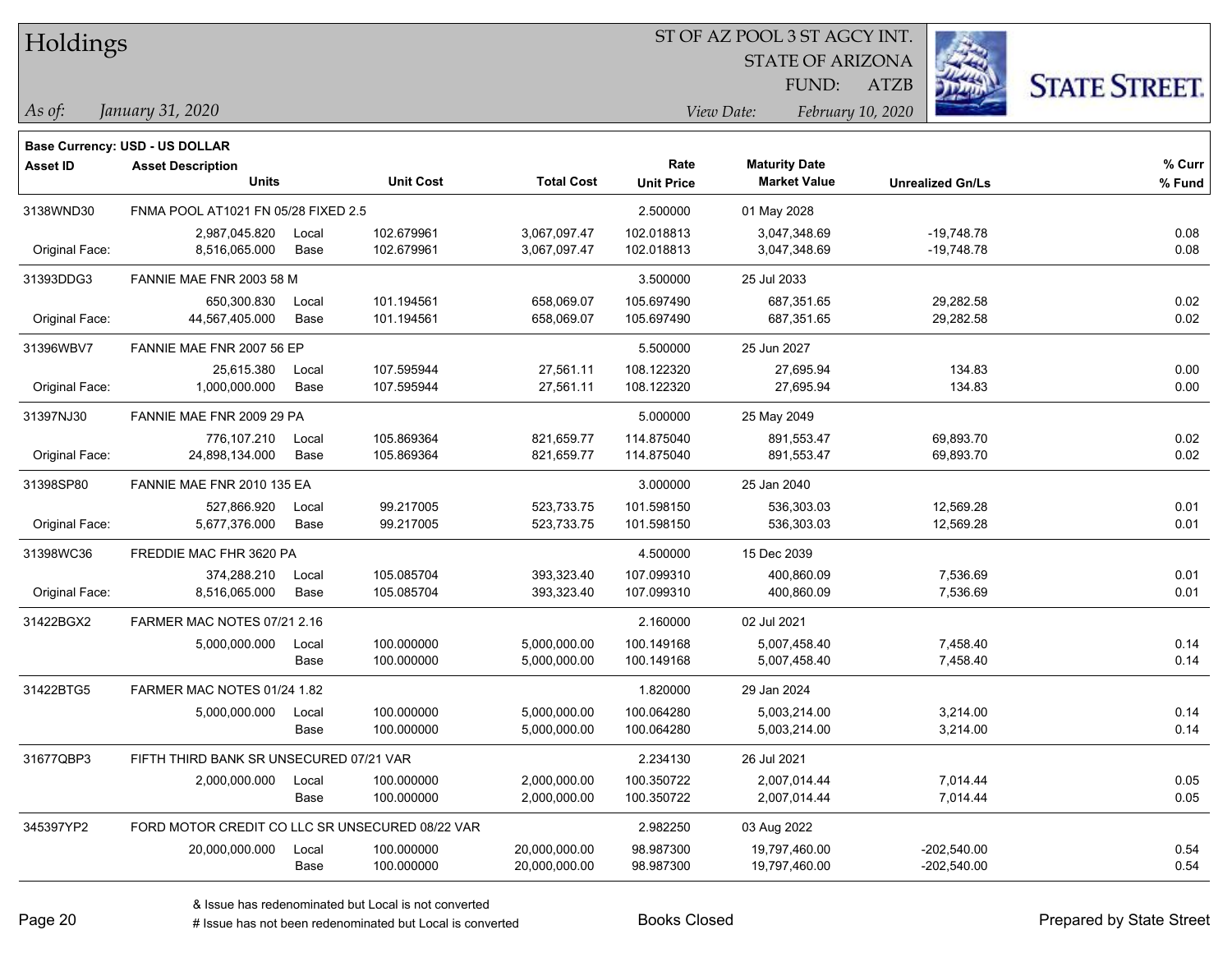| <b>Holdings</b> |  |
|-----------------|--|
|-----------------|--|

STATE OF ARIZONA

ATZB



**Base Currency: USD - US DOLLAR**

| <b>Asset ID</b> | <b>Asset Description</b>                       |       |                  |                   | Rate              | <b>Maturity Date</b> |                         | % Curr |
|-----------------|------------------------------------------------|-------|------------------|-------------------|-------------------|----------------------|-------------------------|--------|
|                 | <b>Units</b>                                   |       | <b>Unit Cost</b> | <b>Total Cost</b> | <b>Unit Price</b> | <b>Market Value</b>  | <b>Unrealized Gn/Ls</b> | % Fund |
| 36241KJZ2       | GNMA POOL 782080 GN 02/21 FIXED 4.5            |       |                  |                   | 4.500000          | 15 Feb 2021          |                         |        |
|                 | 5,496.180                                      | Local | 100.995783       | 5,550.91          | 100.522280        | 5,524.89             | $-26.02$                | 0.00   |
| Original Face:  | 1,675,000.000                                  | Base  | 100.995783       | 5,550.91          | 100.522280        | 5,524.89             | $-26.02$                | 0.00   |
| 369550BF4       | GENERAL DYNAMICS CORP COMPANY GUAR 05/21 VAR   |       |                  |                   | 2.280630          | 11 May 2021          |                         |        |
|                 | 5,000,000.000                                  | Local | 100.000000       | 5,000,000.00      | 100.386535        | 5,019,326.75         | 19,326.75               | 0.14   |
|                 |                                                | Base  | 100.000000       | 5,000,000.00      | 100.386535        | 5,019,326.75         | 19,326.75               | 0.14   |
| 370334CB8       | GENERAL MILLS INC SR UNSECURED 04/21 VAR       |       |                  |                   | 2.382630          | 16 Apr 2021          |                         |        |
|                 | 3,000,000.000                                  | Local | 100.000000       | 3,000,000.00      | 100.501000        | 3,015,030.00         | 15,030.00               | 0.08   |
|                 |                                                | Base  | 100.000000       | 3,000,000.00      | 100.501000        | 3,015,030.00         | 15,030.00               | 0.08   |
| 38150AD28       | GOLDMAN SACHS GROUP INC SR UNSECURED 07/24 VAR |       |                  |                   | 2.500000          | 31 Jul 2024          |                         |        |
|                 | 10,000,000.000                                 | Local | 100.000000       | 10,000,000.00     | 100.330920        | 10,033,092.00        | 33,092.00               | 0.27   |
|                 |                                                | Base  | 100.000000       | 10,000,000.00     | 100.330920        | 10,033,092.00        | 33,092.00               | 0.27   |
| 38376JFP4       | GOVERNMENT NATIONAL MORTGAGE A GNR 2009 106 HA |       |                  |                   | 4.000000          | 16 Nov 2039          |                         |        |
|                 | 65,006.920                                     | Local | 105.429730       | 68,536.62         | 108.692410        | 70,657.59            | 2,120.97                | 0.00   |
| Original Face:  | 877,500.000                                    | Base  | 105.429730       | 68,536.62         | 108.692410        | 70,657.59            | 2,120.97                | 0.00   |
| 38378BCX5       | GOVERNMENT NATIONAL MORTGAGE A GNR 2012 23 B   |       |                  |                   | 2.459000          | 16 Jan 2040          |                         |        |
|                 | 29,850.900                                     | Local | 101.469570       | 30,289.58         | 99.888520         | 29,817.62            | $-471.96$               | 0.00   |
| Original Face:  | 10,000,000.000                                 | Base  | 101.469570       | 30,289.58         | 99.888520         | 29,817.62            | $-471.96$               | 0.00   |
| 38378BWR6       | GOVERNMENT NATIONAL MORTGAGE A GNR 2012 83 AC  |       |                  |                   | 1.718500          | 16 May 2045          |                         |        |
|                 | 2,220,240.900                                  | Local | 98.859084        | 2,194,909.81      | 96.665750         | 2,146,212.52         | -48,697.29              | 0.06   |
| Original Face:  | 3,000,000.000                                  | Base  | 98.859084        | 2,194,909.81      | 96.665750         | 2,146,212.52         | -48,697.29              | 0.06   |
| 38378BX38       | GOVERNMENT NATIONAL MORTGAGE A GNR 2012 132 AC |       |                  |                   | 1.619870          | 16 Jun 2053          |                         |        |
|                 | 3,635,344.800                                  | Local | 95.430304        | 3,469,220.60      | 98.143750         | 3,567,863.71         | 98,643.11               | 0.10   |
| Original Face:  | 10,000,000.000                                 | Base  | 95.430304        | 3,469,220.60      | 98.143750         | 3,567,863.71         | 98,643.11               | 0.10   |
| 38378EQC0       | GOVERNMENT NATIONAL MORTGAGE A GNR 2012 69 QC  |       |                  |                   | 2.000000          | 16 Mar 2041          |                         |        |
|                 | 3,199,760.860                                  | Local | 102.110921       | 3,267,305.28      | 100.011410        | 3,200,125.95         | $-67, 179.33$           | 0.09   |
| Original Face:  | 10,493,495.000                                 | Base  | 102.110921       | 3,267,305.28      | 100.011410        | 3,200,125.95         | -67,179.33              | 0.09   |
| 38379UW28       | GOVERNMENT NATIONAL MORTGAGE A GNR 2016 158 AE |       |                  |                   | 2.050000          | 16 Aug 2057          |                         |        |
|                 | 4,559,313.950                                  | Local | 96.381977        | 4,394,356.93      | 99.229860         | 4,524,200.85         | 129,843.92              | 0.12   |
| Original Face:  | 5,000,000.000                                  | Base  | 96.381977        | 4,394,356.93      | 99.229860         | 4,524,200.85         | 129,843.92              | 0.12   |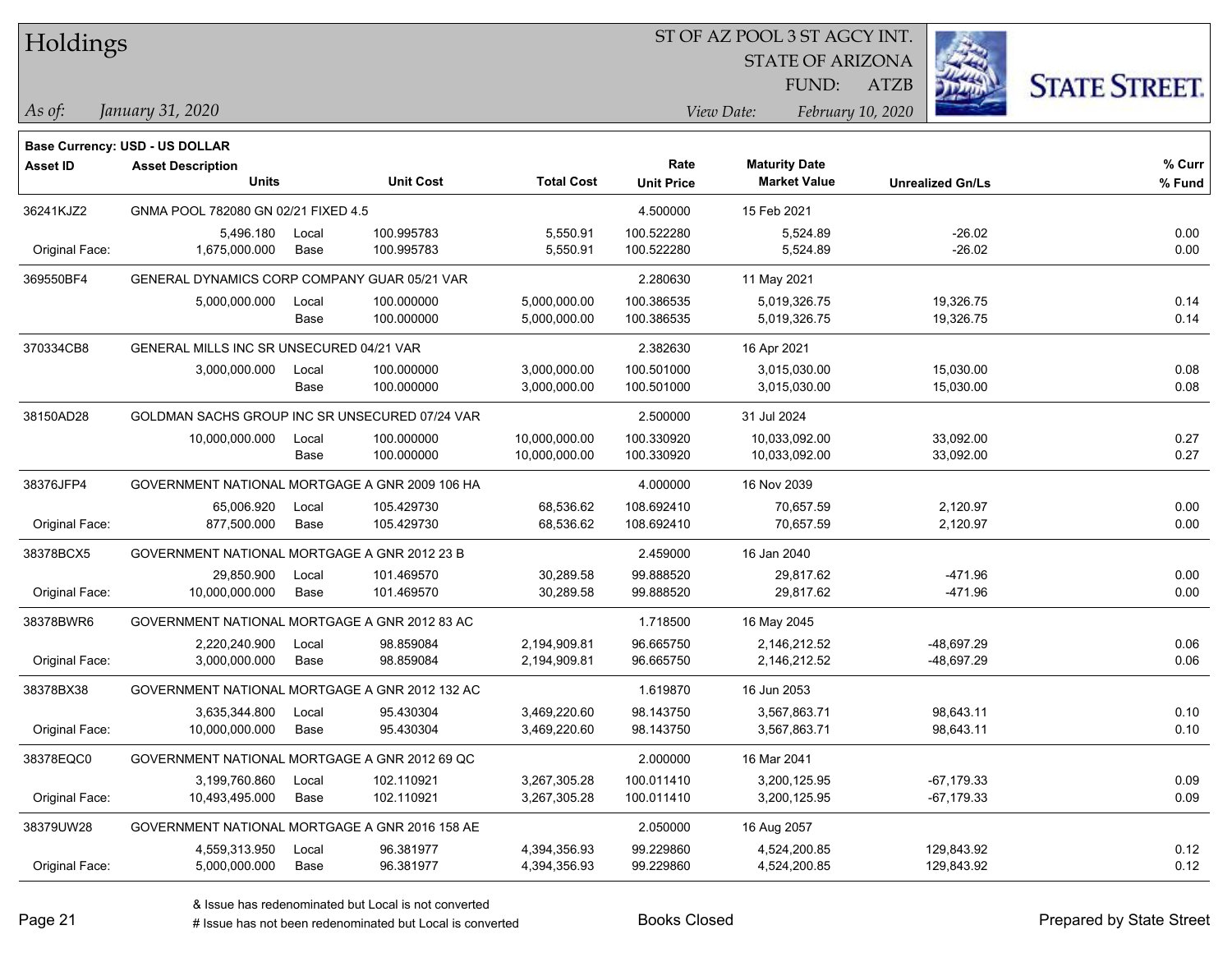| Holdings |
|----------|
|----------|

STATE OF ARIZONA

ATZB



**Base Currency: USD - US DOLLAR**

| Asset ID       | <b>Asset Description</b><br><b>Units</b>         |               | <b>Unit Cost</b>         | <b>Total Cost</b>            | Rate<br><b>Unit Price</b> | <b>Maturity Date</b><br><b>Market Value</b> | <b>Unrealized Gn/Ls</b> | % Curr<br>% Fund |
|----------------|--------------------------------------------------|---------------|--------------------------|------------------------------|---------------------------|---------------------------------------------|-------------------------|------------------|
| 38380GPY4      | GOVERNMENT NATIONAL MORTGAGE A GNR 2017 118 KH   |               |                          |                              | 2.250000                  | 20 Oct 2046                                 |                         |                  |
| Original Face: | 3,535,481.550<br>5,000,000.000                   | Local<br>Base | 99.899588<br>99.899588   | 3,531,931.49<br>3,531,931.49 | 100.603340<br>100.603340  | 3,556,812.52<br>3,556,812.52                | 24,881.03<br>24,881.03  | 0.10<br>0.10     |
| 38381YQU1      | GOVERNMENT NATIONAL MORTGAGE A GNR 2019 111 BG   |               |                          |                              | 2.500000                  | 20 Apr 2049                                 |                         |                  |
| Original Face: | 4,457,800.820<br>5,000,000.000                   | Local<br>Base | 100.697374<br>100.697374 | 4,488,888.36<br>4,488,888.36 | 100.866980<br>100.866980  | 4,496,449.06<br>4,496,449.06                | 7,560.70<br>7,560.70    | 0.12<br>0.12     |
|                |                                                  |               |                          |                              |                           |                                             |                         |                  |
| 427866BC1      | HERSHEY COMPANY SR UNSECURED 11/24 2.05          |               |                          |                              | 2.050000                  | 15 Nov 2024                                 |                         |                  |
|                | 1,000,000.000                                    | Local<br>Base | 99.918416<br>99.918416   | 999,184.16<br>999,184.16     | 101.917989<br>101.917989  | 1,019,179.89<br>1,019,179.89                | 19,995.73<br>19,995.73  | 0.03<br>0.03     |
| 438516BT2      | HONEYWELL INTERNATIONAL SR UNSECURED 08/22 2.15  |               |                          |                              | 2.150000                  | 08 Aug 2022                                 |                         |                  |
|                | 15,680,000.000                                   | Local         | 101.403641               | 15,900,090.98                | 101.378228                | 15,896,106.15                               | $-3,984.83$             | 0.43             |
|                |                                                  | Base          | 101.403641               | 15,900,090.98                | 101.378228                | 15,896,106.15                               | $-3,984.83$             | 0.43             |
| 44932HAK9      | IBM CREDIT LLC SR UNSECURED 11/20 3.45           |               |                          |                              | 3.450000                  | 30 Nov 2020                                 |                         |                  |
|                | 10,000,000.000                                   | Local         | 99.967254                | 9,996,725.44                 | 101.435044                | 10,143,504.40                               | 146,778.96              | 0.27             |
|                |                                                  | Base          | 99.967254                | 9,996,725.44                 | 101.435044                | 10,143,504.40                               | 146,778.96              | 0.27             |
| 459058FM0      | INTL BK RECON + DEVELOP SR UNSECURED 08/20 1.125 |               |                          |                              | 1.125000                  | 10 Aug 2020                                 |                         |                  |
|                | 10,000,000.000                                   | Local         | 99.688117                | 9,968,811.71                 | 99.773788                 | 9,977,378.80                                | 8,567.09                | 0.27             |
|                |                                                  | Base          | 99.688117                | 9,968,811.71                 | 99.773788                 | 9,977,378.80                                | 8,567.09                | 0.27             |
| 45905U5U4      | INTL BK RECON + DEVELOP SR UNSECURED 01/23 1.75  |               |                          |                              | 1.750000                  | 27 Jan 2023                                 |                         |                  |
|                | 10,000,000.000                                   | Local         | 100.000000               | 10,000,000.00                | 99.990000                 | 9,999,000.00                                | $-1,000.00$             | 0.27             |
|                |                                                  | Base          | 100.000000               | 10,000,000.00                | 99.990000                 | 9,999,000.00                                | $-1,000.00$             | 0.27             |
| 46649CAQ6      | JP MORGAN MORTGAGE TRUST JPMMT 2018 4 A15 144A   |               |                          |                              | 3.500000                  | 25 Oct 2048                                 |                         |                  |
|                | 3,009,908.050                                    | Local         | 99.619861                | 2,998,466.23                 | 100.908430                | 3,037,250.96                                | 38,784.73               | 0.08             |
| Original Face: | 5,000,000.000                                    | Base          | 99.619861                | 2,998,466.23                 | 100.908430                | 3,037,250.96                                | 38,784.73               | 0.08             |
| 48128GG79      | JPMORGAN CHASE + CO SR UNSECURED 08/24 2.25      |               |                          |                              | 2.250000                  | 30 Aug 2024                                 |                         |                  |
|                | 5,000,000.000                                    | Local         | 100.000000               | 5,000,000.00                 | 100.023518                | 5,001,175.90                                | 1,175.90                | 0.14             |
|                |                                                  | Base          | 100.000000               | 5,000,000.00                 | 100.023518                | 5,001,175.90                                | 1,175.90                | 0.14             |
| 48128GL73      | JPMORGAN CHASE + CO SR UNSECURED 10/24 VAR       |               |                          |                              | 2.250000                  | 31 Oct 2024                                 |                         |                  |
|                | 15,000,000.000                                   | Local         | 100.000000               | 15,000,000.00                | 100.532100                | 15,079,815.00                               | 79,815.00               | 0.41             |
|                |                                                  | Base          | 100.000000               | 15,000,000.00                | 100.532100                | 15,079,815.00                               | 79,815.00               | 0.41             |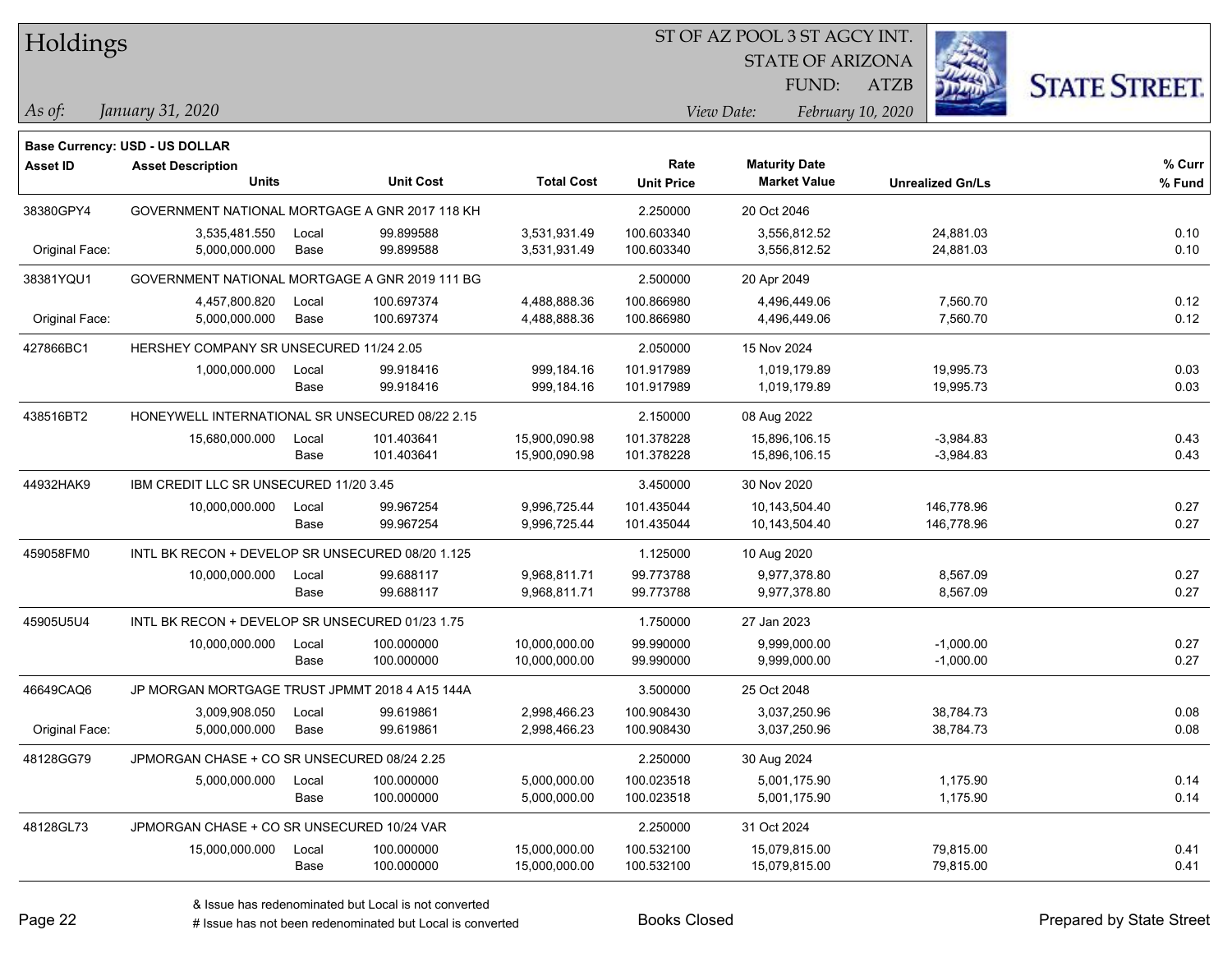| Holdings        |                                                  |       |                  |                   | ST OF AZ POOL 3 ST AGCY INT. |             |                         |                   |                         |                      |  |
|-----------------|--------------------------------------------------|-------|------------------|-------------------|------------------------------|-------------|-------------------------|-------------------|-------------------------|----------------------|--|
|                 |                                                  |       |                  |                   |                              |             | <b>STATE OF ARIZONA</b> |                   |                         |                      |  |
|                 |                                                  |       |                  |                   |                              |             | FUND:                   | <b>ATZB</b>       |                         | <b>STATE STREET.</b> |  |
| As of:          | January 31, 2020                                 |       |                  |                   |                              | View Date:  |                         | February 10, 2020 |                         |                      |  |
|                 | <b>Base Currency: USD - US DOLLAR</b>            |       |                  |                   |                              |             |                         |                   |                         |                      |  |
| <b>Asset ID</b> | <b>Asset Description</b>                         |       |                  |                   | Rate                         |             | <b>Maturity Date</b>    |                   |                         | $%$ Curr             |  |
|                 | <b>Units</b>                                     |       | <b>Unit Cost</b> | <b>Total Cost</b> | <b>Unit Price</b>            |             | <b>Market Value</b>     |                   | <b>Unrealized Gn/Ls</b> | % Fund               |  |
| 48128GM49       | JPMORGAN CHASE + CO SR UNSECURED 11/24 VAR       |       |                  |                   | 2.300000                     |             | 27 Nov 2024             |                   |                         |                      |  |
|                 | 5,000,000.000                                    | Local | 100.000000       | 5,000,000.00      | 100.408086                   |             | 5,020,404.30            |                   | 20,404.30               | 0.14                 |  |
|                 |                                                  | Base  | 100.000000       | 5,000,000.00      | 100.408086                   |             | 5,020,404.30            |                   | 20,404.30               | 0.14                 |  |
| 48128GN97       | JPMORGAN CHASE + CO SR UNSECURED 12/24 VAR       |       |                  |                   | 2.300000                     |             | 23 Dec 2024             |                   |                         |                      |  |
|                 | 10,000,000.000                                   | Local | 100.000000       | 10,000,000.00     | 100.349658                   |             | 10,034,965.80           |                   | 34,965.80               | 0.27                 |  |
|                 |                                                  | Base  | 100.000000       | 10,000,000.00     | 100.349658                   |             | 10,034,965.80           |                   | 34,965.80               | 0.27                 |  |
| 48130UTJ4       | JPMORGAN CHASE FINANCIAL COMPANY GUAR 01/23 2    |       |                  |                   | 2.000000                     | 31 Jan 2023 |                         |                   |                         |                      |  |
|                 | 10,000,000.000                                   | Local | 100.000000       | 10,000,000.00     | 100.039047                   |             | 10,003,904.70           |                   | 3,904.70                | 0.27                 |  |
|                 |                                                  | Base  | 100.000000       | 10,000,000.00     | 100.039047                   |             | 10,003,904.70           |                   | 3,904.70                | 0.27                 |  |
| 50117PAC3       | KUBOTA CREDIT OWNER TRUST KCOT 2018 1A A3 144A   |       |                  |                   | 3.100000                     |             | 15 Aug 2022             |                   |                         |                      |  |
|                 | 12,640,000.000                                   | Local | 99.819140        | 12,617,139.35     | 101.400660                   |             | 12,817,043.42           |                   | 199,904.07              | 0.35                 |  |
| Original Face:  | 12,640,000.000                                   | Base  | 99.819140        | 12,617,139.35     | 101.400660                   |             | 12,817,043.42           |                   | 199,904.07              | 0.35                 |  |
| 571900BB4       | MARRIOTT INTERNATIONAL SR UNSECURED 04/24 3.6    |       |                  |                   | 3.600000                     | 15 Apr 2024 |                         |                   |                         |                      |  |
|                 | 3,000,000.000                                    | Local | 99.603088        | 2,988,092.65      | 106.461385                   |             | 3,193,841.55            |                   | 205,748.90              | 0.09                 |  |
|                 |                                                  | Base  | 99.603088        | 2,988,092.65      | 106.461385                   |             | 3,193,841.55            |                   | 205,748.90              | 0.09                 |  |
| 571903AM5       | MARRIOTT INTERNATIONAL SR UNSECURED 10/21 3.125  |       |                  |                   | 3.125000                     | 15 Oct 2021 |                         |                   |                         |                      |  |
|                 | 3,493,000.000                                    | Local | 101.604481       | 3,549,044.52      | 101.901864                   |             | 3,559,432.11            |                   | 10,387.59               | 0.10                 |  |
|                 |                                                  | Base  | 101.604481       | 3,549,044.52      | 101.901864                   |             | 3,559,432.11            |                   | 10,387.59               | 0.10                 |  |
| 57629WCF5       | MASSMUTUAL GLOBAL FUNDIN SECURED 144A 09/20 1.95 |       |                  |                   | 1.950000                     |             | 22 Sep 2020             |                   |                         |                      |  |
|                 | 23,826,000.000                                   | Local | 100.056396       | 23,839,436.84     | 100.169788                   |             | 23,866,453.69           |                   | 27,016.85               | 0.65                 |  |
|                 |                                                  | Base  | 100.056396       | 23,839,436.84     | 100.169788                   |             | 23,866,453.69           |                   | 27,016.85               | 0.65                 |  |
| 58013MEX8       | MCDONALD S CORP SR UNSECURED 12/20 2.75          |       |                  |                   | 2.750000                     |             | 09 Dec 2020             |                   |                         |                      |  |
|                 | 10,841,000.000                                   | Local | 100.696100       | 10,916,464.17     | 100.763460                   |             | 10,923,766.70           |                   | 7,302.53                | 0.30                 |  |
|                 |                                                  | Base  | 100.696100       | 10,916,464.17     | 100.763460                   |             | 10,923,766.70           |                   | 7,302.53                | 0.30                 |  |
| 58769QAB7       | MERCEDES BENZ AUTO LEASE TRUST MBALT 2019 B A2   |       |                  |                   | 2.010000                     |             | 15 Dec 2021             |                   |                         |                      |  |
|                 | 2,750,000.000                                    | Local | 99.995178        | 2,749,867.39      | 100.169570                   |             | 2,754,663.18            |                   | 4,795.79                | 0.07                 |  |
| Original Face:  | 2,750,000.000                                    | Base  | 99.995178        | 2,749,867.39      | 100.169570                   |             | 2,754,663.18            |                   | 4,795.79                | 0.07                 |  |
| 594918BP8       | MICROSOFT CORP SR UNSECURED 08/21 1.55           |       |                  |                   | 1.550000                     |             | 08 Aug 2021             |                   |                         |                      |  |
|                 | 50,000,000.000                                   | Local | 99.969977        | 49,984,988.51     | 100.045337                   |             | 50,022,668.50           |                   | 37,679.99               | 1.35                 |  |
|                 |                                                  | Base  | 99.969977        | 49,984,988.51     | 100.045337                   |             | 50,022,668.50           |                   | 37,679.99               | 1.35                 |  |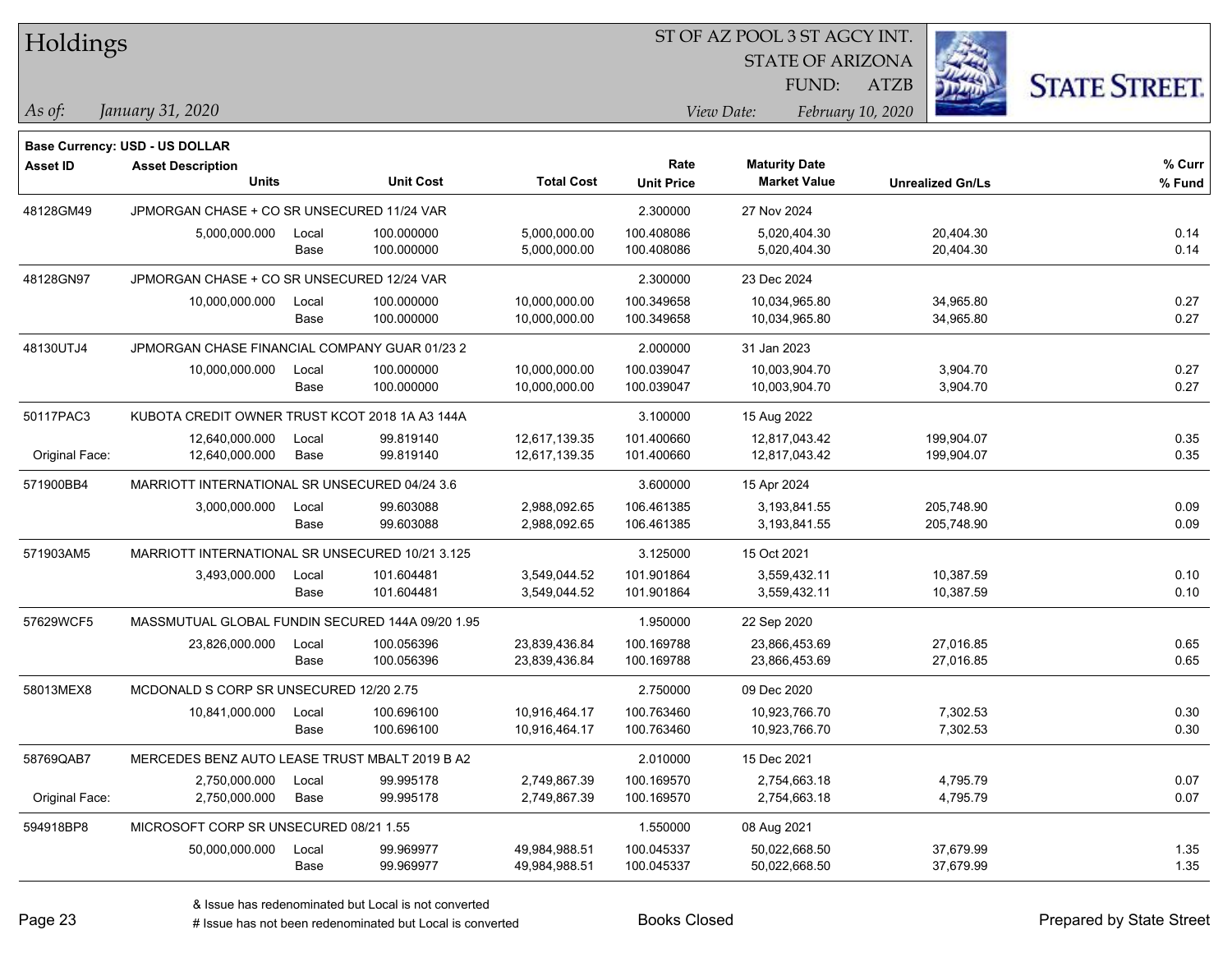| Holdings        |                                                      |       |                  |                   | SI OF AZ POOL 3 SI AGCY IN I. |             |                         |                   |                         |                      |
|-----------------|------------------------------------------------------|-------|------------------|-------------------|-------------------------------|-------------|-------------------------|-------------------|-------------------------|----------------------|
|                 |                                                      |       |                  |                   |                               |             | <b>STATE OF ARIZONA</b> |                   |                         |                      |
|                 |                                                      |       |                  |                   |                               |             | FUND:                   | <b>ATZB</b>       |                         | <b>STATE STREET.</b> |
|                 |                                                      |       |                  |                   |                               |             |                         |                   |                         |                      |
| As of:          | January 31, 2020                                     |       |                  |                   |                               | View Date:  |                         | February 10, 2020 |                         |                      |
|                 | Base Currency: USD - US DOLLAR                       |       |                  |                   |                               |             |                         |                   |                         |                      |
| <b>Asset ID</b> | <b>Asset Description</b>                             |       |                  |                   | Rate                          |             | <b>Maturity Date</b>    |                   |                         | % Curr               |
|                 | <b>Units</b>                                         |       | <b>Unit Cost</b> | <b>Total Cost</b> | <b>Unit Price</b>             |             | <b>Market Value</b>     |                   | <b>Unrealized Gn/Ls</b> | % Fund               |
| 594918BW3       | MICROSOFT CORP SR UNSECURED 02/22 2.4                |       |                  |                   | 2.400000                      | 06 Feb 2022 |                         |                   |                         |                      |
|                 | 10,354,000.000                                       | Local | 101.167480       | 10,474,880.88     | 101.752732                    |             | 10,535,477.87           |                   | 60,596.99               | 0.29                 |
|                 |                                                      | Base  | 101.167480       | 10,474,880.88     | 101.752732                    |             | 10,535,477.87           |                   | 60,596.99               | 0.29                 |
| 64952WCE1       | NEW YORK LIFE GLOBAL FDG SR SECURED 144A 04/21 2     |       |                  |                   | 2.000000                      | 13 Apr 2021 |                         |                   |                         |                      |
|                 | 3,000,000.000                                        | Local | 99.964820        | 2,998,944.59      | 100.479824                    |             | 3,014,394.72            |                   | 15,450.13               | 0.08                 |
|                 |                                                      | Base  | 99.964820        | 2,998,944.59      | 100.479824                    |             | 3,014,394.72            |                   | 15,450.13               | 0.08                 |
| 654740AN9       | NISSAN MOTOR ACCEPTANCE SR UNSECURED 144A 03/21 2.55 |       |                  |                   | 2.550000                      | 08 Mar 2021 |                         |                   |                         |                      |
|                 | 10,000,000.000                                       | Local | 99.973413        | 9,997,341.31      | 100.586004                    |             | 10,058,600.40           |                   | 61,259.09               | 0.27                 |
|                 |                                                      | Base  | 99.973413        | 9,997,341.31      | 100.586004                    |             | 10,058,600.40           |                   | 61,259.09               | 0.27                 |
| 655844BJ6       | NORFOLK SOUTHERN CORP SR UNSECURED 04/22 3           |       |                  |                   | 3.000000                      | 01 Apr 2022 |                         |                   |                         |                      |
|                 | 3,140,000.000                                        | Local | 102.213278       | 3,209,496.93      | 102.398885                    |             | 3,215,324.99            |                   | 5,828.06                | 0.09                 |
|                 |                                                      | Base  | 102.213278       | 3,209,496.93      | 102.398885                    |             | 3,215,324.99            |                   | 5,828.06                | 0.09                 |
| 693476BL6       | PNC FINANCIAL SERVICES SR UNSECURED 08/20 4.375      |       |                  |                   | 4.375000                      | 11 Aug 2020 |                         |                   |                         |                      |
|                 | 4,000,000.000                                        | Local | 101.104877       | 4,044,195.09      | 101.391238                    |             | 4,055,649.52            |                   | 11,454.43               | 0.11                 |
|                 |                                                      | Base  | 101.104877       | 4,044,195.09      | 101.391238                    |             | 4,055,649.52            |                   | 11,454.43               | 0.11                 |
| 717081ER0       | PFIZER INC SR UNSECURED 03/22 2.8                    |       |                  |                   | 2.800000                      | 11 Mar 2022 |                         |                   |                         |                      |
|                 | 3,000,000.000                                        | Local | 99.995790        | 2,999,873.70      | 102.617037                    |             | 3,078,511.11            |                   | 78,637.41               | 0.08                 |
|                 |                                                      | Base  | 99.995790        | 2,999,873.70      | 102.617037                    |             | 3,078,511.11            |                   | 78,637.41               | 0.08                 |
| 74005PBA1       | PRAXAIR INC SR UNSECURED 02/22 2.45                  |       |                  |                   | 2.450000                      | 15 Feb 2022 |                         |                   |                         |                      |
|                 | 3,000,000.000                                        | Local | 101.560746       | 3,046,822.39      | 101.600672                    |             | 3,048,020.16            |                   | 1,197.77                | 0.08                 |
|                 |                                                      | Base  | 101.560746       | 3,046,822.39      | 101.600672                    |             | 3,048,020.16            |                   | 1,197.77                | 0.08                 |
| 78014RAP5       | ROYAL BANK OF CANADA SR UNSECURED 09/21 VAR          |       |                  |                   | 2.277750                      | 21 Sep 2021 |                         |                   |                         |                      |
|                 | 10,000,000.000                                       | Local | 99.894097        | 9,989,409.68      | 99.644008                     |             | 9,964,400.80            |                   | $-25,008.88$            | 0.27                 |
|                 |                                                      | Base  | 99.894097        | 9,989,409.68      | 99.644008                     |             | 9,964,400.80            |                   | $-25,008.88$            | 0.27                 |
| 78014RAQ3       | ROYAL BANK OF CANADA SR UNSECURED 10/21 VAR          |       |                  |                   | 2.306250                      | 22 Oct 2021 |                         |                   |                         |                      |
|                 | 10,000,000.000                                       | Local | 100.000000       | 10,000,000.00     | 101.407000                    |             | 10,140,700.00           |                   | 140,700.00              | 0.27                 |
|                 |                                                      | Base  | 100.000000       | 10,000,000.00     | 101.407000                    |             | 10,140,700.00           |                   | 140,700.00              | 0.27                 |
| 78014RBX7       | ROYAL BANK OF CANADA SR UNSECURED 01/25 VAR          |       |                  |                   | 2.300000                      | 30 Jan 2025 |                         |                   |                         |                      |
|                 | 10,000,000.000                                       | Local | 100.000000       | 10,000,000.00     | 100.078637                    |             | 10,007,863.70           |                   | 7,863.70                | 0.27                 |
|                 |                                                      | Base  | 100.000000       | 10,000,000.00     | 100.078637                    |             | 10,007,863.70           |                   | 7,863.70                | 0.27                 |
|                 |                                                      |       |                  |                   |                               |             |                         |                   |                         |                      |

 $\overline{S}$ 

٦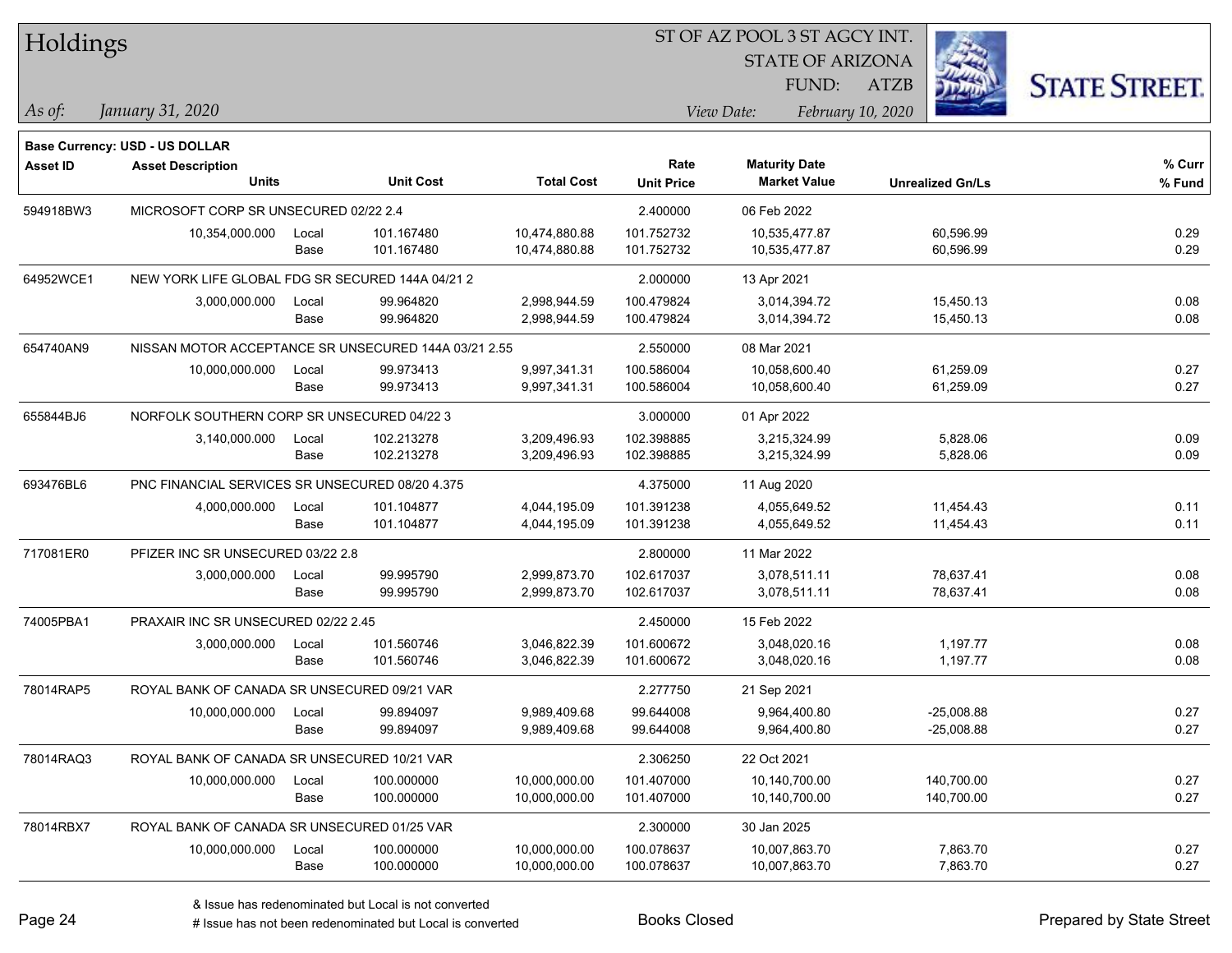| Holdings        |                                                  |       |                  |                   |                   |             | ST OF AZ POOL 3 ST AGCY INT. |                   |                         |                      |
|-----------------|--------------------------------------------------|-------|------------------|-------------------|-------------------|-------------|------------------------------|-------------------|-------------------------|----------------------|
|                 |                                                  |       |                  |                   |                   |             | <b>STATE OF ARIZONA</b>      |                   |                         |                      |
|                 |                                                  |       |                  |                   |                   |             | FUND:                        | <b>ATZB</b>       |                         | <b>STATE STREET.</b> |
| As of:          | January 31, 2020                                 |       |                  |                   |                   | View Date:  |                              | February 10, 2020 |                         |                      |
|                 | Base Currency: USD - US DOLLAR                   |       |                  |                   |                   |             |                              |                   |                         |                      |
| <b>Asset ID</b> | <b>Asset Description</b>                         |       |                  |                   | Rate              |             | <b>Maturity Date</b>         |                   |                         | $%$ Curr             |
|                 | Units                                            |       | <b>Unit Cost</b> | <b>Total Cost</b> | <b>Unit Price</b> |             | <b>Market Value</b>          |                   | <b>Unrealized Gn/Ls</b> | % Fund               |
| 78446YAA1       | SLM STUDENT LOAN TRUST SLMA 2012 2 A             |       |                  |                   | 2.360880          | 25 Jan 2029 |                              |                   |                         |                      |
|                 | 934,375.630                                      | Local | 100.000000       | 934, 375.63       | 97.736720         |             | 913,228.09                   |                   | $-21,147.54$            | 0.02                 |
| Original Face:  | 2,838,688.000                                    | Base  | 100.000000       | 934,375.63        | 97.736720         |             | 913,228.09                   |                   | $-21,147.54$            | 0.02                 |
| 86787EBE6       | TRUIST BANK SR UNSECURED 05/22 2.8               |       |                  |                   | 2.800000          | 17 May 2022 |                              |                   |                         |                      |
|                 | 10,000,000.000                                   | Local | 99.961099        | 9,996,109.85      | 102.259529        |             | 10,225,952.90                |                   | 229,843.05              | 0.28                 |
|                 |                                                  | Base  | 99.961099        | 9,996,109.85      | 102.259529        |             | 10,225,952.90                |                   | 229,843.05              | 0.28                 |
| 89114Q3J5       | TORONTO DOMINION BANK SR UNSECURED 07/22 VAR     |       |                  |                   | 2.750000          | 22 Jul 2022 |                              |                   |                         |                      |
|                 | 5,000,000.000                                    | Local | 100.000000       | 5,000,000.00      | 99.900575         |             | 4,995,028.75                 |                   | $-4,971.25$             | 0.14                 |
|                 |                                                  | Base  | 100.000000       | 5,000,000.00      | 99.900575         |             | 4,995,028.75                 |                   | $-4,971.25$             | 0.14                 |
| 89114Q5A2       | TORONTO DOMINION BANK SR UNSECURED 08/24 VAR     |       |                  |                   | 2.450000          | 14 Aug 2024 |                              |                   |                         |                      |
|                 | 10,000,000.000                                   | Local | 100.000000       | 10,000,000.00     | 102.491360        |             | 10,249,136.00                |                   | 249,136.00              | 0.28                 |
|                 |                                                  | Base  | 100.000000       | 10,000,000.00     | 102.491360        |             | 10,249,136.00                |                   | 249,136.00              | 0.28                 |
| 89114Q5V6       | TORONTO DOMINION BANK SR UNSECURED 08/24 VAR     |       |                  |                   | 2.300000          | 30 Aug 2024 |                              |                   |                         |                      |
|                 | 10,000,000.000                                   | Local | 100.000000       | 10,000,000.00     | 99.864594         |             | 9,986,459.40                 |                   | $-13,540.60$            | 0.27                 |
|                 |                                                  | Base  | 100.000000       | 10,000,000.00     | 99.864594         |             | 9,986,459.40                 |                   | $-13,540.60$            | 0.27                 |
| 89114R3T1       | TORONTO DOMINION BANK SR UNSECURED 11/20 1.9     |       |                  |                   | 1.900000          | 30 Nov 2020 |                              |                   |                         |                      |
|                 | 10,000,000.000                                   | Local | 100.000000       | 10,000,000.00     | 100.010562        |             | 10,001,056.20                |                   | 1,056.20                | 0.27                 |
|                 |                                                  | Base  | 100.000000       | 10,000,000.00     | 100.010562        |             | 10,001,056.20                |                   | 1,056.20                | 0.27                 |
| 89233MAB9       | TOYOTA AUTO RECEIVABLES OWNER TAOT 2019 D A2     |       |                  |                   | 1.920000          | 15 Jul 2022 |                              |                   |                         |                      |
|                 | 8,000,000.000                                    | Local | 99.993051        | 7,999,444.10      | 100.264530        |             | 8,021,162.40                 |                   | 21,718.30               | 0.22                 |
| Original Face:  | 8,000,000.000                                    | Base  | 99.993051        | 7,999,444.10      | 100.264530        |             | 8,021,162.40                 |                   | 21,718.30               | 0.22                 |
| 89236TEX9       | TOYOTA MOTOR CREDIT CORP SR UNSECURED 04/21 VAR  |       |                  |                   | 1.994130          | 26 Apr 2021 |                              |                   |                         |                      |
|                 | 5,000,000.000                                    | Local | 99.888724        | 4,994,436.20      | 99.809691         |             | 4,990,484.55                 |                   | $-3,951.65$             | 0.14                 |
|                 |                                                  | Base  | 99.888724        | 4,994,436.20      | 99.809691         |             | 4,990,484.55                 |                   | $-3,951.65$             | 0.14                 |
| 89236TFX8       | TOYOTA MOTOR CREDIT CORP SR UNSECURED 04/22 2.65 |       |                  |                   | 2.650000          | 12 Apr 2022 |                              |                   |                         |                      |
|                 | 13,000,000.000                                   | Local | 99.953957        | 12,994,014.42     | 102.220298        |             | 13,288,638.74                |                   | 294,624.32              | 0.36                 |
|                 |                                                  | Base  | 99.953957        | 12,994,014.42     | 102.220298        |             | 13,288,638.74                |                   | 294,624.32              | 0.36                 |
| 90290EAA7       | USAA AUTO OWNER TRUST USAOT 2019 1 A1            |       |                  |                   | 2.260540          | 17 Aug 2020 |                              |                   |                         |                      |
|                 | 546,735.970                                      | Local | 100.000000       | 546,735.97        | 100.013560        |             | 546,810.11                   |                   | 74.14                   | 0.01                 |
| Original Face:  | 15,000,000.000                                   | Base  | 100.000000       | 546,735.97        | 100.013560        |             | 546,810.11                   |                   | 74.14                   | 0.01                 |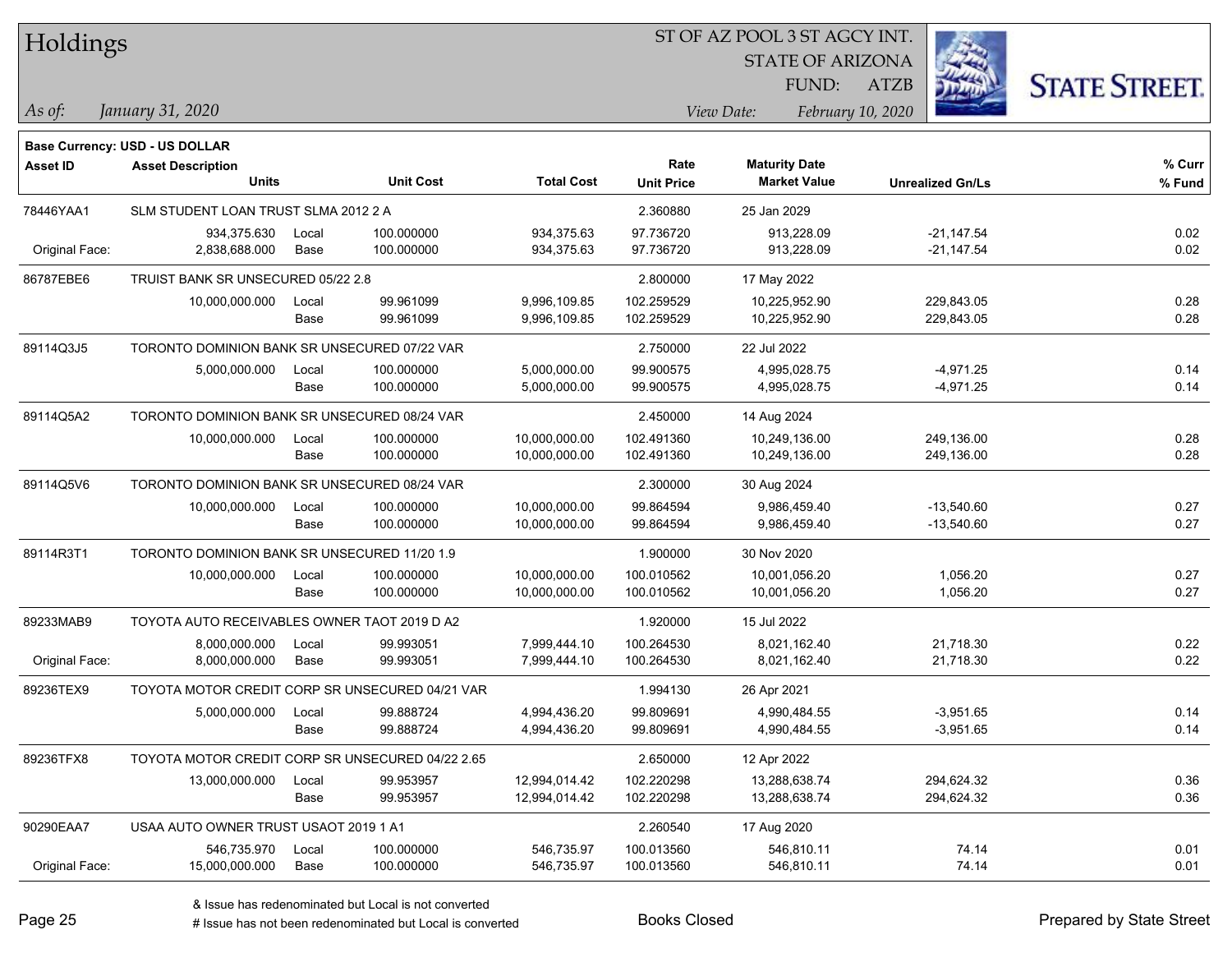| Holdings        |                                                            |       |                  |                   |                   | ST OF AZ POOL 3 ST AGCY INT. |                         |                      |
|-----------------|------------------------------------------------------------|-------|------------------|-------------------|-------------------|------------------------------|-------------------------|----------------------|
|                 |                                                            |       |                  |                   |                   | <b>STATE OF ARIZONA</b>      |                         |                      |
|                 |                                                            |       |                  |                   |                   | FUND:                        | <b>ATZB</b>             | <b>STATE STREET.</b> |
| As of:          | January 31, 2020                                           |       |                  |                   |                   | View Date:                   | February 10, 2020       |                      |
|                 |                                                            |       |                  |                   |                   |                              |                         |                      |
| <b>Asset ID</b> | Base Currency: USD - US DOLLAR<br><b>Asset Description</b> |       |                  |                   | Rate              | <b>Maturity Date</b>         |                         | % Curr               |
|                 | <b>Units</b>                                               |       | <b>Unit Cost</b> | <b>Total Cost</b> | <b>Unit Price</b> | <b>Market Value</b>          | <b>Unrealized Gn/Ls</b> | $%$ Fund             |
| 90327QD30       | USAA CAPITAL CORP SR UNSECURED 144A 06/21 2.625            |       |                  |                   | 2.625000          | 01 Jun 2021                  |                         |                      |
|                 | 8,000,000.000                                              | Local | 101.300324       | 8,104,025.95      | 101.366450        | 8,109,316.00                 | 5,290.05                | 0.22                 |
|                 |                                                            | Base  | 101.300324       | 8,104,025.95      | 101.366450        | 8,109,316.00                 | 5,290.05                | 0.22                 |
| 904764BF3       | UNILEVER CAPITAL CORP COMPANY GUAR 03/22 3                 |       |                  |                   | 3.000000          | 07 Mar 2022                  |                         |                      |
|                 | 10,000,000.000                                             | Local | 102.800040       | 10,280,004.01     | 102.760056        | 10,276,005.60                | $-3,998.41$             | 0.28                 |
|                 |                                                            | Base  | 102.800040       | 10,280,004.01     | 102.760056        | 10,276,005.60                | $-3,998.41$             | 0.28                 |
| 91159HHX1       | US BANCORP SR UNSECURED 07/24 2.4                          |       |                  |                   | 2.400000          | 30 Jul 2024                  |                         |                      |
|                 | 2,000,000.000                                              | Local | 99.912025        | 1,998,240.50      | 102.702606        | 2,054,052.12                 | 55,811.62               | 0.06                 |
|                 |                                                            | Base  | 99.912025        | 1,998,240.50      | 102.702606        | 2,054,052.12                 | 55,811.62               | 0.06                 |
| 9128284Y3       | US TREASURY N/B 08/20 2.625                                |       |                  |                   | 2.625000          | 31 Aug 2020                  |                         |                      |
|                 | 20,000,000.000                                             | Local | 99.911852        | 19,982,370.45     | 100.585938        | 20,117,187.60                | 134,817.15              | 0.54                 |
|                 |                                                            | Base  | 99.911852        | 19,982,370.45     | 100.585938        | 20,117,187.60                | 134,817.15              | 0.54                 |
| 9128285B2       | US TREASURY N/B 09/20 2.75                                 |       |                  |                   | 2.750000          | 30 Sep 2020                  |                         |                      |
|                 | 40,000,000.000                                             | Local | 99.955273        | 39,982,109.07     | 100.761719        | 40,304,687.60                | 322,578.53              | 1.09                 |
|                 |                                                            | Base  | 99.955273        | 39,982,109.07     | 100.761719        | 40,304,687.60                | 322,578.53              | 1.09                 |
| 912828P87       | US TREASURY N/B 02/21 1.125                                |       |                  |                   | 1.125000          | 28 Feb 2021                  |                         |                      |
|                 | 5,000,000.000                                              | Local | 99.803897        | 4,990,194.85      | 99.601562         | 4,980,078.10                 | $-10, 116.75$           | 0.13                 |
|                 |                                                            | Base  | 99.803897        | 4,990,194.85      | 99.601562         | 4,980,078.10                 | $-10,116.75$            | 0.13                 |
| 912828XV7       | US TREASURY N/B 06/19 1.25                                 |       |                  |                   | 1.250000          | 30 Jun 2019                  |                         |                      |
|                 | 0.000                                                      | Local | 0.000000         | $-0.03$           | 0.000000          | 0.00                         | 0.03                    | 0.00                 |
|                 |                                                            | Base  | 0.000000         | $-0.03$           | 0.000000          | 0.00                         | 0.03                    | 0.00                 |
| 91324PDG4       | UNITEDHEALTH GROUP INC SR UNSECURED 06/21 VAR              |       |                  |                   | 2.153630          | 15 Jun 2021                  |                         |                      |
|                 | 3,000,000.000                                              | Local | 100.000000       | 3,000,000.00      | 100.203012        | 3,006,090.36                 | 6,090.36                | 0.08                 |
|                 |                                                            | Base  | 100.000000       | 3,000,000.00      | 100.203012        | 3,006,090.36                 | 6,090.36                | 0.08                 |
| 91324PDH2       | UNITEDHEALTH GROUP INC SR UNSECURED 06/21 3.15             |       |                  |                   | 3.150000          | 15 Jun 2021                  |                         |                      |
|                 | 3,000,000.000                                              | Local | 99.975275        | 2,999,258.24      | 102.040235        | 3,061,207.05                 | 61,948.81               | 0.08                 |
|                 |                                                            | Base  | 99.975275        | 2,999,258.24      | 102.040235        | 3,061,207.05                 | 61,948.81               | 0.08                 |
| 92347YAA2       | VERIZON OWNER TRUST VZOT 2019 A A1A                        |       |                  |                   | 2.930000          | 20 Sep 2023                  |                         |                      |
|                 | 8,000,000.000                                              | Local | 99.983935        | 7,998,714.77      | 102.160150        | 8,172,812.00                 | 174,097.23              | 0.22                 |
| Original Face:  | 8,000,000.000                                              | Base  | 99.983935        | 7,998,714.77      | 102.160150        | 8,172,812.00                 | 174,097.23              | 0.22                 |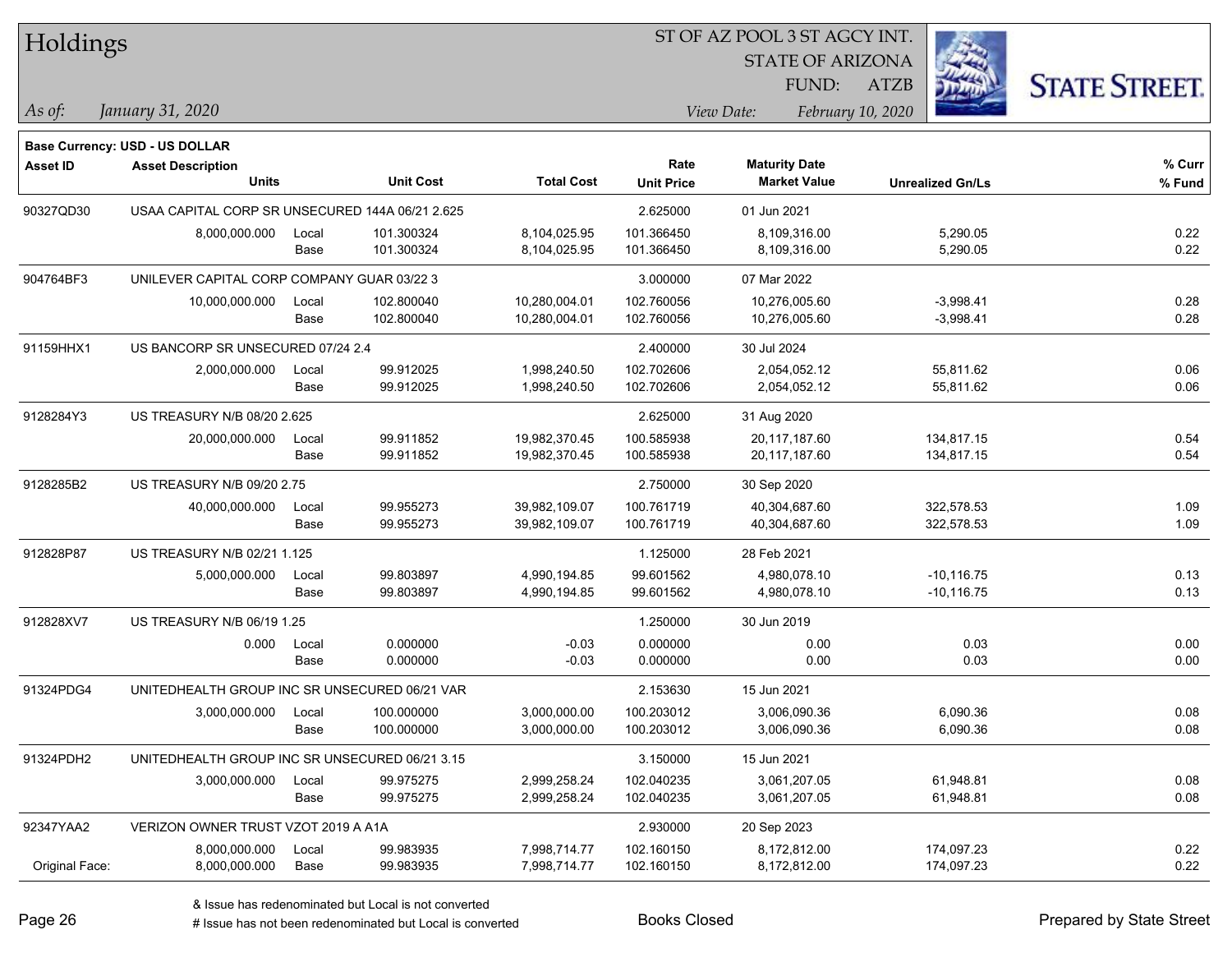| Holdings |
|----------|
|----------|

STATE OF ARIZONA

ATZB



**Base Currency: USD - US DOLLAR**

| <b>Asset ID</b> | <b>Asset Description</b><br><b>Units</b>      |               | <b>Unit Cost</b>         | <b>Total Cost</b>              | Rate<br><b>Unit Price</b> | <b>Maturity Date</b><br><b>Market Value</b> | <b>Unrealized Gn/Ls</b>  | % Curr<br>% Fund |
|-----------------|-----------------------------------------------|---------------|--------------------------|--------------------------------|---------------------------|---------------------------------------------|--------------------------|------------------|
| 92348NAA5       | VERIZON OWNER TRUST VZOT 2017 1A A 144A       |               |                          |                                | 2.060000                  | 20 Sep 2021                                 |                          |                  |
| Original Face:  | 1,732,730.360<br>10,000,000.000               | Local<br>Base | 99.436746<br>99.436746   | 1,722,970.69<br>1,722,970.69   | 100.024250<br>100.024250  | 1,733,150.55<br>1,733,150.55                | 10,179.86<br>10,179.86   | 0.05<br>0.05     |
| 92348TAA2       | VERIZON OWNER TRUST VZOT 2020 A A1A           |               |                          |                                | 1.850000                  | 22 Jul 2024                                 |                          |                  |
| Original Face:  | 5,500,000.000<br>5,500,000.000                | Local<br>Base | 99.988311<br>99.988311   | 5,499,357.13<br>5,499,357.13   | 99.988290<br>99.988290    | 5,499,355.95<br>5,499,355.95                | $-1.18$<br>$-1.18$       | 0.15<br>0.15     |
| 92348XAA3       | VERIZON OWNER TRUST VZOT 2018 A A1A           |               |                          |                                | 3.230000                  | 20 Apr 2023                                 |                          |                  |
| Original Face:  | 5,000,000.000<br>5,000,000.000                | Local<br>Base | 99.998892<br>99.998892   | 4,999,944.60<br>4,999,944.60   | 101.986650<br>101.986650  | 5,099,332.50<br>5,099,332.50                | 99,387.90<br>99,387.90   | 0.14<br>0.14     |
| 931142EF6       | WALMART INC SR UNSECURED 06/20 VAR            |               |                          |                                | 1.967750                  | 23 Jun 2020                                 |                          |                  |
|                 | 10,000,000.000                                | Local<br>Base | 100.000000<br>100.000000 | 10,000,000.00<br>10,000,000.00 | 100.025816<br>100.025816  | 10,002,581.60<br>10,002,581.60              | 2,581.60<br>2,581.60     | 0.27<br>0.27     |
| 931142EG4       | WALMART INC SR UNSECURED 06/20 2.85           |               |                          |                                | 2.850000                  | 23 Jun 2020                                 |                          |                  |
|                 | 5,000,000.000                                 | Local<br>Base | 99.993902<br>99.993902   | 4,999,695.11<br>4,999,695.11   | 100.475299<br>100.475299  | 5,023,764.95<br>5,023,764.95                | 24,069.84<br>24,069.84   | 0.14<br>0.14     |
| 931142EL3       | WALMART INC SR UNSECURED 07/24 2.85           |               |                          |                                | 2.850000                  | 08 Jul 2024                                 |                          |                  |
|                 | 3,000,000.000                                 | Local<br>Base | 99.896207<br>99.896207   | 2,996,886.21<br>2,996,886.21   | 105.016673<br>105.016673  | 3,150,500.19<br>3,150,500.19                | 153,613.98<br>153,613.98 | 0.09<br>0.09     |
| 949746SP7       | WELLS FARGO + COMPANY SR UNSECURED 02/22 VAR  |               |                          |                                | 2.830630                  | 11 Feb 2022                                 |                          |                  |
|                 | 4,000,000.000                                 | Local<br>Base | 100.000000<br>100.000000 | 4,000,000.00<br>4,000,000.00   | 100.751639<br>100.751639  | 4,030,065.56<br>4,030,065.56                | 30,065.56<br>30,065.56   | 0.11<br>0.11     |
| 94988J5S2       | WELLS FARGO BANK NA SR UNSECURED 03/20 VAR    |               |                          |                                | 2.060000                  | 25 Mar 2020                                 |                          |                  |
|                 | 10,000,000.000                                | Local<br>Base | 100.000000<br>100.000000 | 10,000,000.00<br>10,000,000.00 | 100.015150<br>100.015150  | 10,001,515.00<br>10,001,515.00              | 1,515.00<br>1,515.00     | 0.27<br>0.27     |
| 94988J5T0       | WELLS FARGO BANK NA SR UNSECURED 10/21 3.625  |               |                          |                                | 3.625000                  | 22 Oct 2021                                 |                          |                  |
|                 | 5,000,000.000                                 | Local<br>Base | 99.972354<br>99.972354   | 4,998,617.69<br>4,998,617.69   | 103.156055<br>103.156055  | 5,157,802.75<br>5,157,802.75                | 159,185.06<br>159,185.06 | 0.14<br>0.14     |
| 95000U2C6       | WELLS FARGO + COMPANY SR UNSECURED 01/24 3.75 |               |                          |                                | 3.750000                  | 24 Jan 2024                                 |                          |                  |
|                 | 5,000,000.000                                 | Local<br>Base | 99.855973<br>99.855973   | 4,992,798.66<br>4,992,798.66   | 106.800247<br>106.800247  | 5,340,012.35<br>5,340,012.35                | 347,213.69<br>347,213.69 | 0.14<br>0.14     |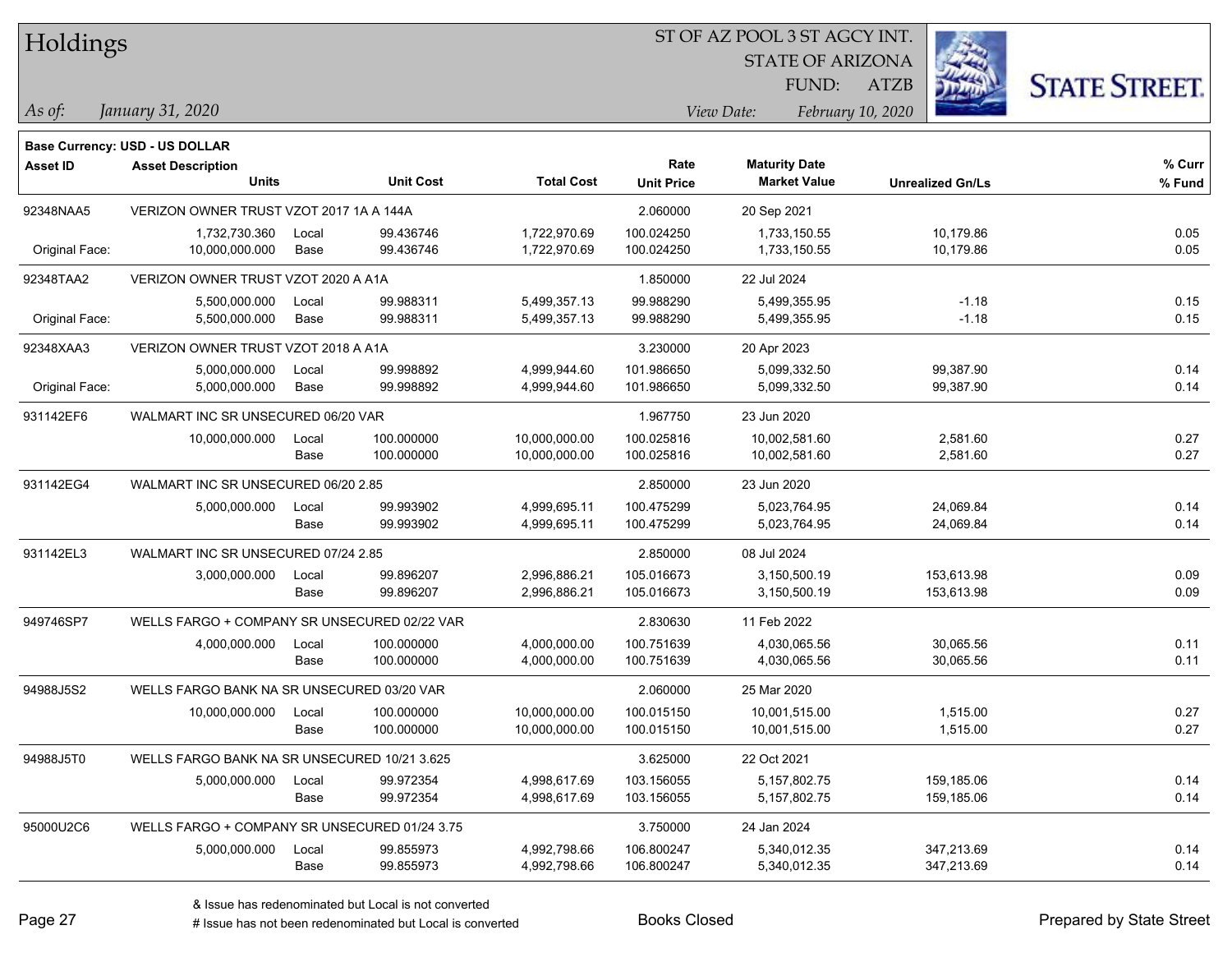| Holdings               |                                              |       |                  |                   |                   | ST OF AZ POOL 3 ST AGCY INT. |                         |      |                         |                      |  |
|------------------------|----------------------------------------------|-------|------------------|-------------------|-------------------|------------------------------|-------------------------|------|-------------------------|----------------------|--|
|                        |                                              |       |                  |                   |                   |                              | <b>STATE OF ARIZONA</b> |      |                         |                      |  |
|                        |                                              |       |                  |                   |                   |                              | FUND:                   | ATZB |                         | <b>STATE STREET.</b> |  |
| $\vert$ As of:         | January 31, 2020                             |       |                  |                   |                   | View Date:                   | February 10, 2020       |      |                         |                      |  |
|                        | Base Currency: USD - US DOLLAR               |       |                  |                   |                   |                              |                         |      |                         |                      |  |
| <b>Asset ID</b>        | <b>Asset Description</b>                     |       |                  |                   | Rate              | <b>Maturity Date</b>         |                         |      |                         | % Curr               |  |
|                        | <b>Units</b>                                 |       | <b>Unit Cost</b> | <b>Total Cost</b> | <b>Unit Price</b> | <b>Market Value</b>          |                         |      | <b>Unrealized Gn/Ls</b> | % Fund               |  |
| 95001D3V0              | WELLS FARGO + COMPANY SR UNSECURED 08/22 VAR |       |                  |                   | 3.000000          | 27 Aug 2022                  |                         |      |                         |                      |  |
|                        | 5,000,000.000                                | Local | 100.000000       | 5,000,000.00      | 99.281000         | 4,964,050.00                 |                         |      | $-35,950.00$            | 0.13                 |  |
|                        |                                              | Base  | 100.000000       | 5,000,000.00      | 99.281000         | 4,964,050.00                 |                         |      | $-35,950.00$            | 0.13                 |  |
| 95001D4Q0              | WELLS FARGO + COMPANY SR UNSECURED 02/23 VAR |       |                  |                   | 2.300000          | 28 Feb 2023                  |                         |      |                         |                      |  |
|                        | 10,000,000.000                               | Local | 100.000000       | 10,000,000.00     | 99.911484         | 9,991,148.40                 |                         |      | $-8,851.60$             | 0.27                 |  |
|                        |                                              | Base  | 100.000000       | 10,000,000.00     | 99.911484         | 9,991,148.40                 |                         |      | $-8,851.60$             | 0.27                 |  |
| <b>US DOLLAR Total</b> |                                              |       |                  |                   |                   |                              |                         |      |                         |                      |  |
|                        | 1,217,692,431.090                            | Local |                  | 1,219,777,149.83  |                   | 1,227,124,705.29             |                         |      | 7,347,555.46            | 33.22                |  |
| Original Face:         | 559,773,741.000                              | Base  |                  | 1,219,777,149.83  |                   | 1,227,124,705.29             |                         |      | 7,347,555.46            | 33.22                |  |
|                        | <b>FIXED INCOME Total</b>                    |       |                  |                   |                   |                              |                         |      |                         |                      |  |
|                        | 1,217,692,431.090                            | Base  |                  | 1,219,777,149.83  |                   | 1,227,124,705.29             |                         |      | 7,347,555.46            | 33.22                |  |
| Original Face:         | 559,773,741.000                              |       |                  |                   |                   |                              |                         |      |                         |                      |  |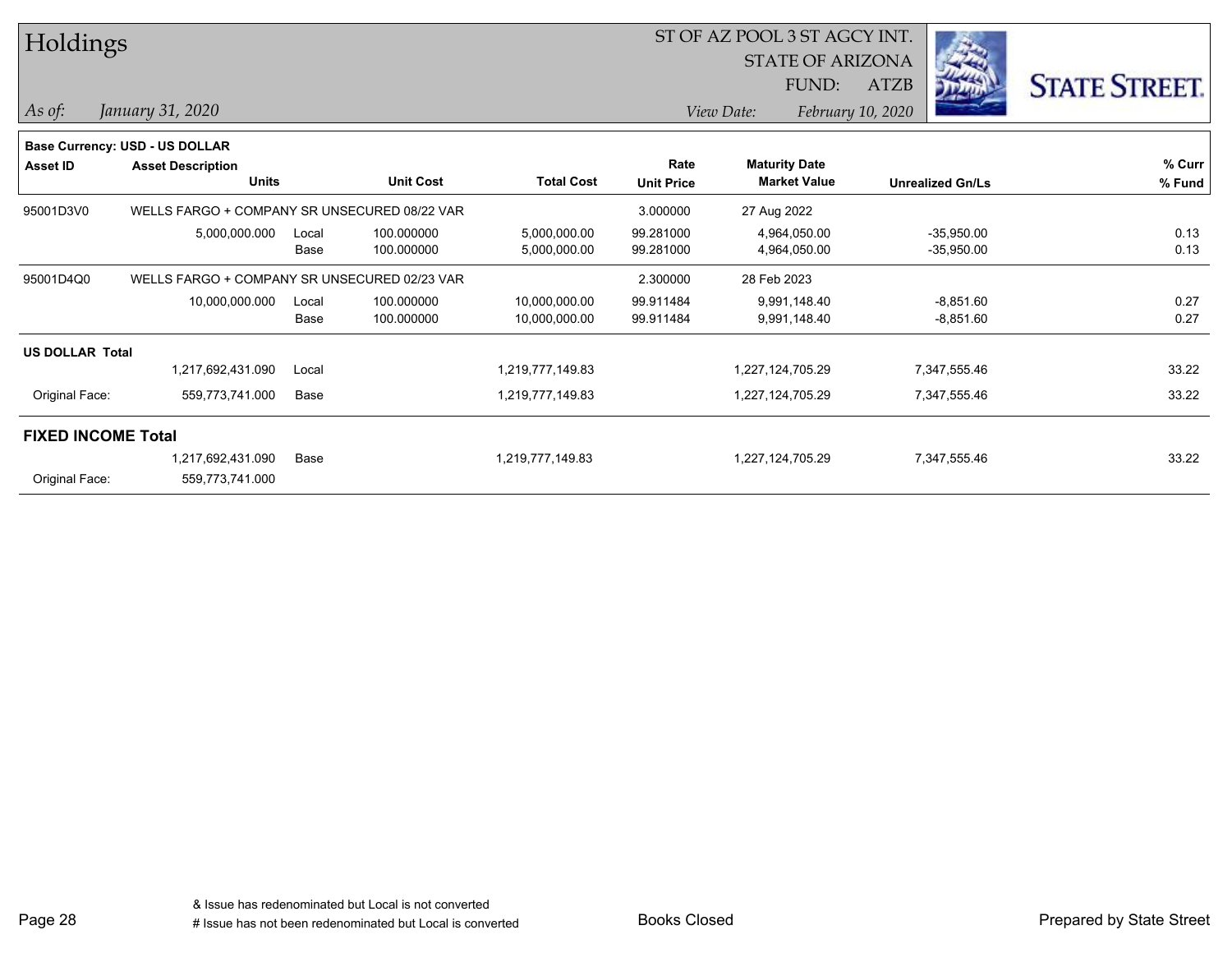| ST OF AZ POOL 3 ST AGCY INT.<br>Holdings |                                          |      |                  |                   |                           | <b>STATE OF ARIZONA</b><br>FUND:<br><b>ATZB</b> |                   | <b>STATE STREET.</b>    |        |
|------------------------------------------|------------------------------------------|------|------------------|-------------------|---------------------------|-------------------------------------------------|-------------------|-------------------------|--------|
| $\vert$ As of:                           | January 31, 2020                         |      |                  |                   |                           | View Date:                                      | February 10, 2020 |                         |        |
|                                          | <b>Base Currency: USD - US DOLLAR</b>    |      |                  |                   |                           |                                                 |                   |                         |        |
| <b>Asset ID</b>                          | <b>Asset Description</b><br><b>Units</b> |      | <b>Unit Cost</b> | <b>Total Cost</b> | Rate<br><b>Unit Price</b> | <b>Maturity Date</b><br><b>Market Value</b>     |                   | <b>Unrealized Gn/Ls</b> | % Curr |
|                                          |                                          |      |                  |                   |                           |                                                 |                   |                         | % Fund |
| <b>FUND Total</b>                        |                                          |      |                  |                   |                           |                                                 |                   |                         |        |
|                                          | 3,687,817,378.880                        | Base |                  | 3,686,748,175.05  |                           | 3,694,232,876.48                                |                   | 7,484,701.43            | 100.00 |
| Original Face:                           | 559,773,741.000                          |      |                  |                   |                           |                                                 |                   |                         |        |

Page 29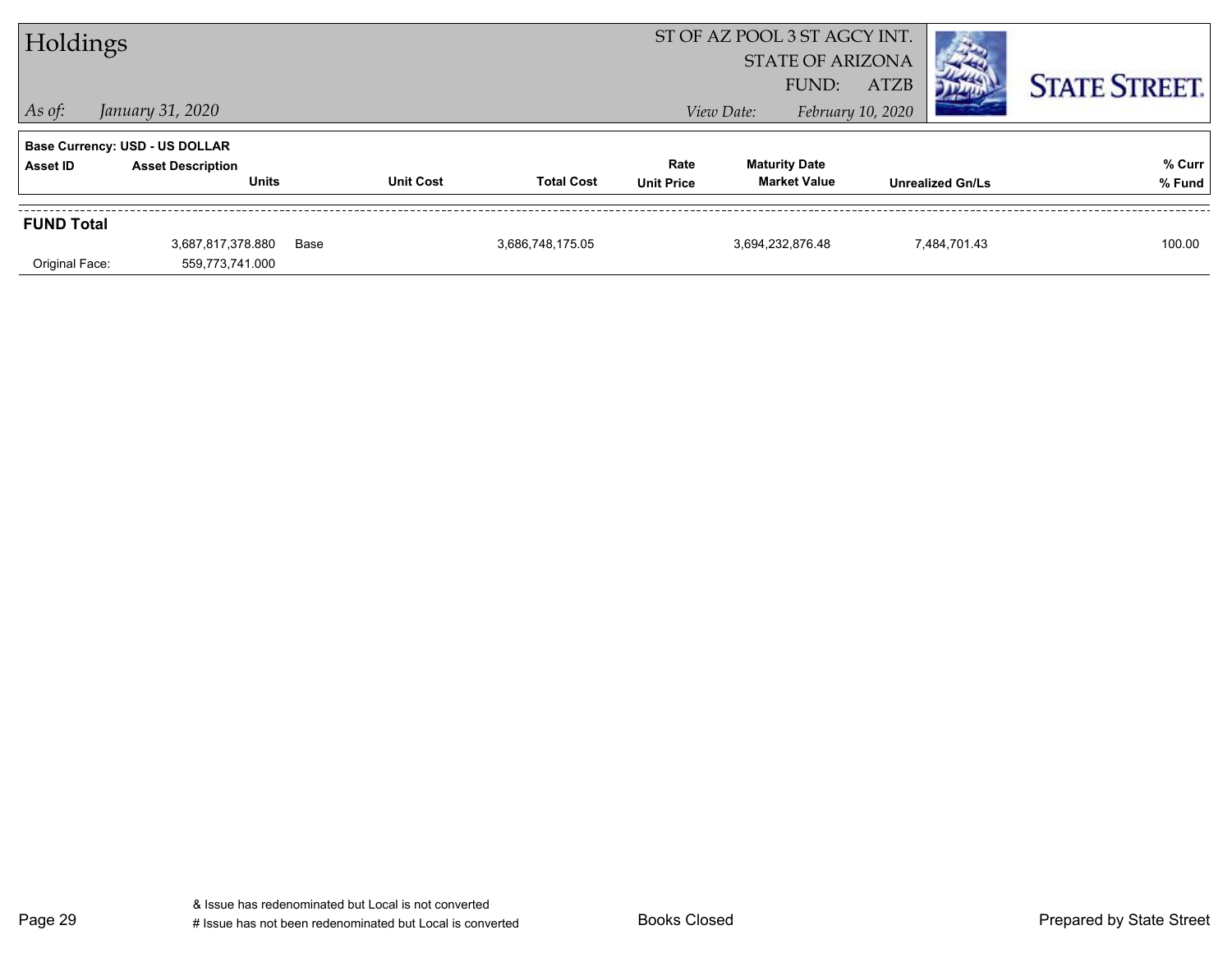# Holdings

### Currency Summary

*As of: January 31, 2020*

## ST OF AZ POOL 3 ST AGCY INT.

STATE OF ARIZONA

FUND: ATZB



*View Date:February 10, 2020*

| Base Currency: USD - US DOLLAR |  |
|--------------------------------|--|
|                                |  |

| <b>Base Currency:USD - US DOLLAR</b> |                   |       |                   |                     | % Currency |                         |                          |                           |
|--------------------------------------|-------------------|-------|-------------------|---------------------|------------|-------------------------|--------------------------|---------------------------|
|                                      | <b>Units</b>      |       | <b>Total Cost</b> | <b>Market Value</b> | % Fund     | <b>Unreal Sec Gn/Ls</b> | <b>Unreal Curr Gn/Ls</b> | <b>Total Unreal Gn/Ls</b> |
| <b>US DOLLAR</b>                     |                   |       |                   |                     |            |                         | Exchange Rate:           | 1.000000                  |
| <b>CASH</b>                          |                   |       |                   |                     |            |                         |                          |                           |
|                                      | 149,133.290       | Local | 149,133.29        | 149,133.29          | 0.00       | 0.00                    |                          | 0.00                      |
|                                      |                   | Base  | 149,133.29        | 149,133.29          | 0.00       | 0.00                    | 0.00                     | 0.00                      |
| <b>CASH EQUIVALENT</b>               |                   |       |                   |                     |            |                         |                          |                           |
|                                      | 2,469,975,814.500 | Local | 2,466,821,891.93  | 2,466,959,037.90    | 66.78      | 137, 145.97             |                          | 137,145.97                |
|                                      |                   | Base  | 2,466,821,891.93  | 2,466,959,037.90    | 66.78      | 137, 145.97             | 0.00                     | 137, 145.97               |
| <b>FIXED INCOME</b>                  |                   |       |                   |                     |            |                         |                          |                           |
|                                      | 1,217,692,431.090 | Local | 1,219,777,149.83  | 1,227,124,705.29    | 33.22      | 7,347,555.46            |                          | 7,347,555.46              |
| Original Face:                       | 559,773,741.000   | Base  | 1,219,777,149.83  | 1,227,124,705.29    | 33.22      | 7,347,555.46            | 0.00                     | 7,347,555.46              |
| <b>US DOLLAR Total</b>               |                   |       |                   |                     |            |                         |                          |                           |
|                                      | 3,687,817,378.880 | Local | 3,686,748,175.05  | 3,694,232,876.48    | 100.00     | 7,484,701.43            |                          | 7,484,701.43              |
| Original Face:                       | 559,773,741.000   | Base  | 3,686,748,175.05  | 3,694,232,876.48    | 100.00     | 7,484,701.43            | 0.00                     | 7,484,701.43              |
| <b>FUND Total</b>                    |                   |       |                   |                     |            |                         |                          |                           |
|                                      | 3,687,817,378.880 | Base  | 3,686,748,175.05  | 3,694,232,876.48    | 100.00     | 7,484,701.43            | 0.00                     | 7,484,701.43              |
| Original Face:                       | 559,773,741.000   |       |                   |                     |            |                         |                          |                           |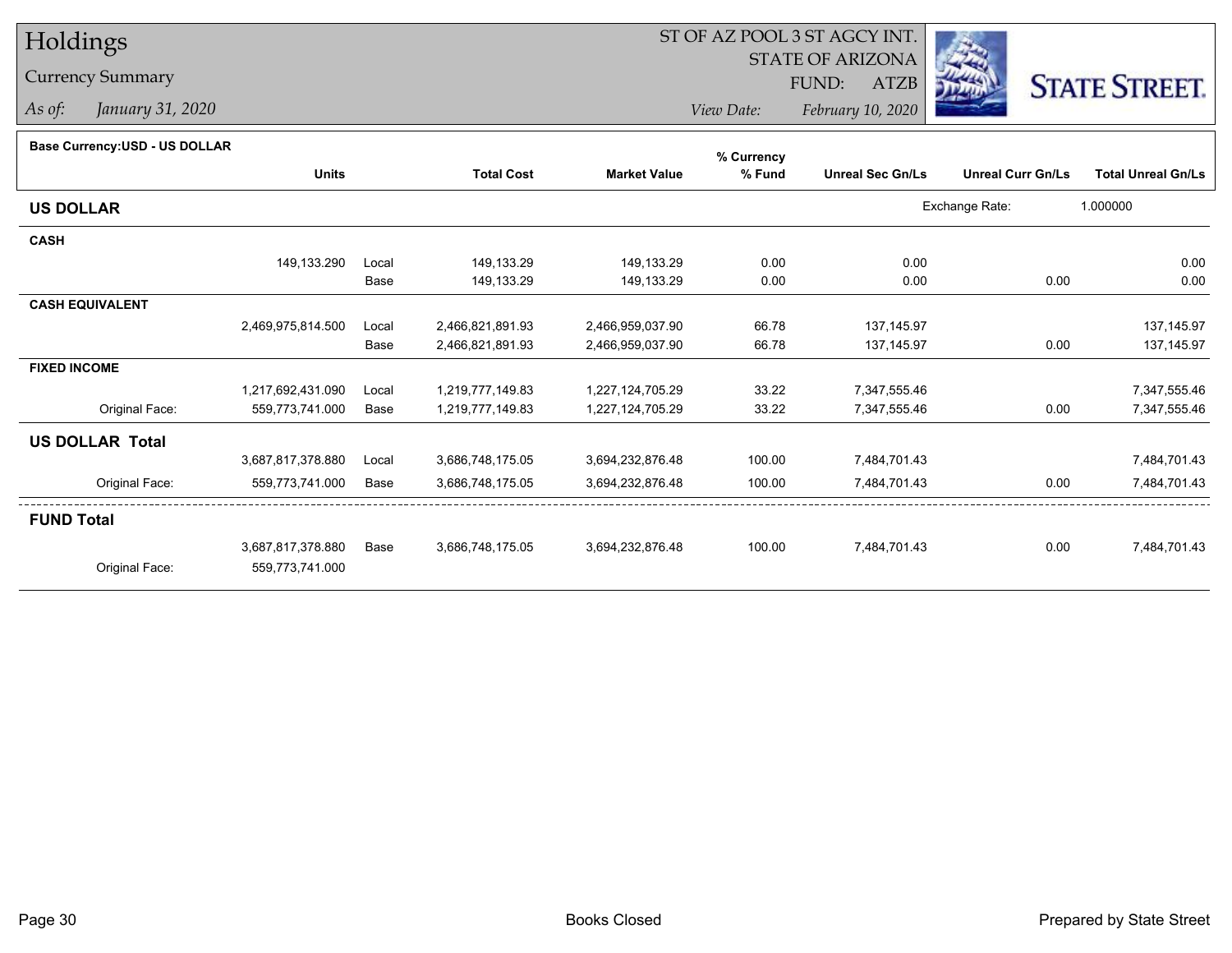| Holdings             |                                |                   |                     |            | ST OF AZ POOL 3 ST AGCY INT. |                          |                           |
|----------------------|--------------------------------|-------------------|---------------------|------------|------------------------------|--------------------------|---------------------------|
|                      |                                |                   |                     |            | STATE OF ARIZONA             |                          |                           |
| <b>Asset Summary</b> |                                |                   |                     |            | FUND:<br>ATZB                |                          | <b>STATE STREET.</b>      |
| As of:               | January 31, 2020               |                   |                     | View Date: | February 10, 2020            |                          |                           |
|                      | Base Currency: USD - US DOLLAR |                   |                     |            |                              |                          |                           |
|                      | <b>Units</b>                   | <b>Total Cost</b> | <b>Market Value</b> | % Fund     | <b>Unreal Sec Gn/Ls</b>      | <b>Unreal Curr Gn/Ls</b> | <b>Total Unreal Gn/Ls</b> |
| <b>CASH</b>          |                                |                   |                     |            |                              |                          |                           |
| <b>US DOLLAR</b>     |                                |                   |                     |            |                              |                          |                           |
|                      | 149,133.290                    | 149,133.29        | 149,133.29          | 0.00       | 0.00                         | 0.00                     | 0.00                      |
| <b>CASH Total</b>    |                                |                   |                     |            |                              |                          |                           |
|                      | 149,133.290                    | 149,133.29        | 149,133.29          | 0.00       | 0.00                         | 0.00                     | 0.00                      |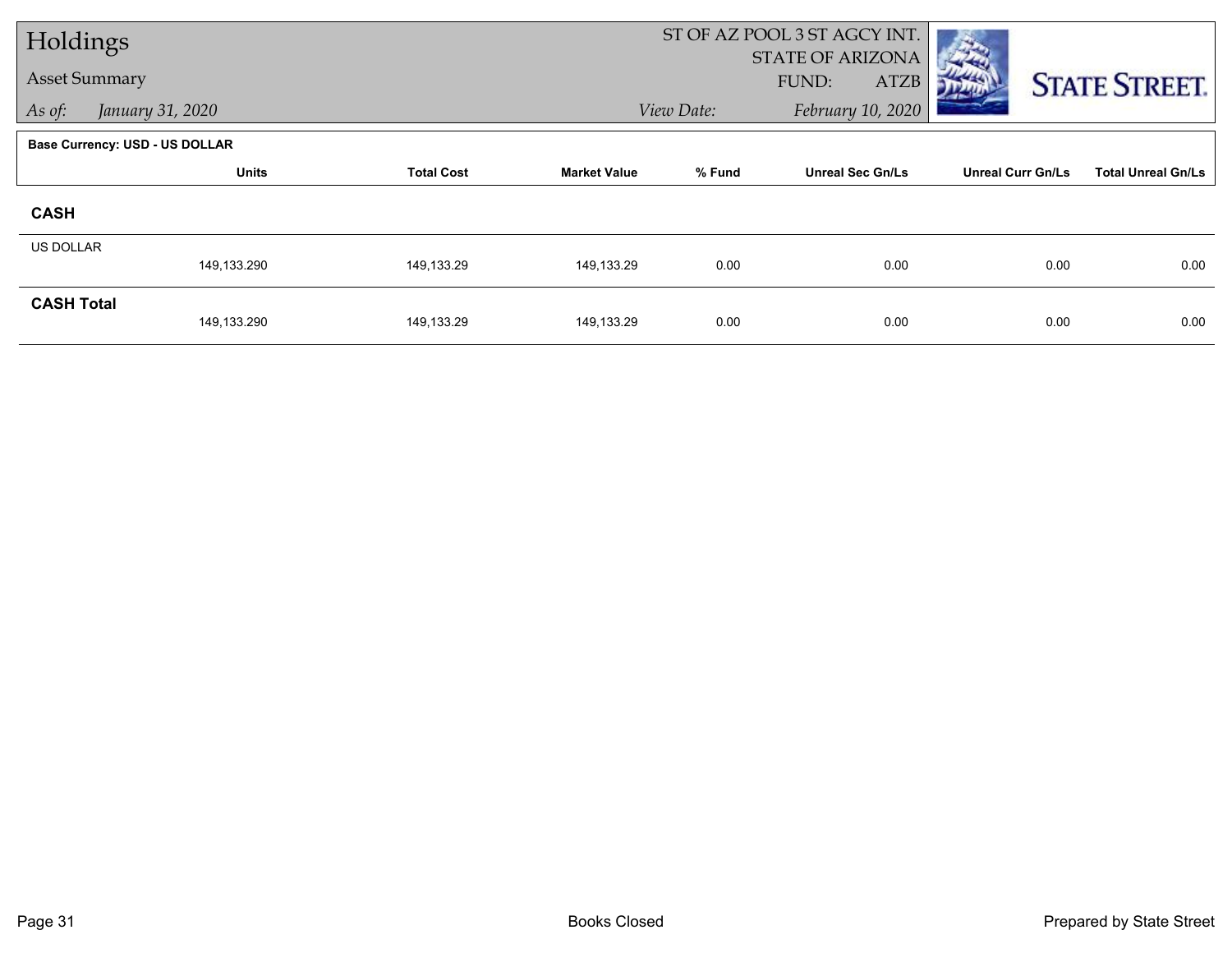| Holdings  |                                       |                   |                     | ST OF AZ POOL 3 ST AGCY INT. |                         |                          |                           |
|-----------|---------------------------------------|-------------------|---------------------|------------------------------|-------------------------|--------------------------|---------------------------|
|           |                                       |                   |                     |                              | STATE OF ARIZONA        |                          |                           |
|           | <b>Asset Summary</b>                  |                   |                     |                              | FUND:<br>ATZB           |                          | <b>STATE STREET.</b>      |
| As of:    | January 31, 2020                      |                   |                     | View Date:                   | February 10, 2020       |                          |                           |
|           | <b>Base Currency: USD - US DOLLAR</b> |                   |                     |                              |                         |                          |                           |
|           | <b>Units</b>                          | <b>Total Cost</b> | <b>Market Value</b> | % Fund                       | <b>Unreal Sec Gn/Ls</b> | <b>Unreal Curr Gn/Ls</b> | <b>Total Unreal Gn/Ls</b> |
|           | <b>CASH EQUIVALENT</b>                |                   |                     |                              |                         |                          |                           |
| US DOLLAR |                                       |                   |                     |                              |                         |                          |                           |
|           | 2,469,975,814.500                     | 2,466,821,891.93  | 2,466,959,037.90    | 66.78                        | 137,145.97              | 0.00                     | 137, 145.97               |
|           | <b>CASH EQUIVALENT Total</b>          |                   |                     |                              |                         |                          |                           |
|           | 2,469,975,814.500                     | 2,466,821,891.93  | 2,466,959,037.90    | 66.78                        | 137,145.97              | 0.00                     | 137, 145.97               |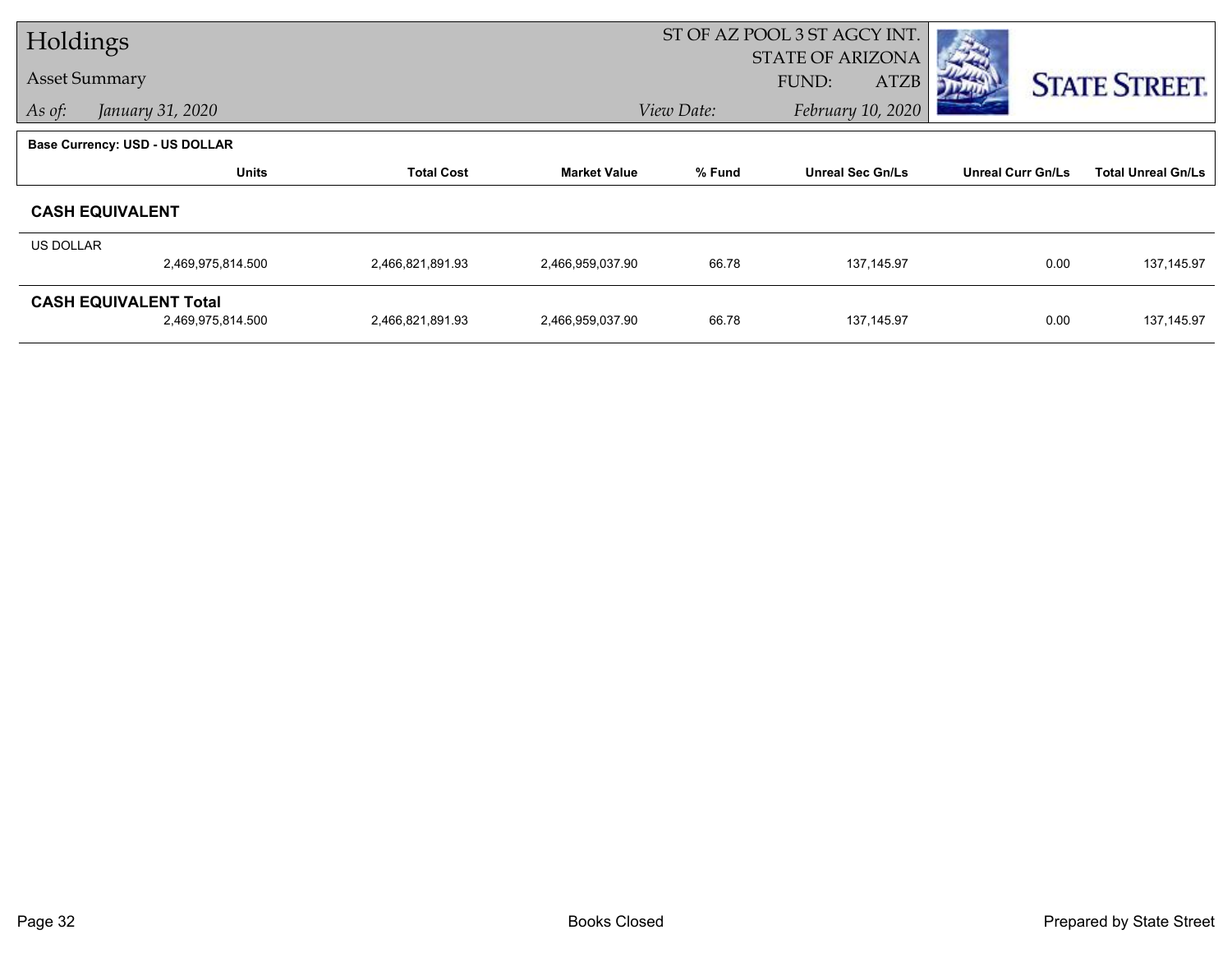| Holdings             |                                |                   |                     | ST OF AZ POOL 3 ST AGCY INT. |                         |                          |                           |
|----------------------|--------------------------------|-------------------|---------------------|------------------------------|-------------------------|--------------------------|---------------------------|
| <b>Asset Summary</b> |                                |                   |                     |                              | <b>STATE OF ARIZONA</b> |                          |                           |
|                      |                                |                   |                     |                              | FUND:<br><b>ATZB</b>    |                          | <b>STATE STREET.</b>      |
| As of:               | January 31, 2020               |                   |                     | View Date:                   | February 10, 2020       |                          |                           |
|                      | Base Currency: USD - US DOLLAR |                   |                     |                              |                         |                          |                           |
|                      | <b>Units</b>                   | <b>Total Cost</b> | <b>Market Value</b> | % Fund                       | <b>Unreal Sec Gn/Ls</b> | <b>Unreal Curr Gn/Ls</b> | <b>Total Unreal Gn/Ls</b> |
| <b>FIXED INCOME</b>  |                                |                   |                     |                              |                         |                          |                           |
| <b>US DOLLAR</b>     |                                |                   |                     |                              |                         |                          |                           |
|                      | 1,217,692,431.090              | 1,219,777,149.83  | 1,227,124,705.29    | 33.22                        | 7,347,555.46            | 0.00                     | 7,347,555.46              |
|                      | <b>FIXED INCOME Total</b>      |                   |                     |                              |                         |                          |                           |
|                      | 1,217,692,431.090              | 1,219,777,149.83  | 1,227,124,705.29    | 33.22                        | 7,347,555.46            | 0.00                     | 7,347,555.46              |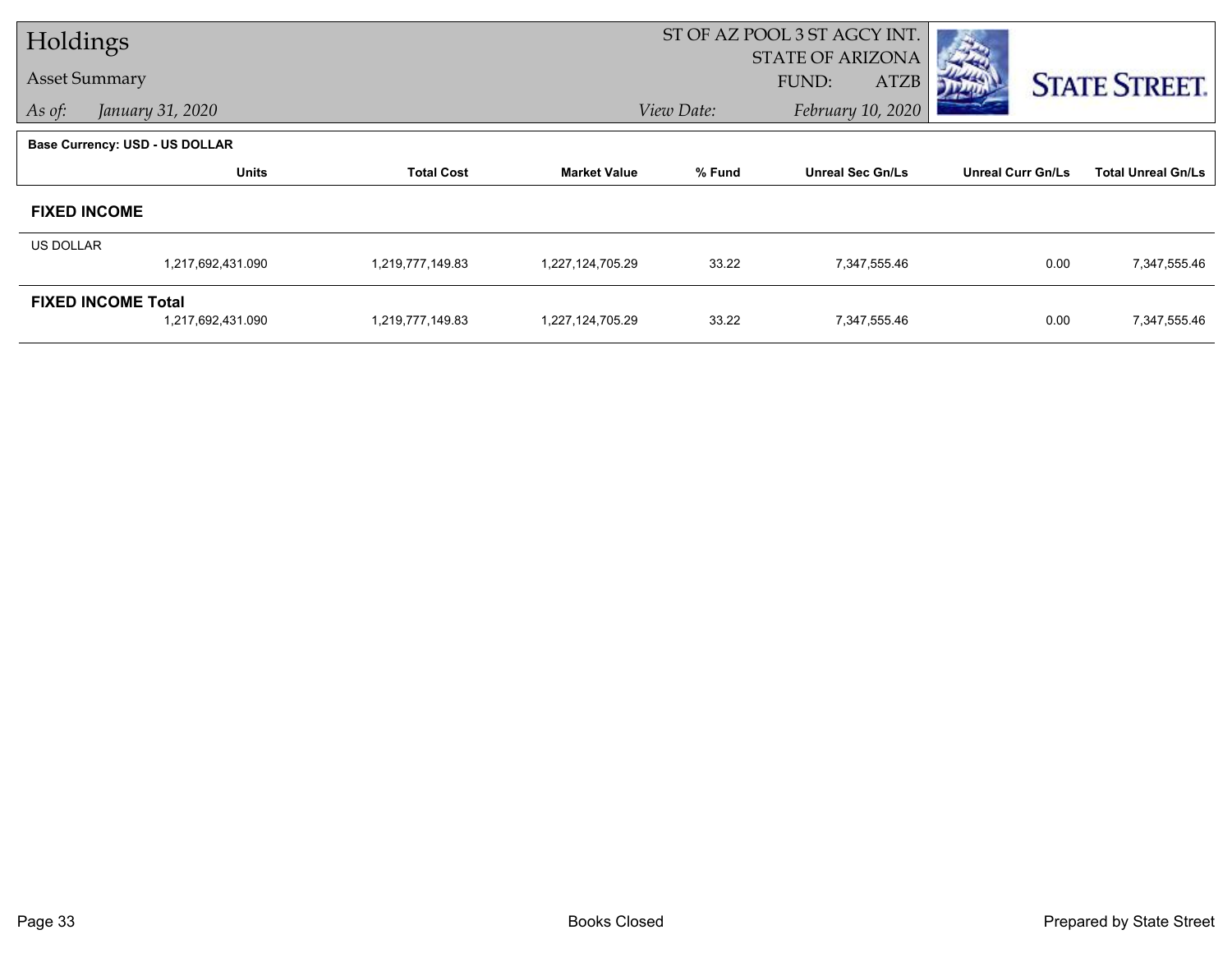| Holdings          |                                       |                   |                     | ST OF AZ POOL 3 ST AGCY INT. |                                                 |                          |                           |  |
|-------------------|---------------------------------------|-------------------|---------------------|------------------------------|-------------------------------------------------|--------------------------|---------------------------|--|
|                   | <b>Asset Summary</b>                  |                   |                     |                              | <b>STATE OF ARIZONA</b><br><b>ATZB</b><br>FUND: |                          | <b>STATE STREET.</b>      |  |
| As of:            | January 31, 2020                      |                   |                     | View Date:                   | February 10, 2020                               |                          |                           |  |
|                   | <b>Base Currency: USD - US DOLLAR</b> |                   |                     |                              |                                                 |                          |                           |  |
|                   | Units                                 | <b>Total Cost</b> | <b>Market Value</b> | % Fund                       | <b>Unreal Sec Gn/Ls</b>                         | <b>Unreal Curr Gn/Ls</b> | <b>Total Unreal Gn/Ls</b> |  |
| <b>FUND Total</b> |                                       |                   |                     |                              |                                                 |                          |                           |  |
|                   | 3,687,817,378.880                     | 3,686,748,175.05  | 3.694.232.876.48    | 100.00                       | 7.484.701.43                                    | 0.00                     | 7.484.701.43              |  |